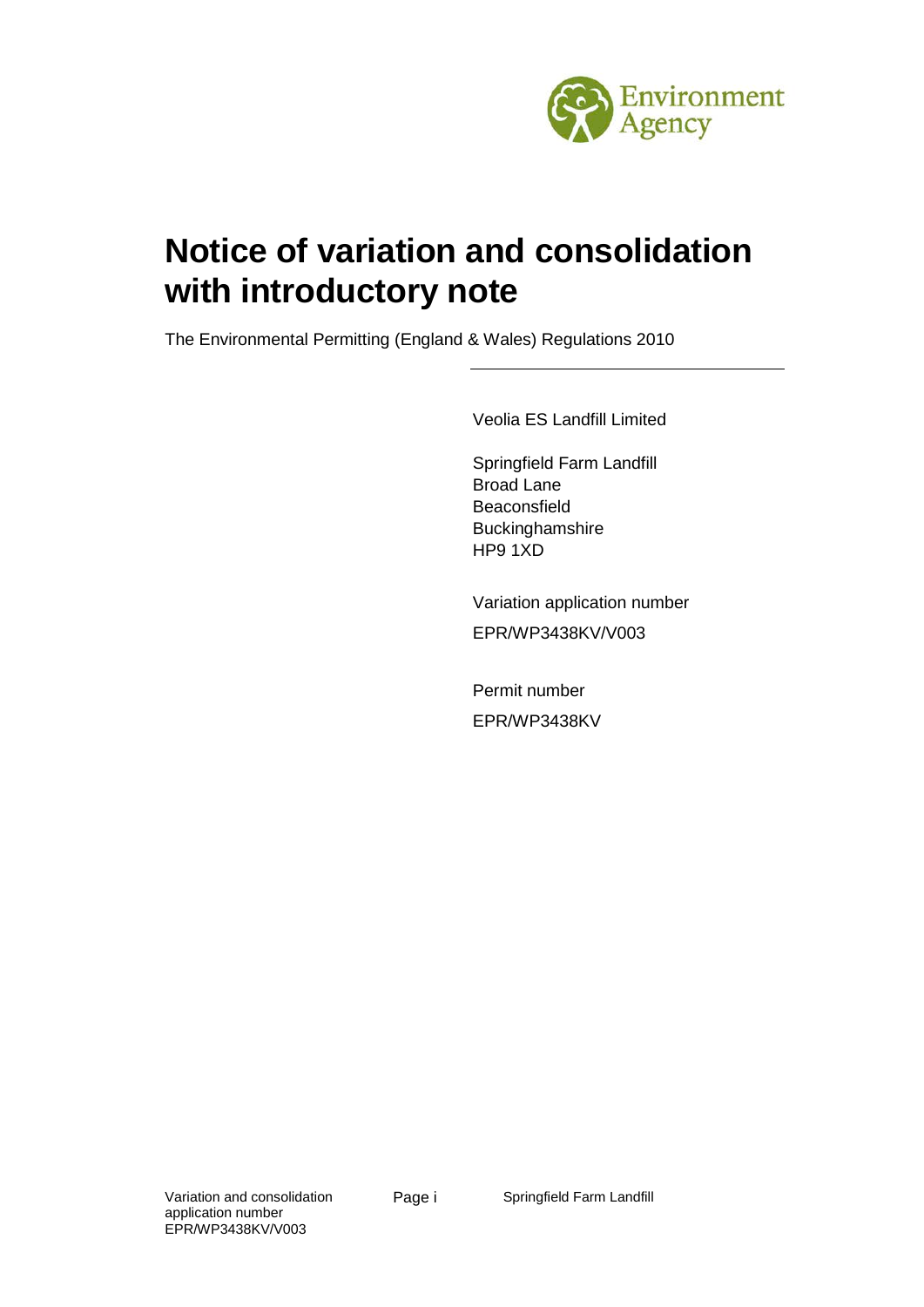# **Springfield Farm Landfill Permit number EPR/WP3438KV**

## **Introductory note**

#### **This introductory note does not form a part of the notice.**

The following gives notice of the variation and consolidation of your environmental permit. We have issued this variation to consolidate the original permit and subsequent variations and to update some of the conditions following a statutory review of permits in the landfill sector. We have also converted the permit into the current EPR Permit format.

This Environment Agency has a duty, under the Environmental Permitting (England and Wales) Regulations 2010, regulation 34(1), to periodically review permits. As a result of that review we have identified a number of necessary changes we must make to your permit to reflect current legislation and best practice. These changes principally relate to:

- Standard condition for landfill gas management at landfills that accept biodegradable waste;
- A change to the hydrogeological risk assessment condition so that reviews are undertaken every 6 years rather than every 4 years;
- Standard leachate and groundwater quality monitoring table (schedule 3); and
- A standard reporting table (schedule 4).

The variation also removes compliance limits for carbon dioxide for the monitoring of landfill gas in external boreholes following an application from the Operator.

Schedule 1 to this notice summarises the changes we have made to this permit.

The status log sets out the permitting history, including any changes to the permit reference number.

| <b>Status log of the permit</b> |             |                                      |
|---------------------------------|-------------|--------------------------------------|
| <b>Description</b>              | <b>Date</b> | <b>Comments</b>                      |
| Application received            | 08/11/04    |                                      |
| Response to request for         | 31/05/2005  |                                      |
| additional information          |             |                                      |
| dated 18/04/2005                |             |                                      |
| Permit determined               | 09/11/2005  |                                      |
| <b>EPR/UP3935SS</b>             |             |                                      |
| Variation                       | 21/05/2008  |                                      |
| EPR/UP3935SS/V002               |             |                                      |
| Determined                      |             |                                      |
| Application                     | Duly Made   | Full transfer of permit to Veolia ES |
|                                 |             |                                      |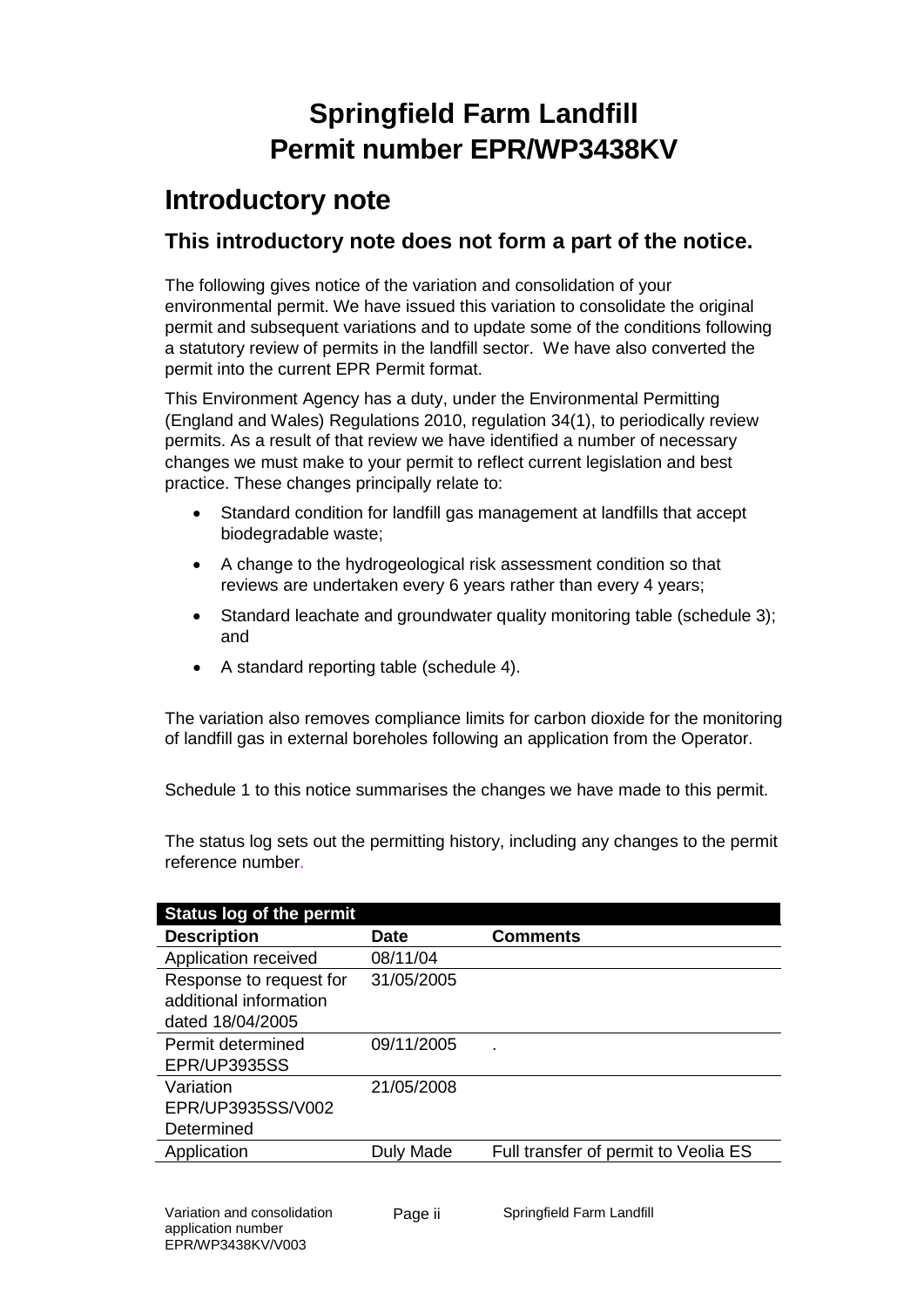| <b>Status log of the permit</b> |            |                                   |
|---------------------------------|------------|-----------------------------------|
| EPR/WP3438KV/T001               | 18/08/2009 | Landfill Limited                  |
| Transfer                        | 19/03/2010 |                                   |
| EPR/WP3438KV/T001               |            |                                   |
| determined                      |            |                                   |
| Variation                       | 30/05/2013 | Agency variation to implement the |
| EPR/WP3438KV/V002               |            | changes introduced by Industrial  |
|                                 |            | <b>Emissions Directive</b>        |
| <b>Variation Application</b>    | Received   |                                   |
| EPR/WP3438KV/V003               | 16/05/2014 |                                   |
| and Landfill Sector             |            |                                   |
| Review 2013                     |            |                                   |
| Variation                       |            | Varied and consolidated permit    |
| EPR/WP3438KV/V003               |            | issued in modern format           |
| determined                      |            |                                   |

End of introductory note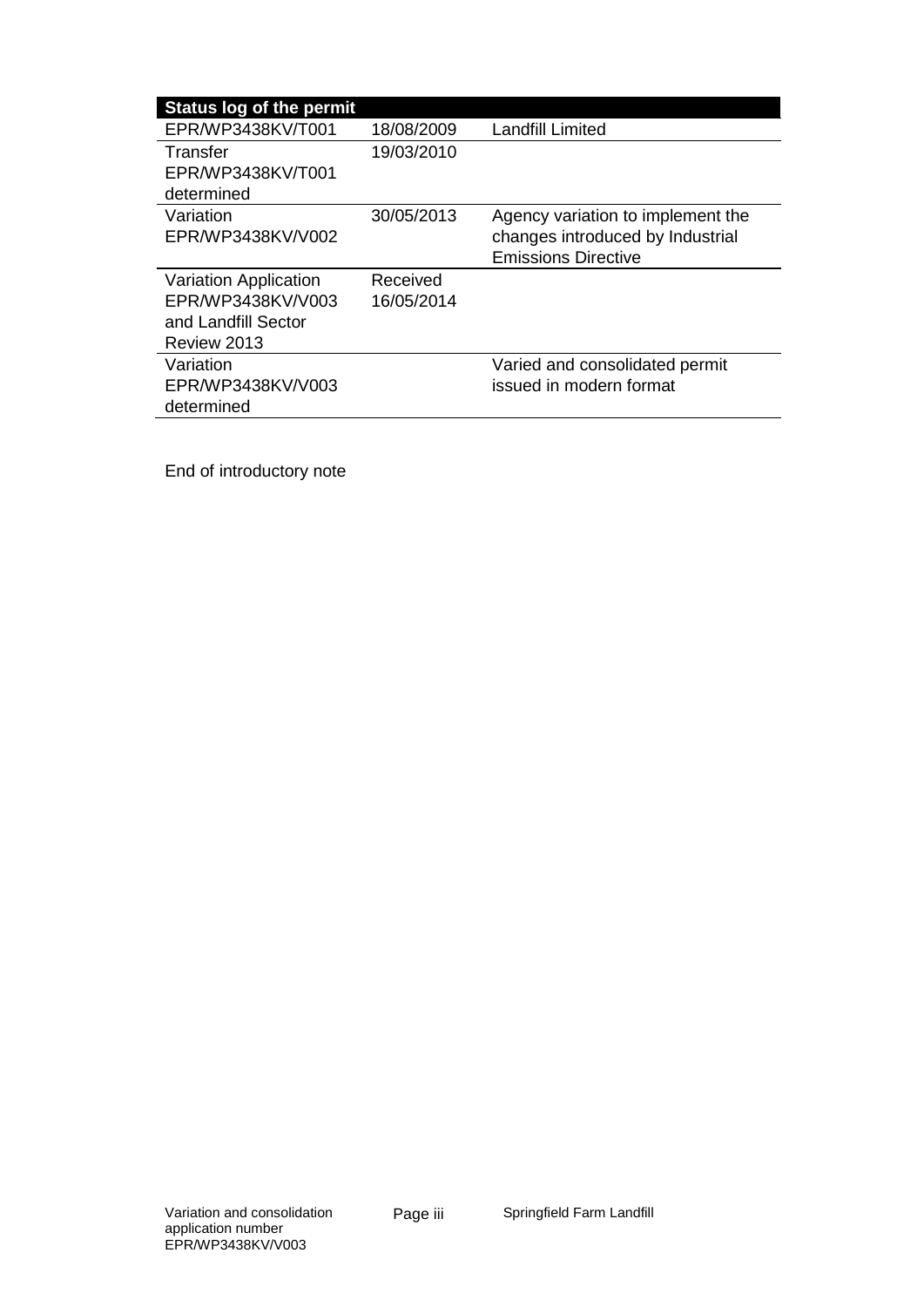## **Notice of variation and consolidation**

The Environmental Permitting (England and Wales) Regulations 2010

The Environment Agency in exercise of its powers under regulation 20 of the Environmental Permitting (England and Wales) Regulations 2010 varies and consolidates

#### **permit number EPR/WP3438KV**

**issued to Veolia ES Landfill Limited** ("the operator")

whose registered office is

#### **210 Pentonville Road London N1 9JY**

company registration number **00997695**

to operate a regulated facility at

**Springfield Farm Landfill Broad Lane Beaconsfield Buckinghamshire HP9 1XD**

to the extent set out in the schedules.

The notice shall take effect from 25/06/2014

| Name                    | Date       |
|-------------------------|------------|
| <b>Anne Nightingale</b> | 25/06/2014 |

Authorised on behalf of the Environment Agency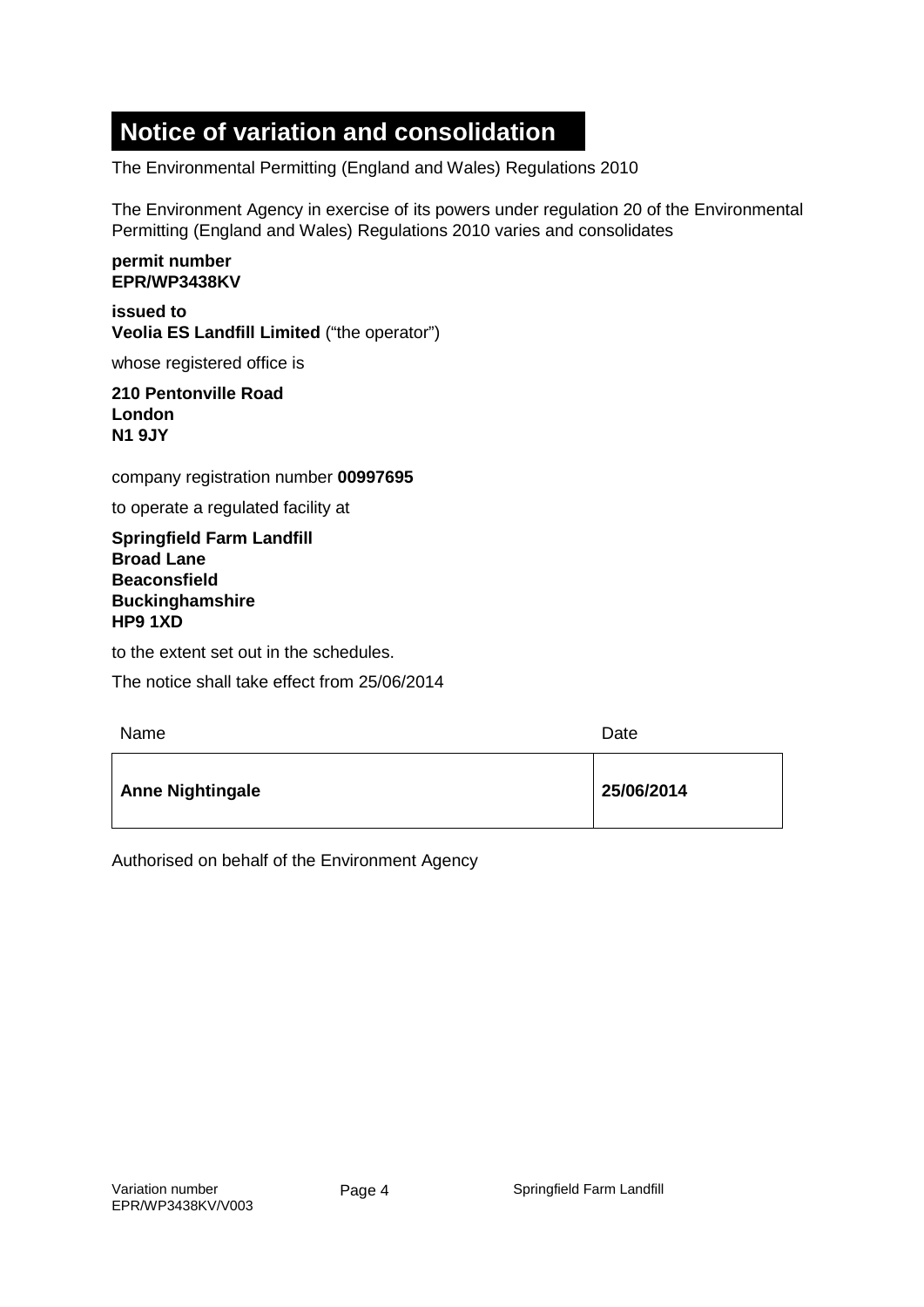#### **Schedule 1**

All conditions have been varied by the consolidated permit as a result of an Environment Agency initiated variation. The following table summarises those changes.

| Generic condition to reflect the requirements of the Waste Framework Directive          |
|-----------------------------------------------------------------------------------------|
| Added reference to a specific table to clarify what wastes are permitted by which       |
|                                                                                         |
|                                                                                         |
|                                                                                         |
|                                                                                         |
| Revised conditions to reflect the terminology used by the Groundwater Directive         |
| for 'hazardous substances' and to require hydrogeological risk assessment               |
|                                                                                         |
| Sub-condition that referred to emission of 'non-hazardous pollutants' deleted.          |
|                                                                                         |
| Two sub-conditions that referred to limits in specific tables in schedule 3 deleted     |
|                                                                                         |
|                                                                                         |
| Amended to ensure that information on 'annual production/ treatment' (Schedule          |
| 4, Table S4.2) is provided in February each year where annual reports may be            |
|                                                                                         |
|                                                                                         |
|                                                                                         |
|                                                                                         |
|                                                                                         |
|                                                                                         |
| Amended description of the landfill activity to clarify that this includes restoration. |
|                                                                                         |
|                                                                                         |
|                                                                                         |
| Monitoring and compliance tables have been re-ordered so that those with                |
|                                                                                         |
| Standard monitoring frequency and parameters have been included for certain             |
|                                                                                         |
| Compliance limits for carbon dioxide have been removed from table S3.4.                 |
| Amended to only require regular reports of information that relate to compliance        |
|                                                                                         |
| Additional details of landfill gas extracted required to improve climate change         |
| Amended to include natural gas as an energy source for consistency with other           |
|                                                                                         |
|                                                                                         |
|                                                                                         |
|                                                                                         |
|                                                                                         |
|                                                                                         |
|                                                                                         |
|                                                                                         |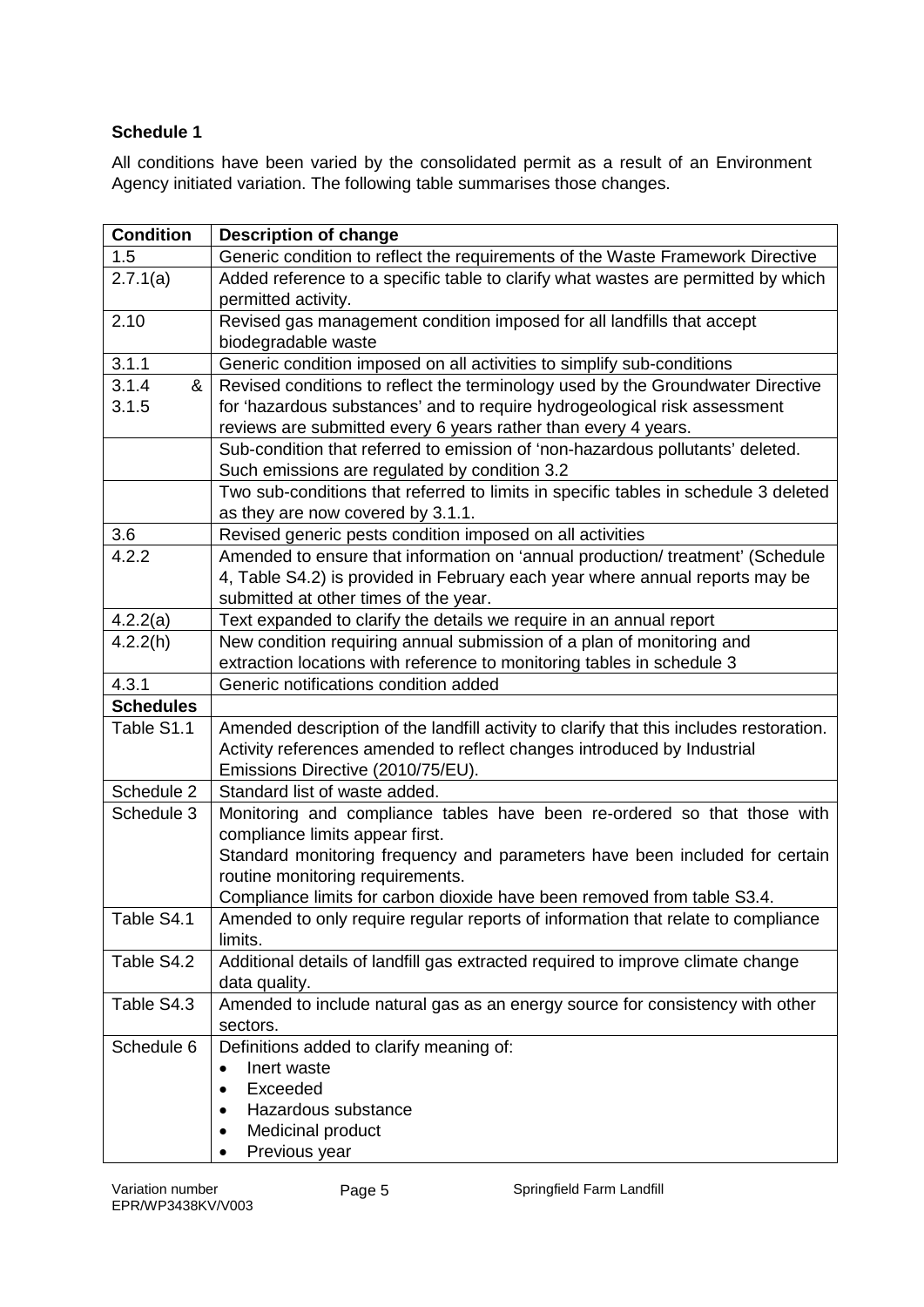| Waste acceptance criteria  |
|----------------------------|
| Waste acceptance procedure |

#### **Schedule 2 – consolidated permit**

Consolidated permit issued as a separate document.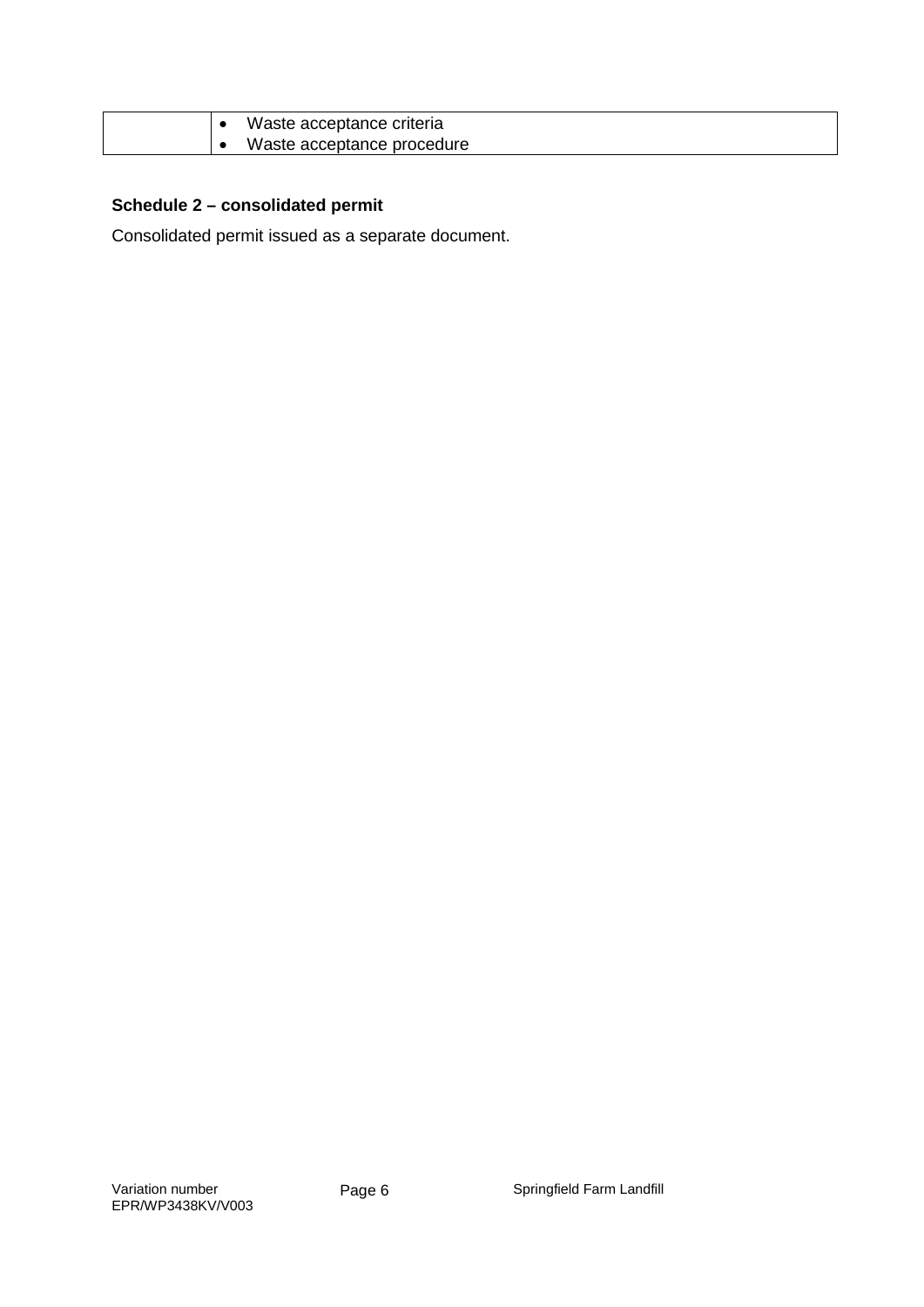## **Permit**

The Environmental Permitting (England and Wales) Regulations 2010

#### **Permit number EPR/WP3438KV**

This is the consolidated permit referred to in the variation and consolidation notice for application **EPR/WP3438KV/V003** authorising,

**Veolia ES landfill Limited** ("the operator"),

whose registered office is

**210 Pentonville Road London N1 9JY**

company registration number **00997695**

to operate an installation at

**Springfield Farm Landfill Broad Lane Beaconsfield Buckinghamshire HP9 1XD**

to the extent authorised by and subject to the conditions of this permit.

| <b>Name</b>      | Date       |
|------------------|------------|
| Anne Nightingale | 25/06/2014 |

Authorised on behalf of the Environment Agency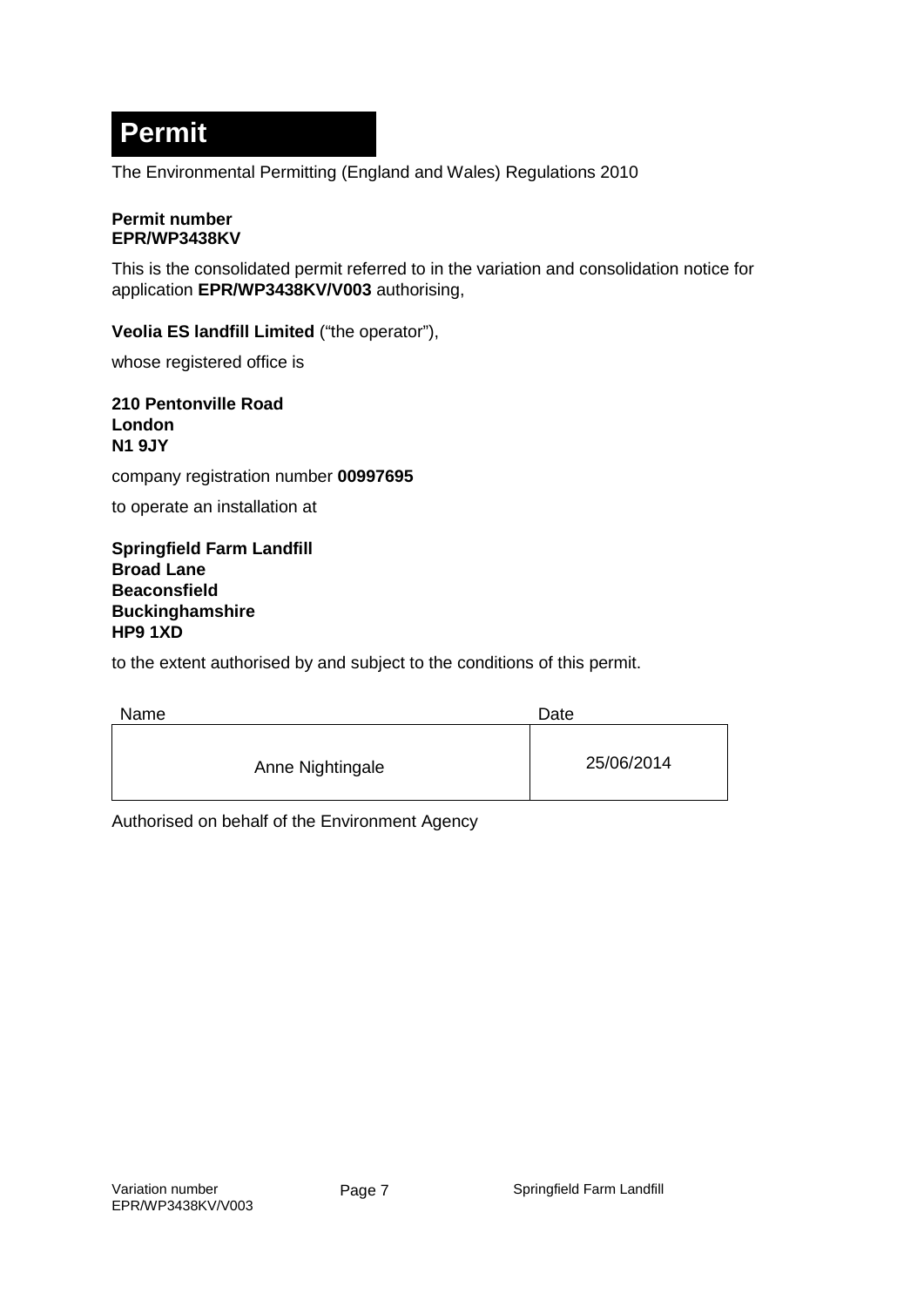## **1. Management**

#### **1.1 General management**

- 1.1.1 The operator shall manage and operate the activities:
	- (a) in accordance with a written management system that identifies and minimises risks of pollution, including those arising from operations, maintenance, accidents, incidents, nonconformances, closure and those drawn to the attention of the operator as a result of complaints; and
	- (b) using sufficient competent persons and resources.
- 1.1.2 Records demonstrating compliance with condition 1.1.1 shall be maintained.
- 1.1.3 Any person having duties that are or may be affected by the matters set out in this permit shall have convenient access to a copy of it kept at or near the place where those duties are carried out.
- 1.1.4 The operator shall comply with the requirements of an approved competence scheme.

#### **1.2 Finance**

- 1.2.1 The financial provision for meeting the obligations under this permit set out in the agreement made between the Operator and the Agency dated 19 March 2010 shall be maintained by the operator throughout the subsistence of this permit and the operator shall produce evidence of such provision whenever required by the Environment Agency.
- 1.2.2 The operator shall ensure that the charges it makes for the disposal of waste in the landfill cover all of the following:
	- (a) the costs of setting up and operating the landfill:
	- (b) as far as possible, the costs of the financial provision required by condition 1.2.1; and
	- (c) the estimated costs for the closure and aftercare of the landfill.

### **1.3 Energy efficiency**

- 1.3.1 The operator shall:
	- (a) take appropriate measures to ensure that energy is used efficiently in the activities;
	- (b) Review and record at least every four years whether there are suitable opportunities to improve the energy efficiency of the activities; and
	- (c) Implement any appropriate measures identified by a review.

#### **1.4 Efficient use of raw materials**

- 1.4.1 The operator shall:
	- (a) take appropriate measures to ensure that raw materials and water are used efficiently in the activities;
	- (b) maintain records of raw materials and water used in the activities;

Page 8 Springfield Farm Landfill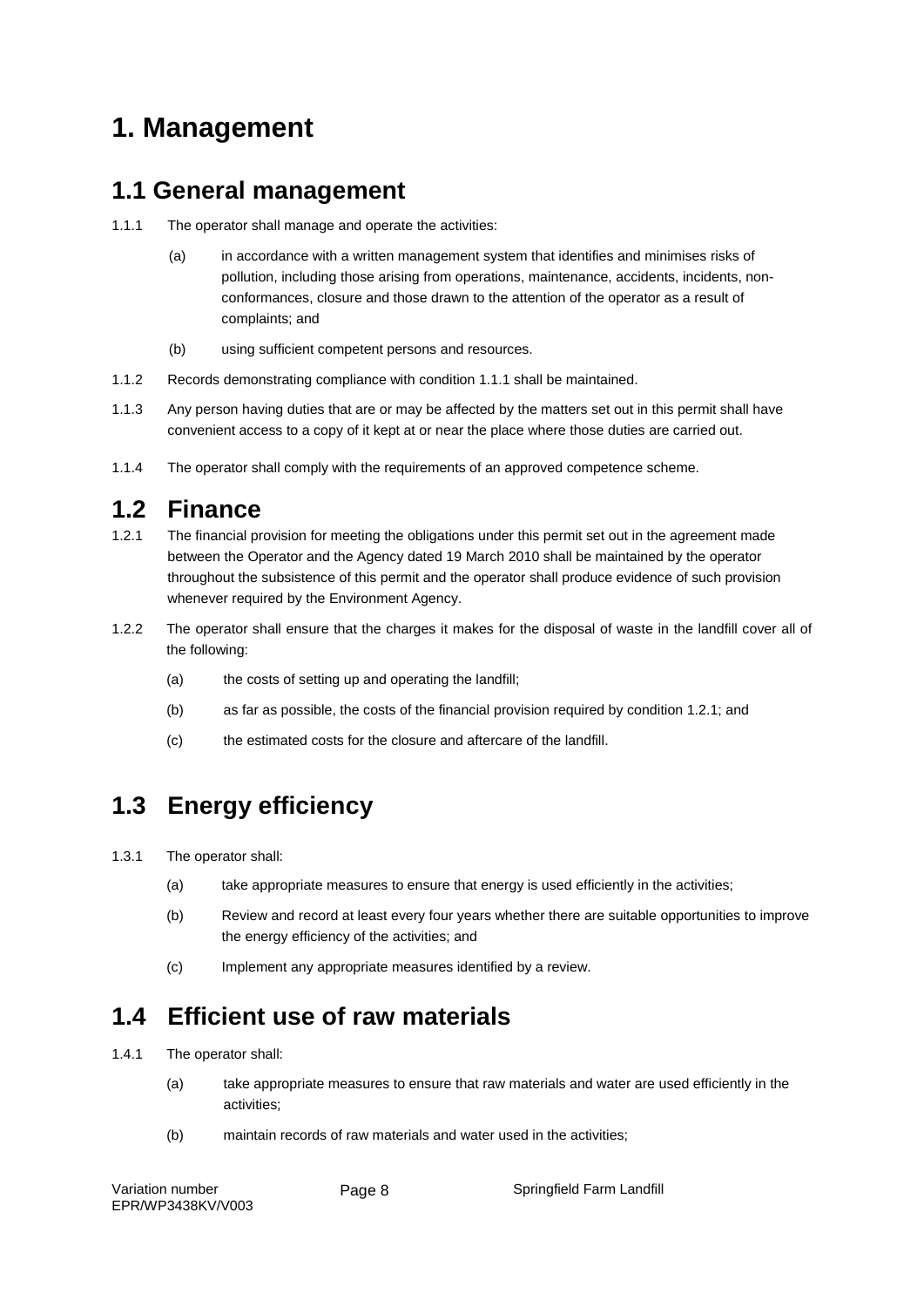- (c) review and record at least every four years whether there are suitable alternative materials that could reduce environmental impact or opportunities to improve the efficiency of raw material and water use; and
- (d) take any further appropriate measures identified by a review.

#### **1.5 Avoidance, recovery and disposal of wastes produced by the activities**

- 1.5.1 The operator shall:
	- (a) take appropriate measures to ensure that waste produced by the activities is avoided or reduced, or where waste is produced it is recovered wherever practicable or otherwise disposed of in a manner which minimises its impact on the environment;
	- (b) review and record at least every four years whether changes to those measures should be made; and
	- (c) take any further appropriate measures identified by a review.

## **2 Operations**

### **2.1 Permitted activities**

2.1.1 The operator is only authorised to carry out the activities specified in schedule 1 table S1.1 (the "activities").

### **2.2 The site**

2.2.1 The activities shall not extend beyond the site, being the land shown edged in red on the site plan at schedule 7 to this permit.

### **2.3 Operating techniques**

- 2.3.1 (a) The activities shall, subject to the conditions of this permit, be operated using the techniques and in the manner described in the documentation specified in schedule 1, table S1.2, unless otherwise agreed in writing by the Environment Agency.
	- (b) If notified by the Environment Agency that the activities are giving rise to pollution, the operator shall submit to the Environment Agency for approval within the period specified, a revision of any plan or other documentation ('plan') specified in schedule 1, table S1.2 or otherwise required under this permit, which identifies and minimises the risks of pollution relevant to that plan and shall implement the approved revised plan in place of the original from the date of approval, unless otherwise agreed in writing by the Environment Agency.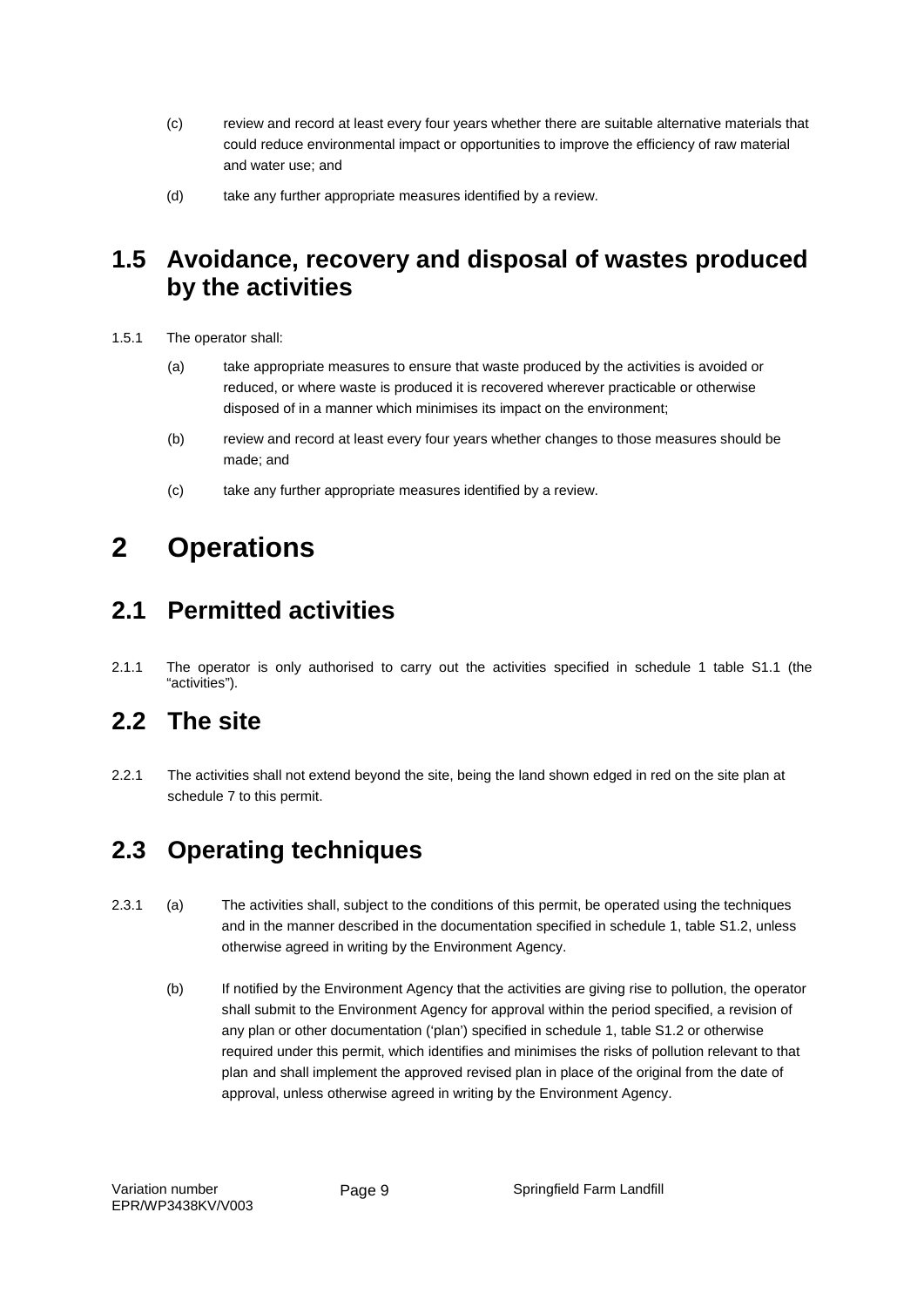### **2.4 Improvement programme**

2.4.1 The operator shall complete the improvements specified in schedule 1 table S1.3 by the date specified in that table unless otherwise agreed in writing by the Environment Agency.

### **2.5 Pre-operational conditions**

2.5.2 The operations specified in schedule 1 table S1.4 shall not commence until the measures specified in that table have been completed.

## **2.6 Landfill Engineering**

- 2.6.1 No construction of any new cell of the landfill shall commence until the operator has submitted construction proposals and the Environment Agency has confirmed that it is satisfied with the construction proposals.
- 2.6.2 Where the operator proposes to construct any new cell other than the first cell, but proposes no change from the design of the most recently approved cell which could have any impact on the performance of any element of the design, no construction of the new cell shall commence until the operator has submitted a cell layout drawing and the Environment Agency has confirmed that it is satisfied with the cell layout drawing.
- 2.6.3 The construction of a new cell shall take place only in accordance with the approved construction proposals unless:
	- (a) any change to the approved construction proposals would have no impact on the performance of any element of the design; or
	- (b) a change has otherwise been agreed in writing by the Environment Agency.
- 2.6.4 No disposal of waste shall take place in a new cell until the operator has submitted a CQA Validation Report and the Environment Agency has confirmed that it is satisfied with the CQA Validation Report.
- 2.6.5 No construction of landfill infrastructure shall commence until the operator has submitted relevant construction proposals or a written request to use previous construction proposals and the Environment Agency has confirmed that it is satisfied with the construction proposals.
- 2.6.6 The construction of the landfill infrastructure shall take place only in accordance with the approved construction proposals unless:
	- (a) any change to the approved construction proposals would have no impact on the performance of any element of the design; or
	- (b) a change has otherwise been agreed in writing by the Environment Agency.
- 2.6.7 The operator shall submit a CQA Validation Report as soon as practicable following the construction of the relevant landfill infrastructure.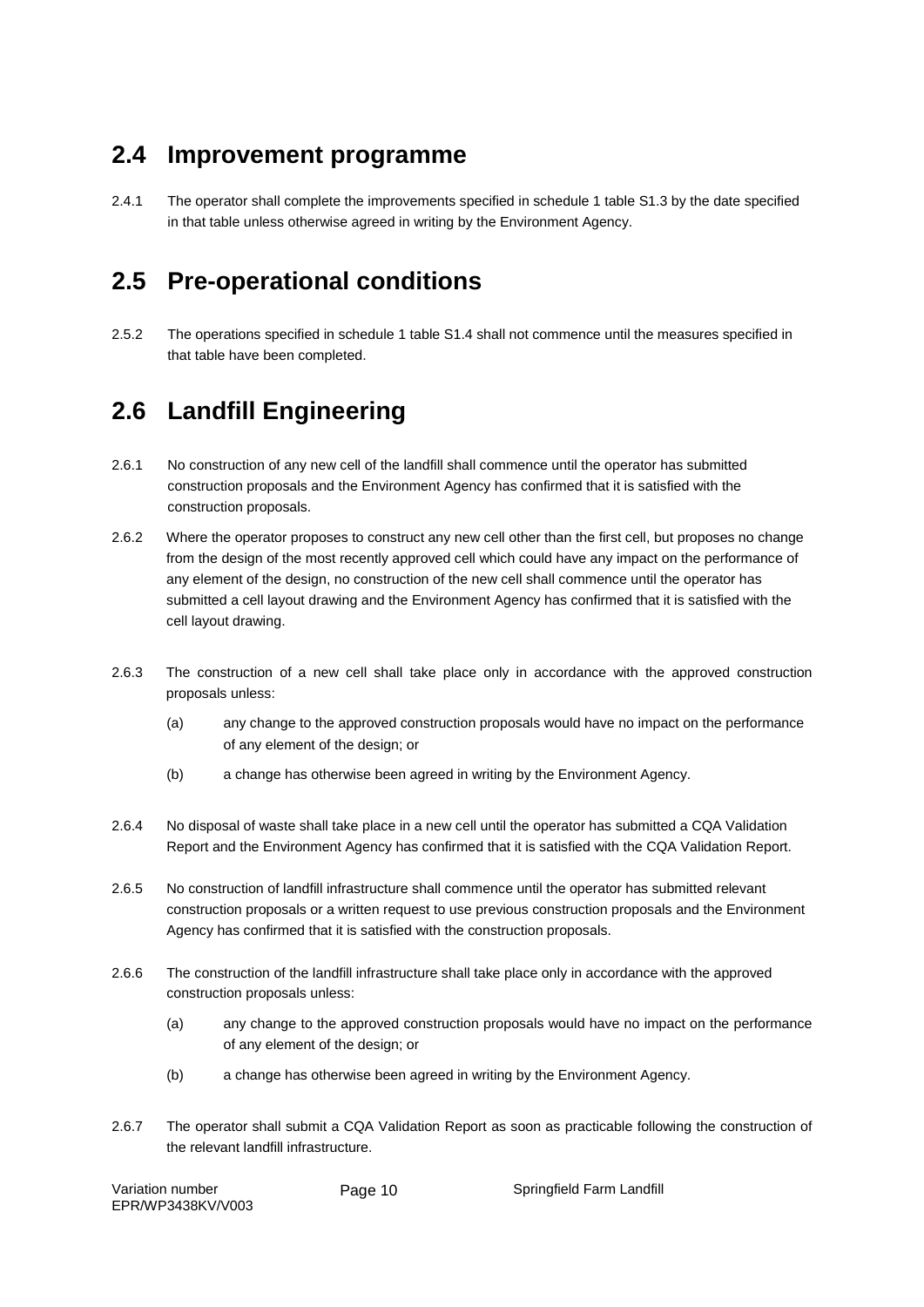- 2.6.8 Where pollution controls are immediately necessary to prevent an incident or accident, then conditions 2.6.5 and 2.6.6 do not apply and the relevant landfill infrastructure may be constructed, provided that the construction proposals are submitted to the Environment Agency as soon as practicable.
- 2.6.9 For the purposes of conditions 2.6.1, 2.6.2, 2.6.4 and 2.6.5, the Environment Agency shall be deemed to be satisfied where it has not, within the period of four weeks from the date of receipt of the relevant construction proposals or CQA Validation Report, either:
	- (a) confirmed whether or not it is satisfied; or
	- (b) informed the operator that it requires further information.
- 2.6.10 Where the Environment Agency has required further information under condition 2.6.9(b), the Environment Agency shall be deemed to be satisfied where it has not, within the period of four weeks from the date of receipt of the further information, either:
	- (a) confirmed whether or not it is satisfied; or
	- (b) informed the operator that it requires further information.

#### **2.7 Waste acceptance**

- 2.7.1 Wastes shall only be accepted for disposal if:
	- (a) they are listed in schedule 2, table S2.1, and
	- (b) they are non-hazardous waste, and
	- (c) they are not whole used tyres (other than bicycle tyres and tyres with an outside diameter of more than 1400mm), and
	- (d) they are not shredded used tyres, and
	- (e) they are not liquid waste including waste waters but excluding sludge, and
	- (f) they are not chemical substances from research and development or teaching activities, for example laboratory residues, which are unidentified and/or which are new and whose effects on man and/or the environment are unknown, and
	- (g) all the relevant waste acceptance procedures have been completed, and
	- (h) they fulfil the relevant waste acceptance criteria, and
	- (i) they have not been diluted or mixed solely to meet the relevant waste acceptance criteria, and
	- (j) they are wastes which have been treated, except for: inert wastes for which treatment is not technically feasible; or waste other than inert waste and treatment would not reduce its quantity or the hazards which it poses to human health or the environment, [or liquid waste accepted for treatment at a permitted leachate treatment activity], and
	- (k) they are wastes with a code beginning with 07 05 and 16 03, but excluding waste medicinal products and pharmaceutically active waste materials arising from their manufacture.
- 2.7.2 Wastes shall only be accepted for restoration where:
	- (a) they are listed in schedule 2, table S2.2 and
	- (b) they are accepted in accordance with a restoration plan approved in writing by the Environment Agency.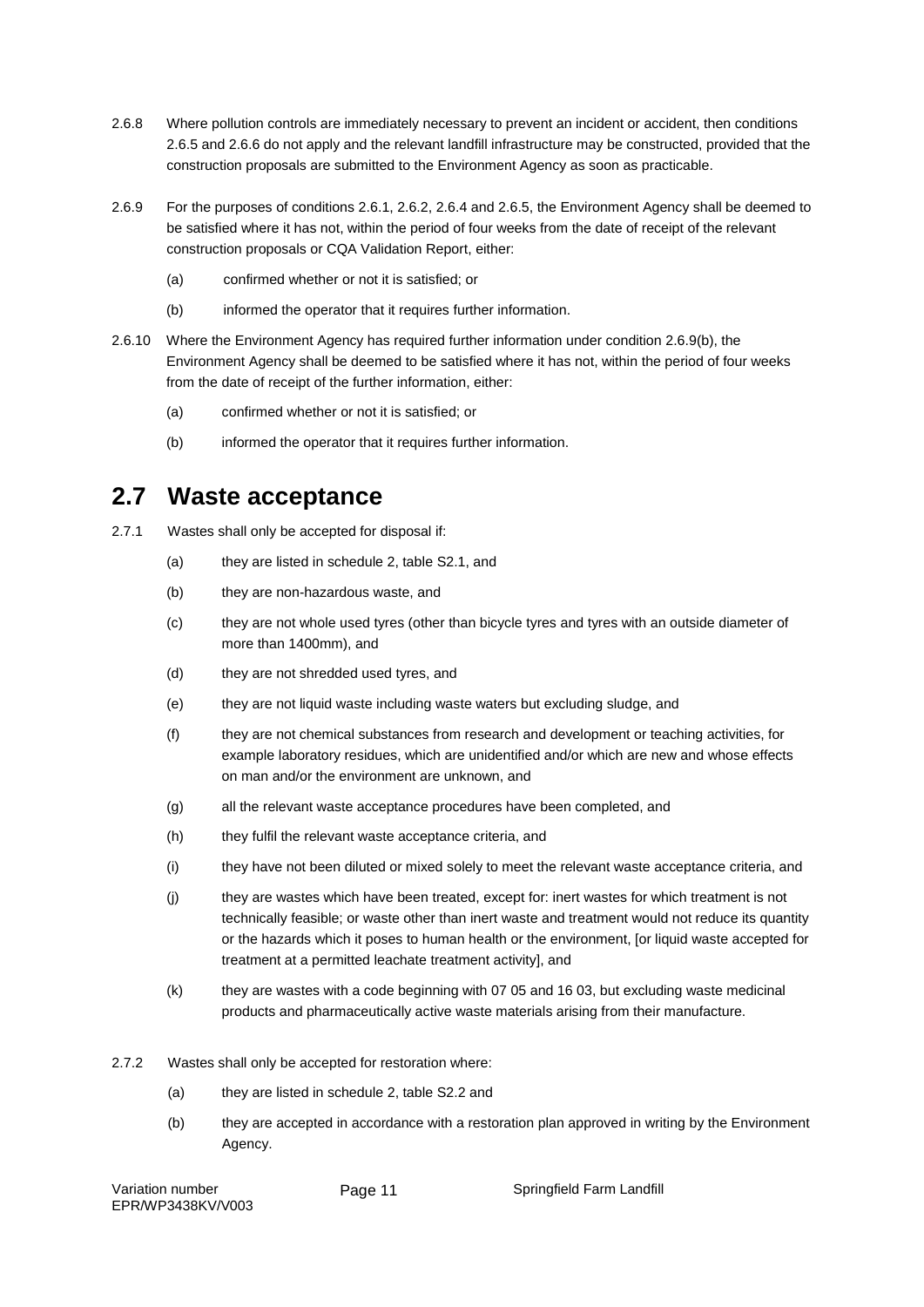- 2.7.3 The operator shall visually inspect:
	- (a) without unloading it, waste that is not in an enclosed container or enclosed vehicle on arrival at the landfill; and
	- (b) waste at the point of deposit;

and shall satisfy itself that it conforms to the basic characterisation documentation submitted by the holder.

- 2.7.4 Where the operator has taken samples to establish that the waste is in conformity with the documentation submitted by the holder then the samples taken shall be retained for at least one month and results of any analysis for at least two years.
- 2.7.5 The operator on accepting each delivery of waste shall provide a receipt to the person delivering it.
- 2.7.6 The total quantity of waste that shall be deposited in the landfill shall be limited by the pre-settlement levels shown on drawing [ESID4].
- 2.7.7 The quantity of waste that is deposited in the landfill in any year shall not exceed the limits in schedule 1 table S1.5.
- 2.7.8 The operator shall maintain and implement a system which ensures that a record is made of the quantity, characteristics, date of delivery and, where practicable, origin of any waste that is received for disposal or recovery and of the identity of the producer, or in the case of municipal waste and multiple collection vehicles, of the collector of such waste. Any information regarded by the operator as commercially confidential shall be clearly identified in the record.

### **2.8 Leachate levels**

2.8.1 The limits for the level of leachate listed in schedule 3 table S3.1 shall not be exceeded.

### **2.9 Closure and aftercare**

2.9.1 The operator shall maintain a closure and aftercare management plan.

### **2.10 Landfill gas management**

- 2.10.1 The operator shall take appropriate measures, including, but not limited to, those specified in any approved landfill gas management plan, to:
	- (a) collect landfill gas; and
	- (b) control the migration of landfill gas.
- 2.10.2 The operator shall use the collected landfill gas to produce energy. If the collected landfill gas cannot be used to produce energy, the operator shall use appropriate measures to flare or treat the gas in accordance with an approved landfill gas management plan.
- 2.10.3 The operator shall:
	- (b) if notified by the Environment Agency, submit to the Environment Agency for approval within the period specified, a revised landfill gas management plan;

Variation number EPR/WP3438KV/V003

Page 12 Springfield Farm Landfill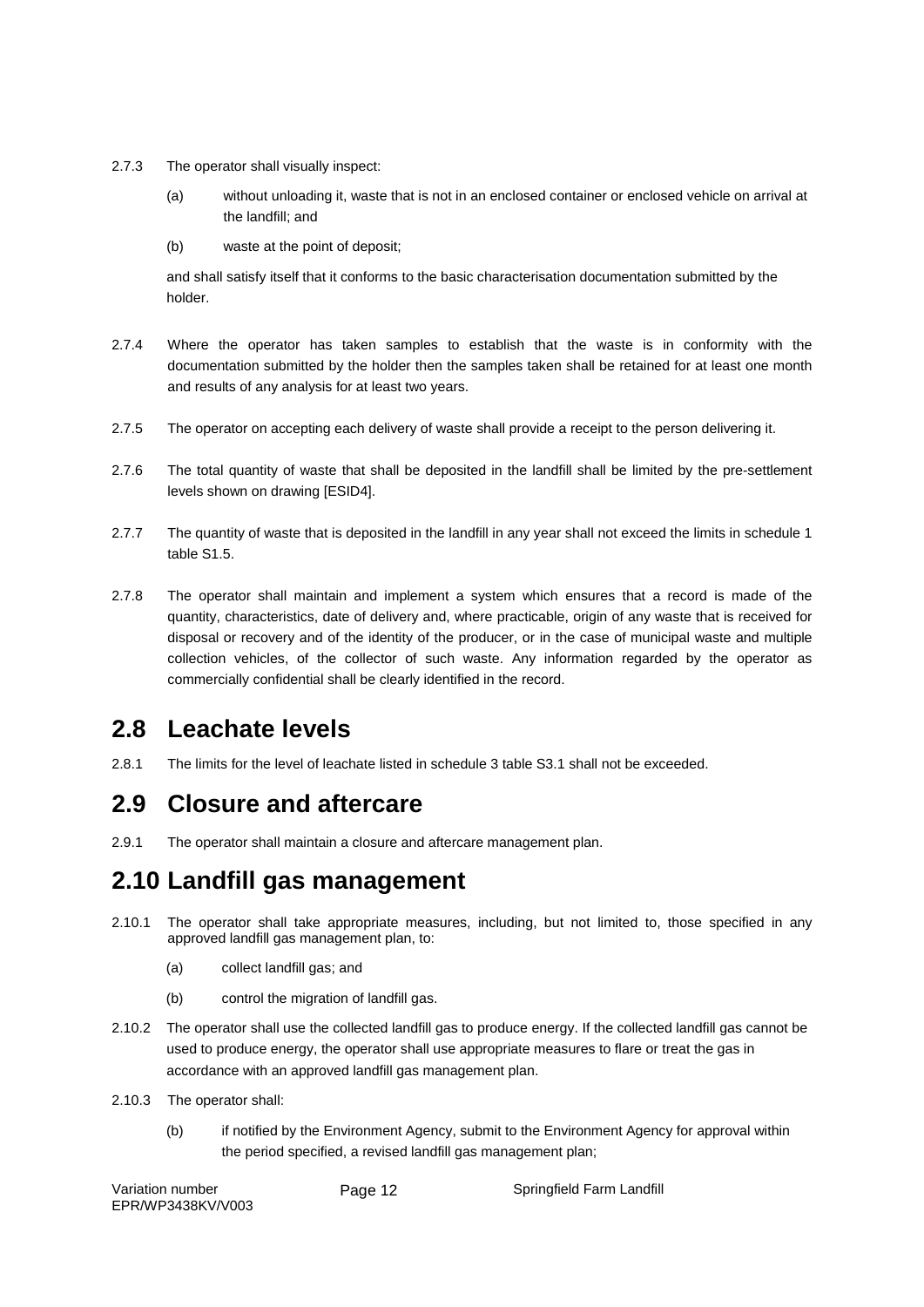(b) implement the revised landfill gas management plan, from the date of approval, unless otherwise agreed in writing by the Environment Agency.

## **3 Emissions and monitoring**

#### **3.1 Emissions to water, air or land**

- 3.1.1. The limits in schedule 3 shall not be exceeded.
- 3.1.2 There shall be no point source emissions to water, air or land except from the sources and emission points listed in schedule 3 tables S3.2.
- 3.1.3 Compliance with an emission limit in table S3.2 shall include incorporation of the uncertainty allowance stated in Environment Agency guidance LFTGN 05 and LFTGN 08.
- 3.1.4 The operator shall prevent the input of any hazardous substances from the activities into groundwater.
- 3.1.5 The operator shall submit to the Environment Agency a review of the Hydrogeological Risk Assessment:
	- (a) between nine and six months prior to the fourth anniversary of the granting of the permit, and
	- (b) between nine and six months prior to every subsequent six years after the fourth anniversary of the granting of the permit.

#### **3.2 Emissions of substances not controlled by emission limits**

- 3.2.1 Emissions of substances not controlled by emission limits (excluding odour) shall not cause pollution. The operator shall not be taken to have breached this condition if appropriate measures, including, but not limited to, those specified in any approved emissions management plan, have been taken to prevent or where that is not practicable, to minimise, those emissions.
- 3.2.2 The operator shall:
	- (a) if notified by the Environment Agency that the activities are giving rise to pollution, submit to the Environment Agency for approval within the period specified, an emissions management plan which identifies and minimises the risks of pollution from emissions of substances not controlled by emission limits;
	- (b) implement the approved emissions management plan, from the date of approval, unless otherwise agreed in writing by the Environment Agency.
- 3.2.3 All liquids in containers, whose emission to water or land could cause pollution, shall be provided with secondary containment, unless the operator has used other appropriate measures to prevent or where that is not practicable, to minimise, leakage and spillage from the primary container.

### **3.3 Odour**

3.3.1 Emissions from the activities shall be free from odour at levels likely to cause pollution outside the site, as perceived by an authorised officer of the Environment Agency, unless the operator has used appropriate measures, including, but not limited to, those specified in any approved odour management plan, to prevent or where that is not practicable to minimise the odour.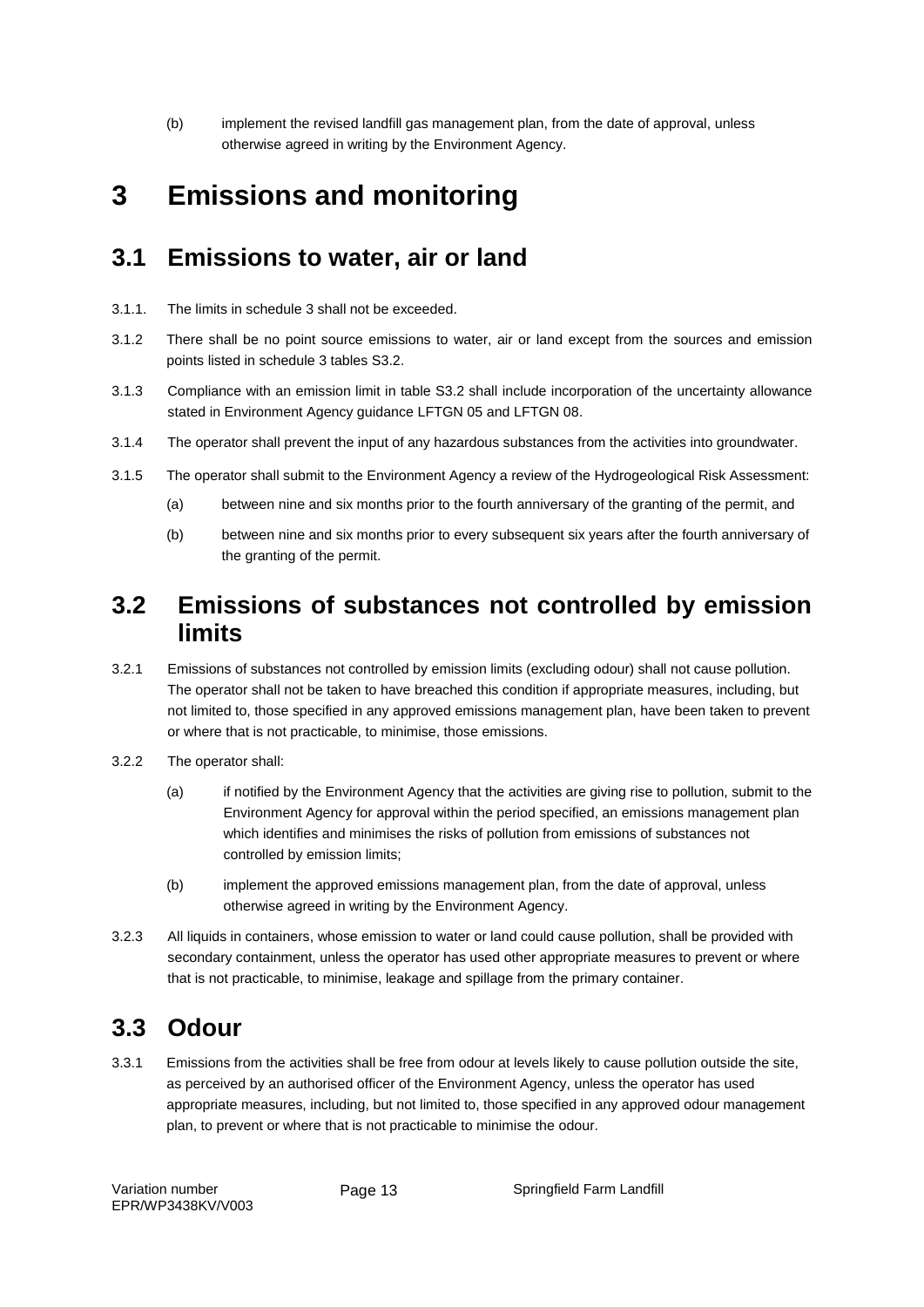#### **3.4 Noise and vibration**

- 3.4.1 Emissions from the activities shall be free from noise and vibration at levels likely to cause pollution outside the site, as perceived by an authorised officer of the Environment Agency, unless the operator has used appropriate measures, including, but not limited to, those specified in any approved noise and vibration management plan to prevent or where that is not practicable to minimise the noise and vibration.
- 3.4.2 The operator shall:
	- (a) if notified by the Environment Agency that the activities are giving rise to pollution outside the site due to noise and vibration, submit to the Environment Agency for approval within the period specified, a noise and vibration management plan which identifies and minimises the risks of pollution from noise and vibration;
	- (b) implement the approved noise and vibration management plan, from the date of approval, unless otherwise agreed in writing by the Environment Agency.

### **3.5 Monitoring**

- 3.5.1 The operator shall, unless otherwise agreed in writing by the Environment Agency, undertake the monitoring and any other actions specified in the following tables in schedule 3 to this permit:
	- (a) Leachate specified in tables S3.1 and S3.8;
	- (b) Point source emissions specified in tables S3.2;
	- (c) Groundwater specified in tables S3.3 and S3.6; and
	- (d) Landfill gas specified in tables S3.4, S3.5 and S3.7.
- 3.5.2 The operator shall maintain records of all monitoring required by this permit including records of the taking and analysis of samples, instrument measurements (periodic and continual), calibrations, examinations, tests and surveys and any assessment or evaluation made on the basis of such data.
- 3.5.3 A topographical survey of the site referenced to ordnance datum shall be carried out:
	- (a) annually, and
	- (b) prior to the disposal of waste in any new cell or new development area of the landfill, and
	- (c) following closure of the landfill or part of the landfill.

The topographical survey shall be used to produce a plan of a scale adequate to show the surveyed features of the site.

#### **3.6 Pests**

- 3.6.1 The activities shall not give rise to the presence of pests which are likely to cause pollution, hazard or annoyance outside the boundary of the site. The operator shall not be taken to have breached this condition if appropriate measures, including, but not limited to, those specified in any approved pests management plan, have been taken to prevent or where that is not practicable, to minimise the presence of pests on the site.
- 3.6.2 The operator shall:

Variation number EPR/WP3438KV/V003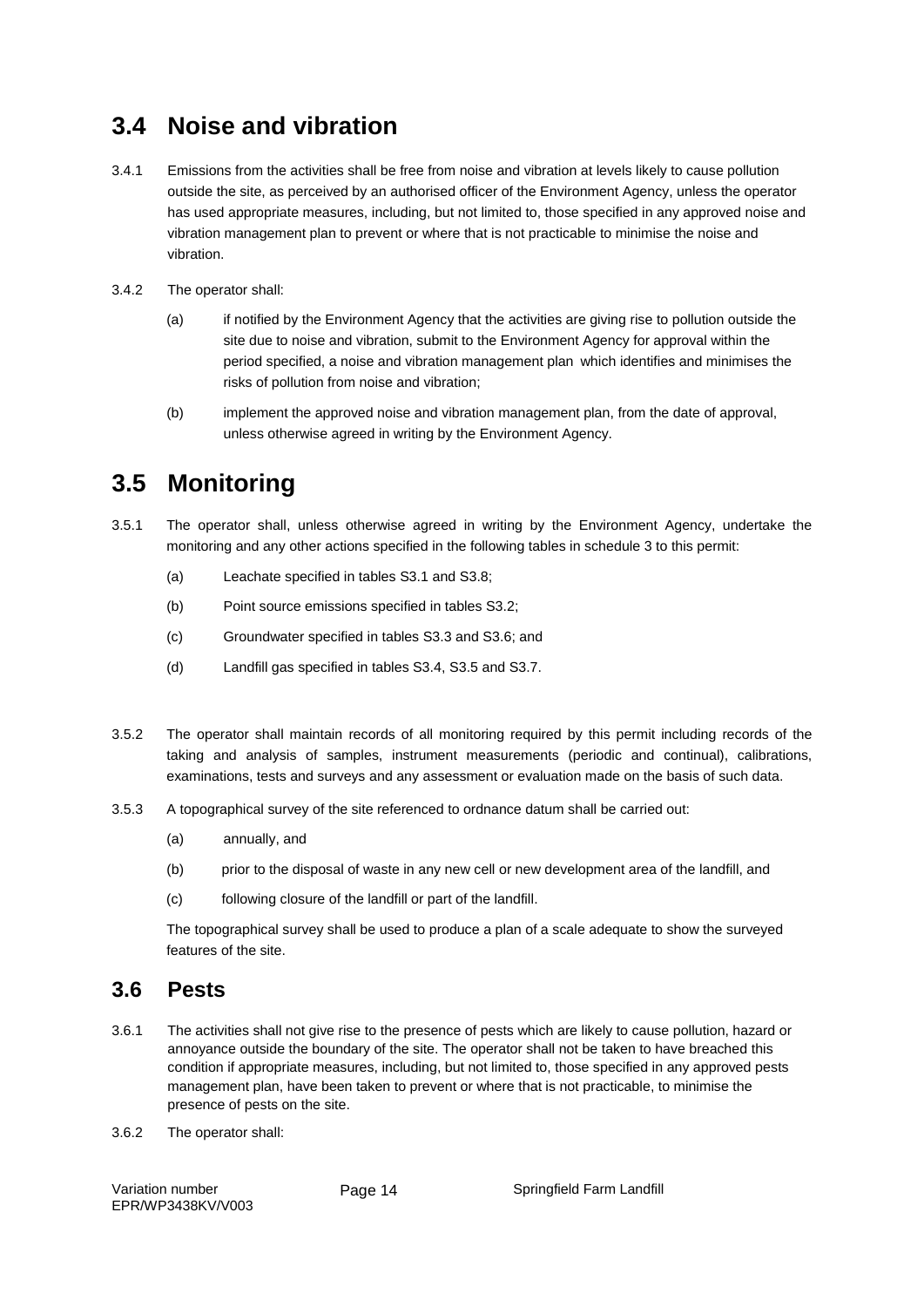- (a) if notified by the Environment Agency, submit to the Environment Agency for approval within the period specified, a pests management plan which identifies and minimises risks of pollution hazard or annoyance from pests;
- (b) implement the pests management plan, from the date of approval, unless otherwise agreed in writing by the Environment Agency.

## **4 Information**

#### **4.1 Records**

- 4.1.1 All records required to be made by this permit shall:
	- (a) be legible;
	- (b) be made as soon as reasonably practicable;
	- (c) if amended, be amended in such a way that the original and any subsequent amendments remain legible, or are capable of retrieval; and
	- (d) be retained, unless otherwise agreed in writing by the Environment Agency, for at least 6 years from the date when the records were made, or in the case of the following records until permit surrender:
		- i. the results of groundwater monitoring;
		- ii. sub-surface landfill gas monitoring:
		- iii. leachate levels, quality and quantities:
		- iv. landfill gas generation and collection;
		- v. waste types and quantities;
		- vi. the specification and as built drawings of the basal, sidewall and capping engineering systems.
- 4.1.2 The operator shall keep on site all records, plans and the management system required to be maintained by this permit, unless otherwise agreed in writing by the Environment Agency.

#### **4.2 Reporting**

- 4.2.1 The operator shall send reports and notifications required by the permit to the Environment Agency using the contact details supplied in writing by the Environment Agency.
- 4.2.2 A report or reports on the performance of the activities over the previous year ('the annual report') shall be submitted to the Environment Agency by  $31<sup>st</sup>$  January each year or such other date as may be agreed in writing by the Agency, with the exception of 4.2.2(c) that must be provided by the end of February each year. The report(s) shall include as a minimum:
	- (a) a review of the results of the monitoring and assessment carried out in accordance with this permit against the relevant assumptions, parameters and results in the risk assessments submitted in relation to this installation and any agreed amendments thereto. The review will include written descriptions of the improvements made to operational performance during the year, action plans developed and planned improvements for the coming year;
- (b) the energy consumed at the site, reported in the format set out in schedule 4 table S4.3 Variation number EPR/WP3438KV/V003 Page 15 Springfield Farm Landfill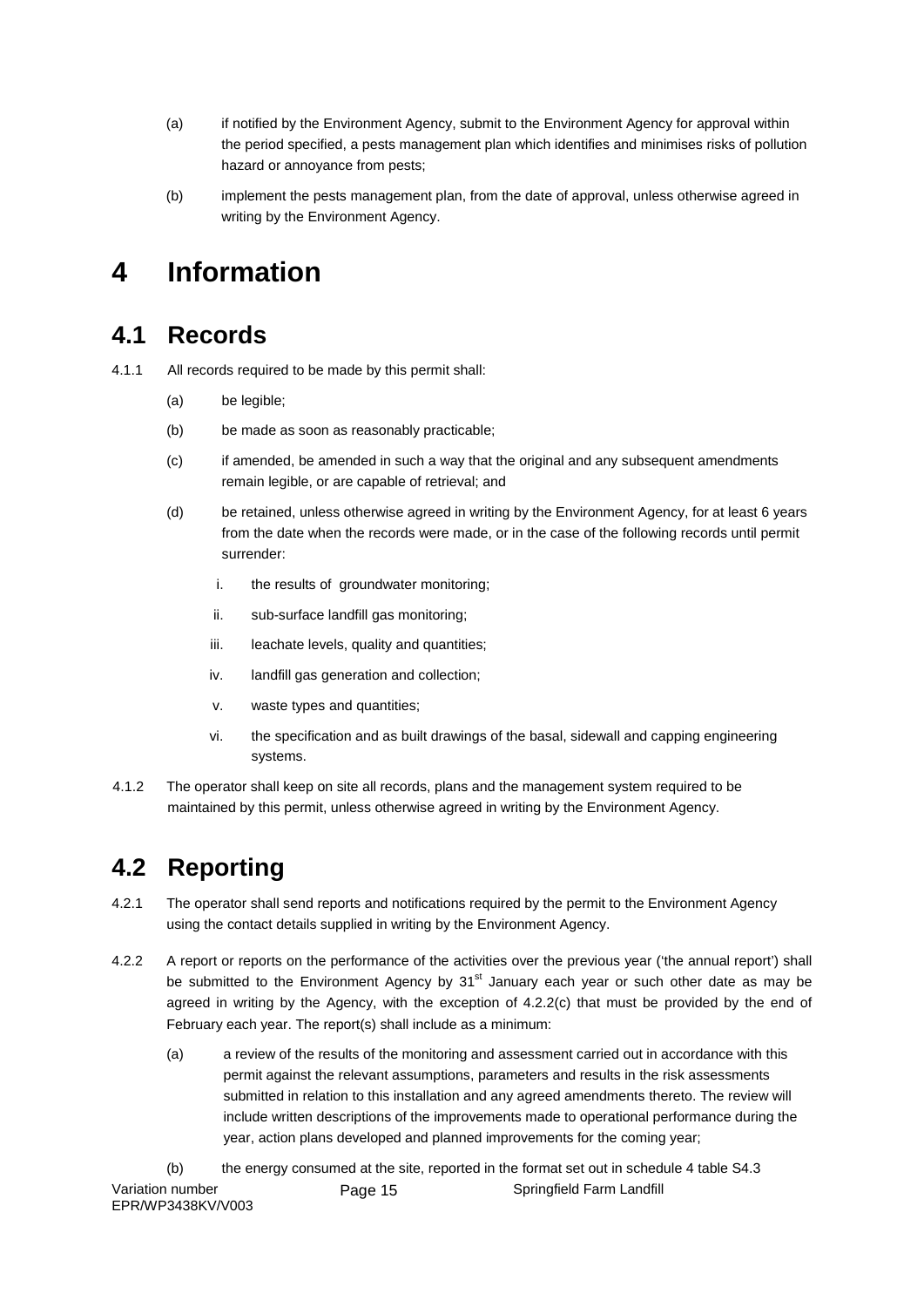- (c) the annual production/ treatment set out in schedule 4 table S4.2;
- (d) the topographical surveys required by condition 3.5.3 other than those submitted as part of a CQA validation report;
- (e) the volumetric difference (reported in cubic metres) between the most recent topographical survey and the previous annual topographical survey i.e. the additional volume of the landfill void that is occupied by waste;
- (f) an assessment of the settlement behavior of the landfill body based on the difference between the most recent topographical survey and previous annual topographical survey for the areas of the landfill which did not receive waste between the surveys;
- (g) a calculation of the remaining capacity (reported in cubic metres) derived from the presettlement contours and the most recent topographical survey;
- (h) a plan(s) ('the monitoring and extraction point plan MEPP') showing the locations of leachate and landfill gas extraction and all monitoring points.
- 4.2.3 Within 28 days of the end of the reporting period the operator shall, unless otherwise agreed in writing by the Environment Agency, submit reports of the monitoring and assessment carried out in accordance with the conditions of this permit, as follows:
	- (a) in respect of the parameters and emission points specified in schedule 4 table S4.1;
	- (b) using the forms specified in schedule 4 table S4.4 or other reporting format as agreed in writing with the Environment Agency; and
	- (c) giving the information from such results and assessments as may be required by the forms specified in those tables.
- 4.2.4 Within one month of the end of each quarter, the operator shall submit to the Environment Agency using the form made available for the purpose, the information specified on the form relating to the site and the waste accepted and removed from it during the previous quarter.
- 4.2.5 The operator shall, unless notice under this condition has been served within the preceding four years, submit to the Environment Agency, within six months of receipt of a written notice, a report assessing whether there are other appropriate measures that could be taken to prevent, or where that is not practicable, to minimise pollution.

#### **4.3 Notifications**

- 4.3.1 (a) In the event that the operation of the activities gives rise to an incident or accident which significantly affects or may significantly affect the environment, the operator must immediately;
	- (i) inform the Environment Agency,
	- (ii) take the measures necessary to limit the environmental consequences of such an incident or accident, and
	- (iii) take the measures necessary to prevent further possible incidents or accidents;
	- (b) in the event of a breach of any permit condition the operator must immediately—
		- (i) inform the Environment Agency, and
		- (ii) take the measures necessary to ensure that compliance is restored within the shortest possible time;

Variation number EPR/WP3438KV/V003

Page 16 Springfield Farm Landfill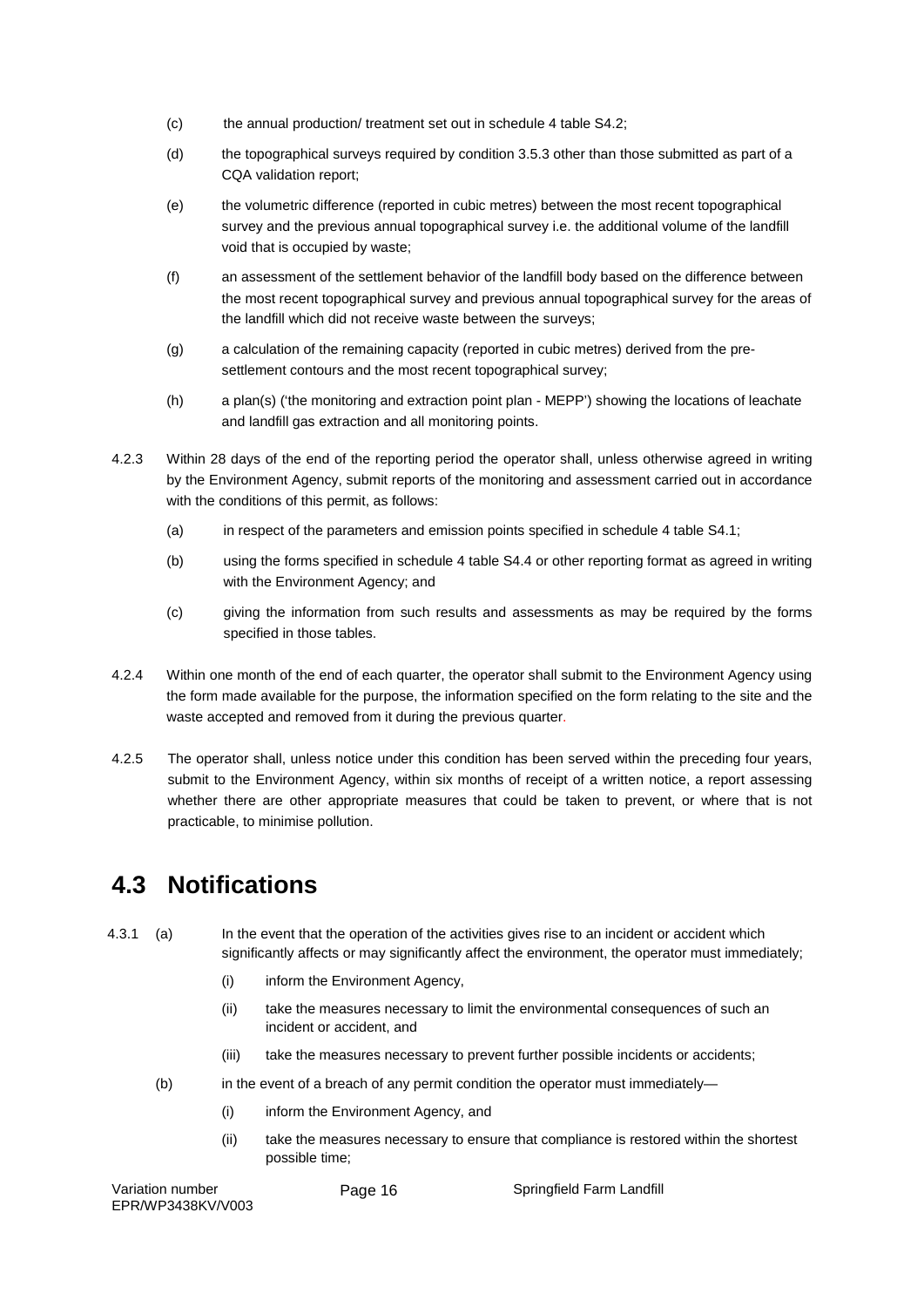- (c) in the event of a breach of permit condition which poses an immediate danger to human health or threatens to cause an immediate significant adverse effect on the environment, the operator must immediately suspend the operation of the activities or the relevant part of it until compliance with the permit conditions has been restored.
- 4.3.2 Any information provided under condition 4.3.1 (a)(i), or 4.3.1 (b)(i) where the information relates to the breach of a limit specified in the permit, shall be confirmed by sending the information listed in schedule 5 to this permit within the time period specified in that schedule.
- 4.3.3 The Environment Agency shall be notified within 14 days of the occurrence of the following matters, except where such disclosure is prohibited by Stock Exchange rules:

Where the operator is a registered company:

- (a) any change in the operator's trading name, registered name or registered office address; and
- (b) any steps taken with a view to the operator going into administration, entering into a company voluntary arrangement or being wound up.

Where the operator is a corporate body other than a registered company:

- (a) any change in the operator's name or address; and
- (b) any steps taken with a view to the dissolution of the operator.
- 4.3.4 In any other case:
	- (a) the death of any of the named operators (where the operator consists of more than one named individual);
	- (b) any change in the operator's name(s) or address(es); and
	- (c) any steps taken with a view to the operator, or any one of them, going into bankruptcy, entering into a composition or arrangement with creditors, or, in the case of them being in a partnership, dissolving the partnership.
- 4.3.5 Where the operator proposes to make a change in the nature or functioning, or an extension of the activities, which may have consequences for the environment and the change is not otherwise the subject of an application for approval under the Regulations or this permit:
	- (a) the Environment Agency shall be notified at least 14 days before making the change; and
	- (b) the notification shall contain a description of the proposed change in operation.

### **4.4 Interpretation**

- 4.4.1 In this permit the expressions listed in schedule 6 shall have the meaning given in that schedule.
- 4.4.2 In this permit references to reports and notifications mean written reports and notifications, except where reference is made to notification being made "without delay", in which case it may be provided by telephone.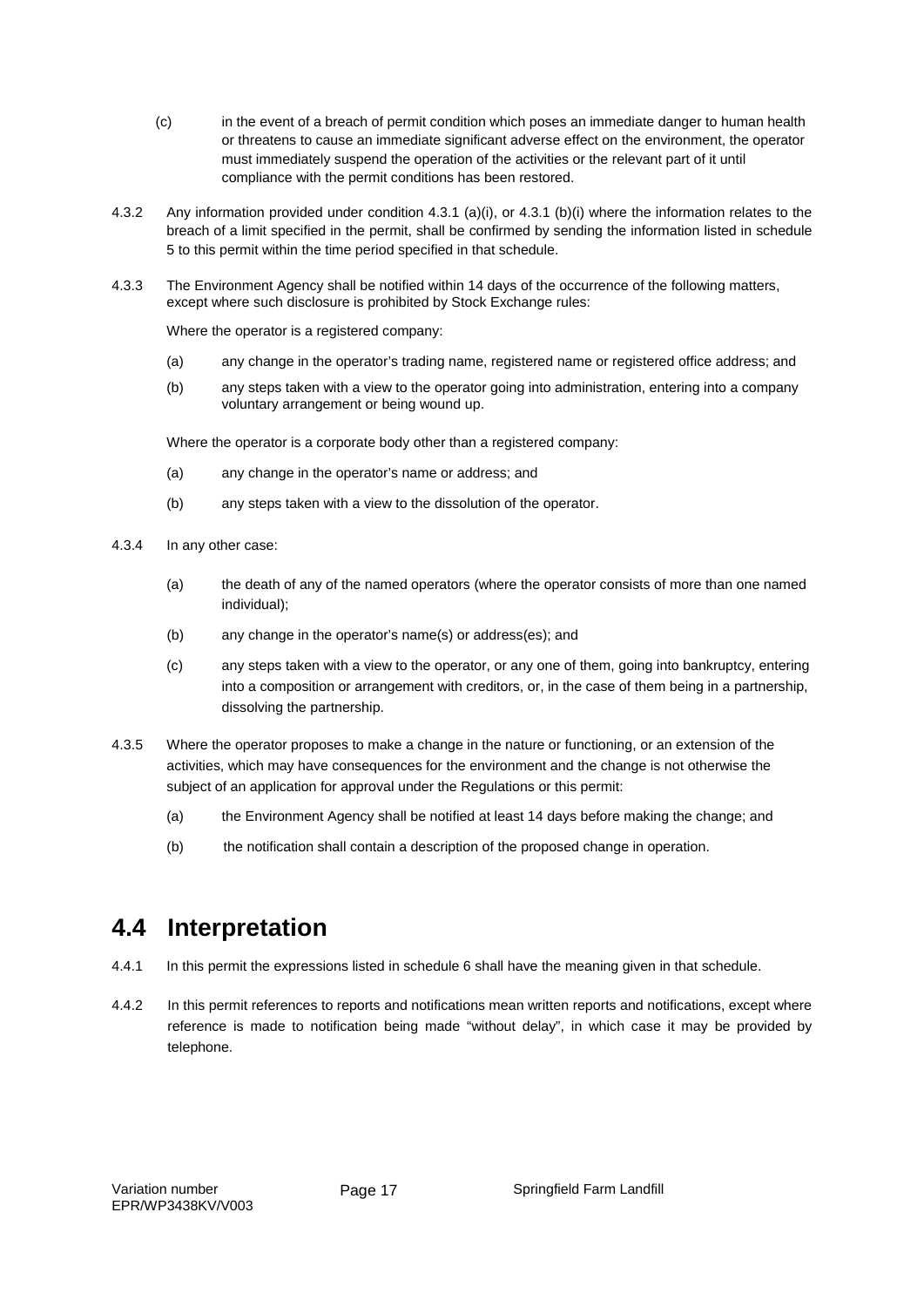# **Schedule 1 - Operations**

| <b>Table S1.1Activities</b>  |                                                                                                                                |                                                                           |                                                                                                                                 |                                                                                                                                                                              |
|------------------------------|--------------------------------------------------------------------------------------------------------------------------------|---------------------------------------------------------------------------|---------------------------------------------------------------------------------------------------------------------------------|------------------------------------------------------------------------------------------------------------------------------------------------------------------------------|
| <b>Activity</b><br>reference | <b>WFD Annex I</b><br>and II<br>operations<br>(where<br>applicable)                                                            | <b>Activity listed in</b><br>Schedule 1 of the EP<br><b>Regulations</b>   | <b>Description of specified</b><br>activity                                                                                     | <b>Limits of specified</b><br>activity                                                                                                                                       |
| A1                           | D5-Specially<br>engineered<br>landfill<br>$R10 -$ Land<br>treatment<br>resulting in<br>benefit to<br>agriculture or<br>ecology | Section 5.2 Part A $(1)$ $(a)$<br>The disposal of waste in<br>a landfill. | Landfill for non-<br>hazardous waste and<br>landfill restoration                                                                | Receipt, handling,<br>storage and disposal of<br>wastes, consisting of<br>the types and quantities<br>specified in conditions<br>2.7, as an integral part<br>of landfilling. |
|                              | <b>Directly Associated Activities</b>                                                                                          |                                                                           |                                                                                                                                 |                                                                                                                                                                              |
| A2                           | $R1 - use$<br>principally as a<br>fuel to<br>generate<br>energy                                                                |                                                                           | Pre-treatment and<br>utilisation of landfill gas<br>for energy recovery in an<br>appliance with a rated<br>thermal input < 50MW | <b>Treatment of landfill</b><br>gas arising from the<br>landfill in gas engine(s)<br>as shown on drawing<br>SPR/EMP/0372                                                     |
| A <sub>3</sub>               | N/A                                                                                                                            |                                                                           | Re-circulation, temporary<br>storage of waste and<br>tankering off-site.                                                        | Leachate arising from<br>the landfill.                                                                                                                                       |
| A <sub>4</sub>               | N/A                                                                                                                            |                                                                           | Flaring of landfill gas for<br>disposal in an appliance.                                                                        | Landfill gas arising from<br>the landfill.                                                                                                                                   |
| A <sub>5</sub>               | N/A                                                                                                                            |                                                                           | Discharges of site<br>drainage from the<br>installation via soakaway.                                                           | From surface water<br>management system to<br>soakaway.                                                                                                                      |
| A <sub>6</sub>               | N/A                                                                                                                            |                                                                           | Storage of fuel for<br>operation of plant and<br>equipment.                                                                     | From the fuel and/or oil<br>storage tank or bowser<br>to point of discharge.                                                                                                 |

| <b>Table S1.2 Operating techniques</b>                                                                                                             |                                                                                                                                                |                      |
|----------------------------------------------------------------------------------------------------------------------------------------------------|------------------------------------------------------------------------------------------------------------------------------------------------|----------------------|
| <b>Description</b>                                                                                                                                 | <b>Parts</b>                                                                                                                                   | <b>Date Received</b> |
| Application                                                                                                                                        | The response to questions 2.1, 2.2, 2.3, 2.4, 2.5 and 2.11 in part<br>B of the application form excluding 2.2.33, 2.2.34, 2.2.38 and<br>2.2.53 | 08/11/04             |
| Letter from SLR<br>Consulting                                                                                                                      | Letter regarding CQA plan phase 2b                                                                                                             | 01/07/05             |
| Information<br>submitted in<br>accordance with<br>Improvement<br>condition 1 in the<br>original permit<br>(issued 09/11/2005)<br>Ref 401.0156.0008 | Surface water management plan                                                                                                                  | May 2006             |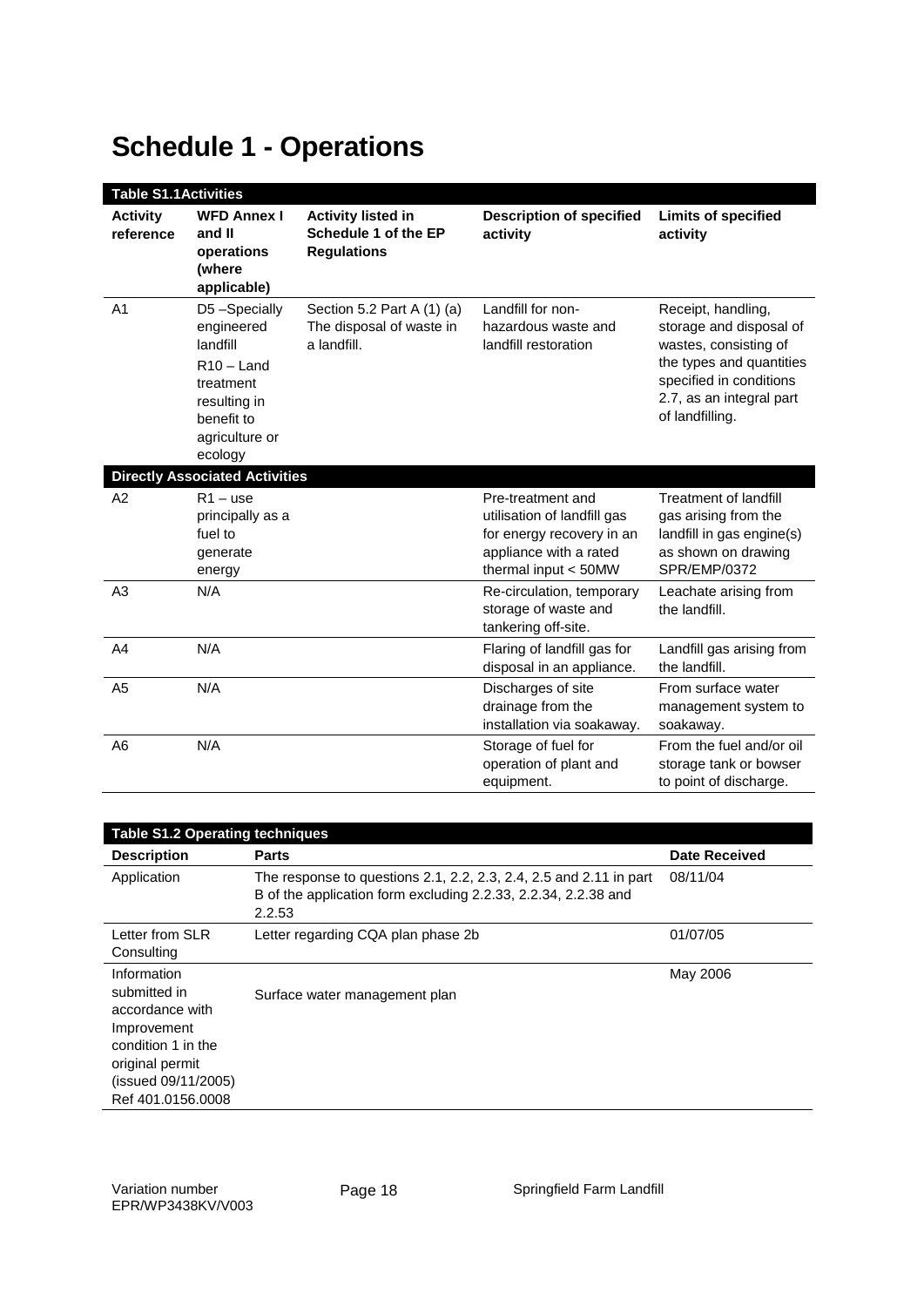| <b>Table S1.2 Operating techniques</b>                                                                   |                                                                                       |                      |
|----------------------------------------------------------------------------------------------------------|---------------------------------------------------------------------------------------|----------------------|
| <b>Description</b>                                                                                       | <b>Parts</b>                                                                          | <b>Date Received</b> |
| Submission in<br>response to<br>improvement<br>condition 2                                               | Details in relation to the Gas Utilisation Plant                                      | 31/03/2006           |
| Submission in<br>response to<br>improvement<br>condition <sub>2</sub>                                    | All details in relation to the review of gas monitoring locations                     | 18/05/2005           |
| Submission in<br>response to<br>improvement<br>condition $5-$                                            | All of report entitled "Walkover Survey & Flux Box Monitoring<br>Proposals"           | 06/11/2006           |
| Submission in<br>response to<br>improvement<br>condition 55                                              | Report entitled "Landfill gas surface emission monitoring stage 2<br>Flux box survey" | November 2006        |
| Letter from SLR<br>Consulting                                                                            | CQA Plan for phases 2c and 2d                                                         | 07/06/2007           |
| <b>Method Statement</b>                                                                                  | Leachate drainage system geotextile separator                                         | March 2008           |
| Letter from SLR<br>Consulting                                                                            | Further information in relation to CQA Plan phase 2d                                  | 10/04/2008           |
| Entec report 'Gas<br>Collection<br>Efficiency' dated<br>30/09/2008                                       | All                                                                                   | October 2008         |
| Landfill Gas<br>Generic CQA Plan<br>(Ver 3) dated<br>August 2011                                         | All                                                                                   | August 2011          |
| Odour management<br>and monitoring plan                                                                  | All                                                                                   | 07/04/09             |
| Springfield Farm<br><b>Landfill Gas</b><br>Management and<br>Monitoring plan<br>Version 1.2 Sept<br>2013 | All                                                                                   | September 2013       |

| Table S1.3 Improvement programme requirements |                                                                                                                                                                                                                                    |                                   |
|-----------------------------------------------|------------------------------------------------------------------------------------------------------------------------------------------------------------------------------------------------------------------------------------|-----------------------------------|
| Reference                                     | <b>Requirement</b>                                                                                                                                                                                                                 | <b>Date</b>                       |
| IC <sub>1</sub>                               | The Operator shall submit to the Environment Agency for<br>approval details of the waste types, quantities and<br>acceptance criteria for wastes that are and will be accepted<br>on site for the purpose of landfill restoration. | 3 months from<br>variation issue. |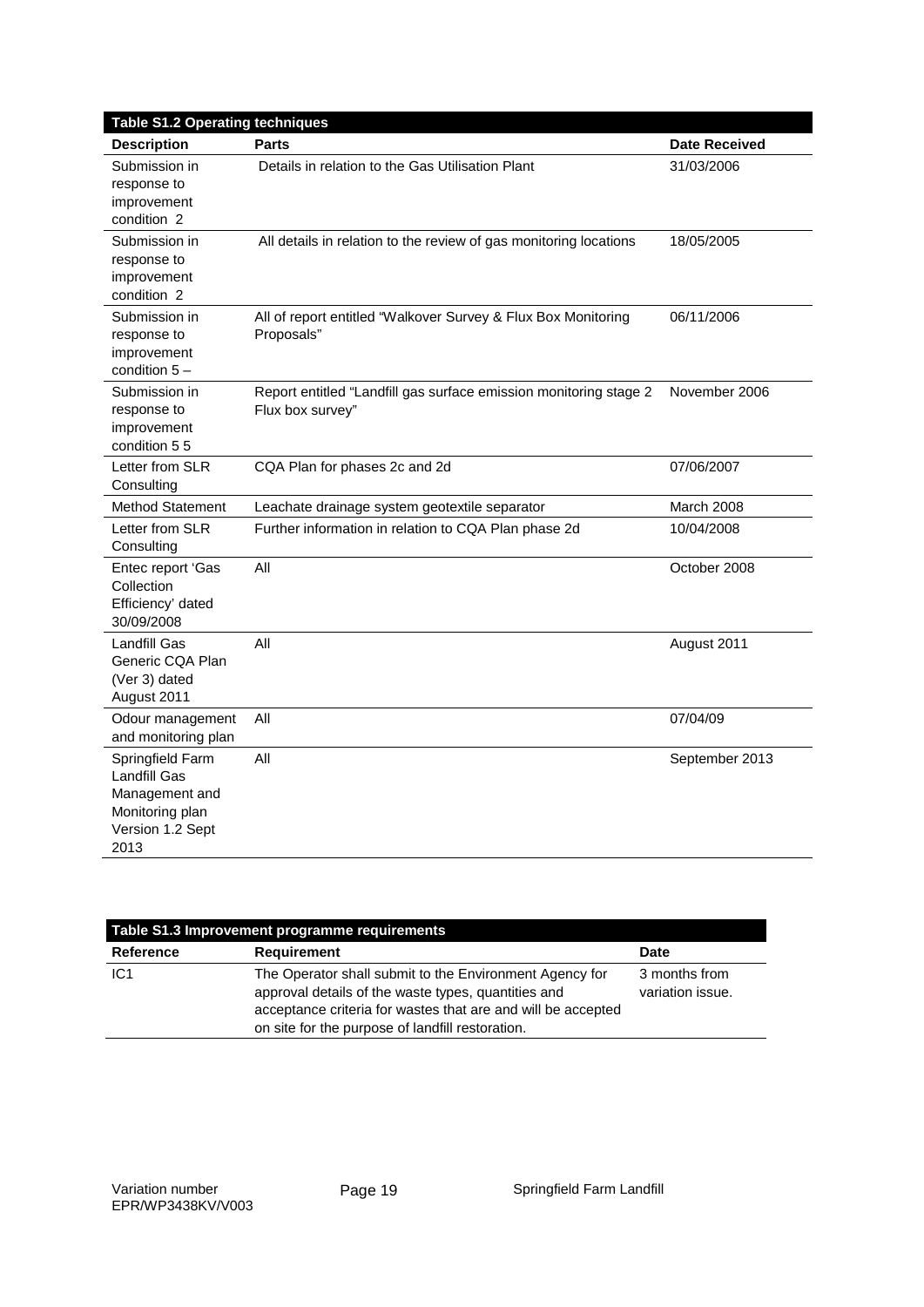| Table S1.4 Pre-operational measures for future development |                                                 |                                                                                                                                                                                                                                                                                                                                                                                                                                                                                                                                                                                                                                                                                                                                                                                                                                                                                                                                                                                                                                                                                                                                                                                                                                                                                                                                    |
|------------------------------------------------------------|-------------------------------------------------|------------------------------------------------------------------------------------------------------------------------------------------------------------------------------------------------------------------------------------------------------------------------------------------------------------------------------------------------------------------------------------------------------------------------------------------------------------------------------------------------------------------------------------------------------------------------------------------------------------------------------------------------------------------------------------------------------------------------------------------------------------------------------------------------------------------------------------------------------------------------------------------------------------------------------------------------------------------------------------------------------------------------------------------------------------------------------------------------------------------------------------------------------------------------------------------------------------------------------------------------------------------------------------------------------------------------------------|
| <b>Reference</b>                                           | <b>Operation</b>                                | <b>Pre-operational Measures</b>                                                                                                                                                                                                                                                                                                                                                                                                                                                                                                                                                                                                                                                                                                                                                                                                                                                                                                                                                                                                                                                                                                                                                                                                                                                                                                    |
| 1                                                          | Prior to the<br>construction of any<br>new cell | A basal investigation shall be undertaken to examine the<br>suitability of the subgrade. This investigation shall identify<br>the location of any solution features at formation level and<br>any other discontinuities in the chalk matrix that have the<br>potential to cause failures in the lining system integrity.<br>Using geotechnical or geophysical methods, this<br>investigation must identify all areas that are of low<br>compaction and could settle, or are of low strength. It<br>should also consider areas which could provide a direct<br>pathway for discharge to groundwater. The findings of<br>the investigation shall be compiled into a report and<br>submitted to the Agency prior to the commencement of<br>the remediation works. The report shall recommend<br>treatment of these areas using methods that have been<br>agreed with the Agency prior to the investigation. Any<br>areas that are not to be treated but, in the view of the<br>Agency, are of uncertain properties must be justified in<br>the report. The Agency shall be deemed to be satisfied<br>where it has not, within the period of 4 weeks from the<br>date of receipt of the report, either:<br>confirmed whether or not it is satisfied; or<br>$\bullet$<br>informed the operator that it requires further<br>information. |

| Table S1.5 Annual waste input limits |                                                |  |
|--------------------------------------|------------------------------------------------|--|
| Category                             | <b>Limit Tonnes/ Year</b>                      |  |
| Non-hazardous waste                  | 624.000                                        |  |
| Inert waste                          | 624.000                                        |  |
| Waste for restoration                | As agreed in accordance with IC1 in Table S1.3 |  |
| Total waste input shall not exceed   | 624.000                                        |  |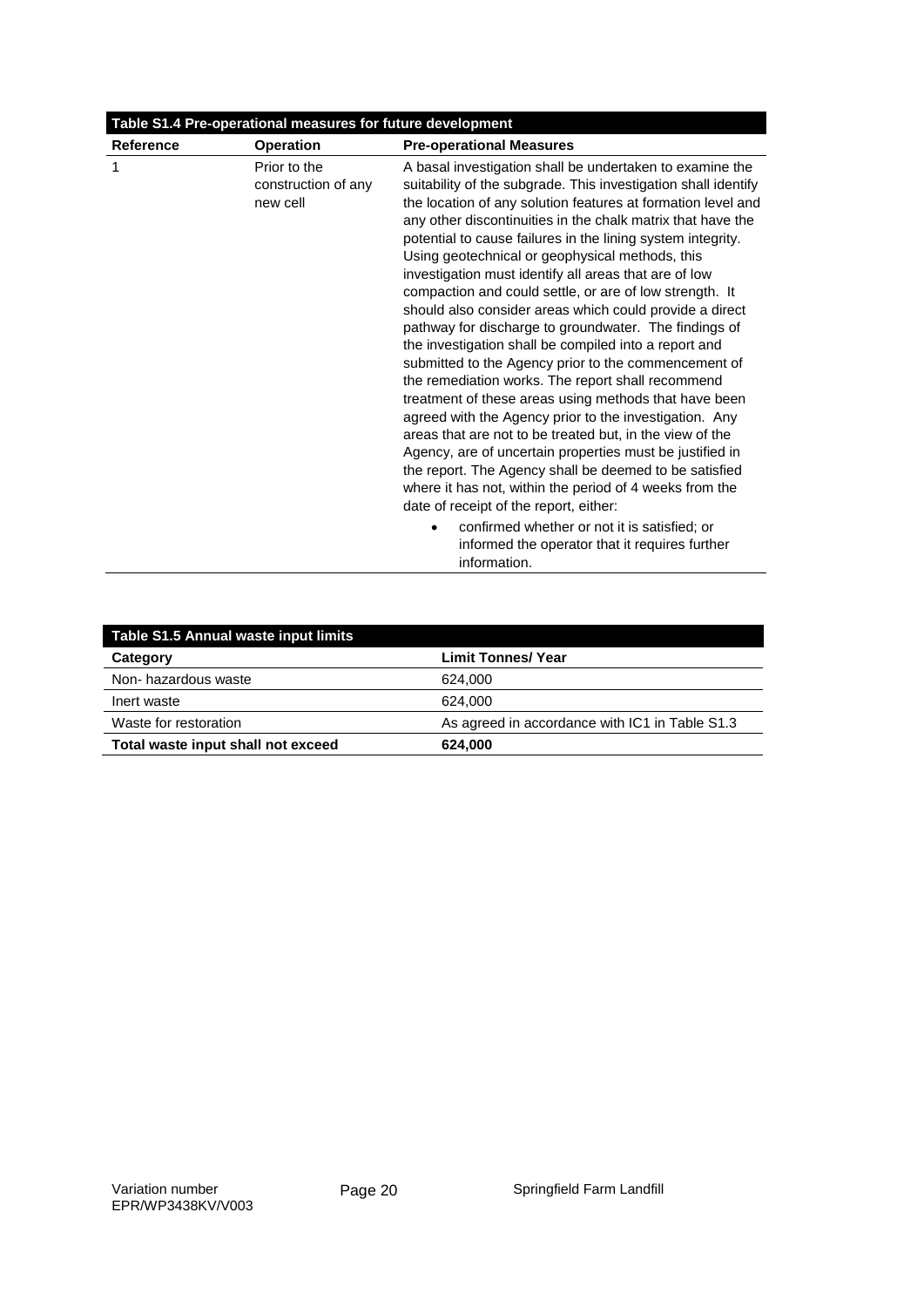# **Schedule 2 – List of permitted wastes**

|                   | Table S2.1 Permitted waste types for disposal at a landfill for non-hazardous waste                                                                                                                                  |
|-------------------|----------------------------------------------------------------------------------------------------------------------------------------------------------------------------------------------------------------------|
| <b>Waste code</b> | <b>Description</b>                                                                                                                                                                                                   |
| 01                | WASTES RESULTING FROM EXPLORATION, MINING, QUARRYING, AND PHYSICAL AND<br><b>CHEMICAL TREATMENT OF MINERALS</b>                                                                                                      |
| 01 01             | wastes from mineral excavation                                                                                                                                                                                       |
| 01 01 01          | wastes from mineral metalliferous excavation                                                                                                                                                                         |
| 01 01 02          | wastes from mineral non-metalliferous excavation                                                                                                                                                                     |
| 01 03             | wastes from physical and chemical processing of metalliferous minerals                                                                                                                                               |
| 01 03 06          | tailings other than those mentioned in 01 03 04 and 01 03 05                                                                                                                                                         |
| 01 03 08          | dusty and powdery wastes other than those mentioned in 01 03 07                                                                                                                                                      |
| 01 03 09          | red mud from alumina production other than the wastes mentioned in 01 03 07                                                                                                                                          |
| 01 04             | wastes from physical and chemical processing of non-metalliferous minerals                                                                                                                                           |
| 01 04 08          | waste gravel and crushed rocks other than those mentioned in 01 04 07                                                                                                                                                |
| 01 04 09          | waste sand and clays                                                                                                                                                                                                 |
| 01 04 10          | dusty and powdery wastes other than those mentioned in 01 04 07                                                                                                                                                      |
| 01 04 11          | wastes from potash and rock salt processing other than those mentioned in 01 04 07                                                                                                                                   |
| 01 04 12          | tailings and other wastes from washing and cleaning of minerals other than those mentioned in<br>01 04 07 and 01 04 11                                                                                               |
| 01 04 13          | wastes from stone cutting and sawing other than those mentioned in 01 04 07                                                                                                                                          |
| 01 05             | drilling muds and other drilling wastes                                                                                                                                                                              |
| 01 05 04          | freshwater drilling muds and wastes                                                                                                                                                                                  |
| 01 05 07          | barite-containing drilling muds and wastes other than those mentioned in 01 05 05 and 01 05 06                                                                                                                       |
| 01 05 08          | chloride-containing drilling muds and wastes other than those mentioned in 01 05 05 and 01 05<br>06                                                                                                                  |
|                   |                                                                                                                                                                                                                      |
| 02                | AGRICULTURE, HORTICULTURE, AQUACULTURE,<br><b>FROM</b><br><b>FORESTRY,</b><br><b>WASTES</b><br>HUNTING AND FISHING, FOOD PREPARATION AND PROCESSING                                                                  |
| 02 01             | wastes from agriculture, horticulture, aquaculture, forestry, hunting and fishing                                                                                                                                    |
| 02 01 01          | sludges from washing and cleaning                                                                                                                                                                                    |
| 02 01 02          | animal-tissue waste                                                                                                                                                                                                  |
| 02 01 03          | plant-tissue waste                                                                                                                                                                                                   |
| 02 01 04          | waste plastics (except packaging)                                                                                                                                                                                    |
| 02 01 06          | animal faeces, urine and manure (including spoiled straw), effluent, collected separately and                                                                                                                        |
|                   | treated off-site                                                                                                                                                                                                     |
| 02 01 07          | wastes from forestry                                                                                                                                                                                                 |
| 02 01 09          | agrochemical waste other than those mentioned in 02 01 08                                                                                                                                                            |
| 02 01 10          | waste metal                                                                                                                                                                                                          |
| 02 02             | wastes from the preparation and processing of meat, fish and other foods of animal<br>origin                                                                                                                         |
| 02 02 01          | sludges from washing and cleaning                                                                                                                                                                                    |
| 02 02 02          | animal-tissue waste                                                                                                                                                                                                  |
| 02 02 03          | materials unsuitable for consumption or processing                                                                                                                                                                   |
| 02 02 04          | sludges from on-site effluent treatment                                                                                                                                                                              |
| 02 03             | wastes from fruit, vegetables, cereals, edible oils, cocoa, coffee, tea and tobacco<br>preparation and processing; conserve production; yeast and yeast extract production,<br>molasses preparation and fermentation |
| 02 03 01          | sludges from washing, cleaning, peeling, centrifuging and separation                                                                                                                                                 |
| 02 03 02          | wastes from preserving agents                                                                                                                                                                                        |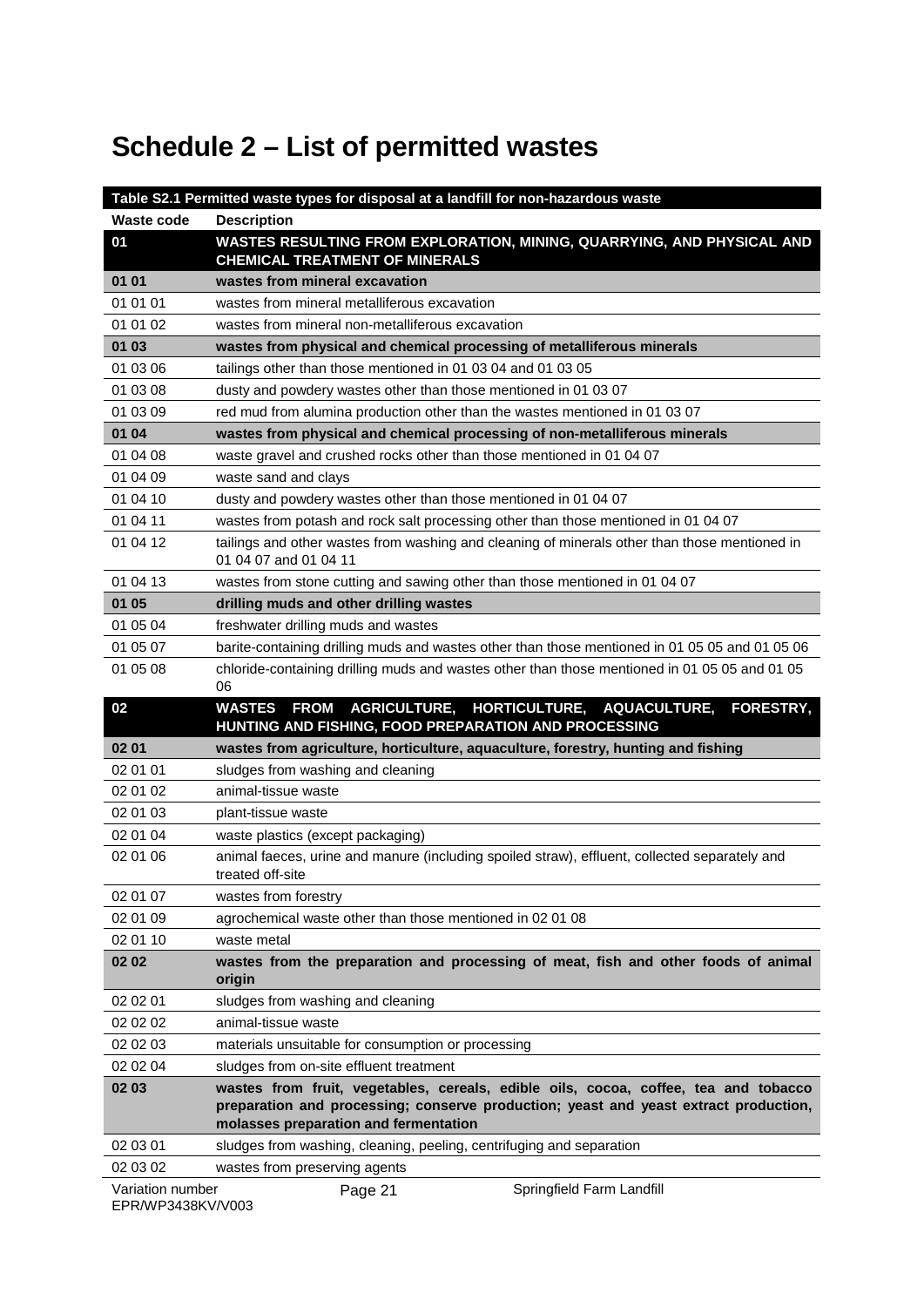|                      | Table S2.1 Permitted waste types for disposal at a landfill for non-hazardous waste                                                           |
|----------------------|-----------------------------------------------------------------------------------------------------------------------------------------------|
| <b>Waste code</b>    | <b>Description</b>                                                                                                                            |
| 02 03 03             | wastes from solvent extraction                                                                                                                |
| 02 03 04             | materials unsuitable for consumption or processing                                                                                            |
| 02 03 05             | sludges from on-site effluent treatment                                                                                                       |
| 02 04                | wastes from sugar processing                                                                                                                  |
| 02 04 01             | soil from cleaning and washing beet                                                                                                           |
| 02 04 02             | off-specification calcium carbonate                                                                                                           |
| 02 04 03             | sludges from on-site effluent treatment                                                                                                       |
| 02 05                | wastes from the dairy products industry                                                                                                       |
| 02 05 01             | materials unsuitable for consumption or processing                                                                                            |
| 02 05 02             | sludges from on-site effluent treatment                                                                                                       |
| 02 06                | wastes from the baking and confectionery industry                                                                                             |
| 02 06 01             | materials unsuitable for consumption or processing                                                                                            |
| 02 06 02             | wastes from preserving agents                                                                                                                 |
| 02 06 03             | sludges from on-site effluent treatment                                                                                                       |
| 02 07                | wastes from the production of alcoholic and non-alcoholic beverages (except coffee, tea<br>and cocoa)                                         |
| 02 07 01             | wastes from washing, cleaning and mechanical reduction of raw materials                                                                       |
| 02 07 02             | wastes from spirits distillation                                                                                                              |
| 02 07 03             | wastes from chemical treatment                                                                                                                |
| 02 07 04             | materials unsuitable for consumption or processing                                                                                            |
| 02 07 05             | sludges from on-site effluent treatment                                                                                                       |
| 03                   | WASTES FROM WOOD PROCESSING AND THE PRODUCTION OF PANELS AND<br>FURNITURE, PULP, PAPER AND CARDBOARD                                          |
| 03 01                | wastes from wood processing and the production of panels and furniture                                                                        |
| 03 01 01             | waste bark and cork                                                                                                                           |
| 03 01 05             | sawdust, shavings, cuttings, wood, particle board and veneer other than those mentioned in 03                                                 |
|                      | 01 04                                                                                                                                         |
| 03 03                | wastes from pulp, paper and cardboard production and processing                                                                               |
| 03 03 01             | waste bark and wood                                                                                                                           |
| 03 03 02             | green liquor sludge (from recovery of cooking liquor)                                                                                         |
| 03 03 05             | de-inking sludges from paper recycling                                                                                                        |
| 03 03 07             | mechanically separated rejects from pulping of waste paper and cardboard                                                                      |
| 03 03 08             | wastes from sorting of paper and cardboard destined for recycling                                                                             |
| 03 03 09             | lime mud waste                                                                                                                                |
| 03 03 10             | fibre rejects, fibre-, filler- and coating-sludges from mechanical separation                                                                 |
| 03 03 11             | sludges from on-site effluent treatment other than those mentioned in 03 03 10                                                                |
| 04                   | WASTES FROM THE LEATHER, FUR AND TEXTILE INDUSTRIES                                                                                           |
| 04 01                | wastes from the leather and fur industry                                                                                                      |
| 04 01 01             | fleshings and lime split wastes                                                                                                               |
| 04 01 02             | liming waste                                                                                                                                  |
| 04 01 06             | sludges, in particular from on-site effluent treatment containing chromium                                                                    |
| 04 01 07             | sludges, in particular from on-site effluent treatment free of chromium                                                                       |
| 04 01 08             | waste tanned leather (blue sheetings, shavings, cuttings, buffing dust) containing chromium                                                   |
| 04 01 09             | wastes from dressing and finishing                                                                                                            |
| 04 02                | wastes from the textile industry                                                                                                              |
| 04 02 09<br>04 02 10 | wastes from composite materials (impregnated textile, elastomer, plastomer)<br>organic matter from natural products (for example grease, wax) |

Page 22 Springfield Farm Landfill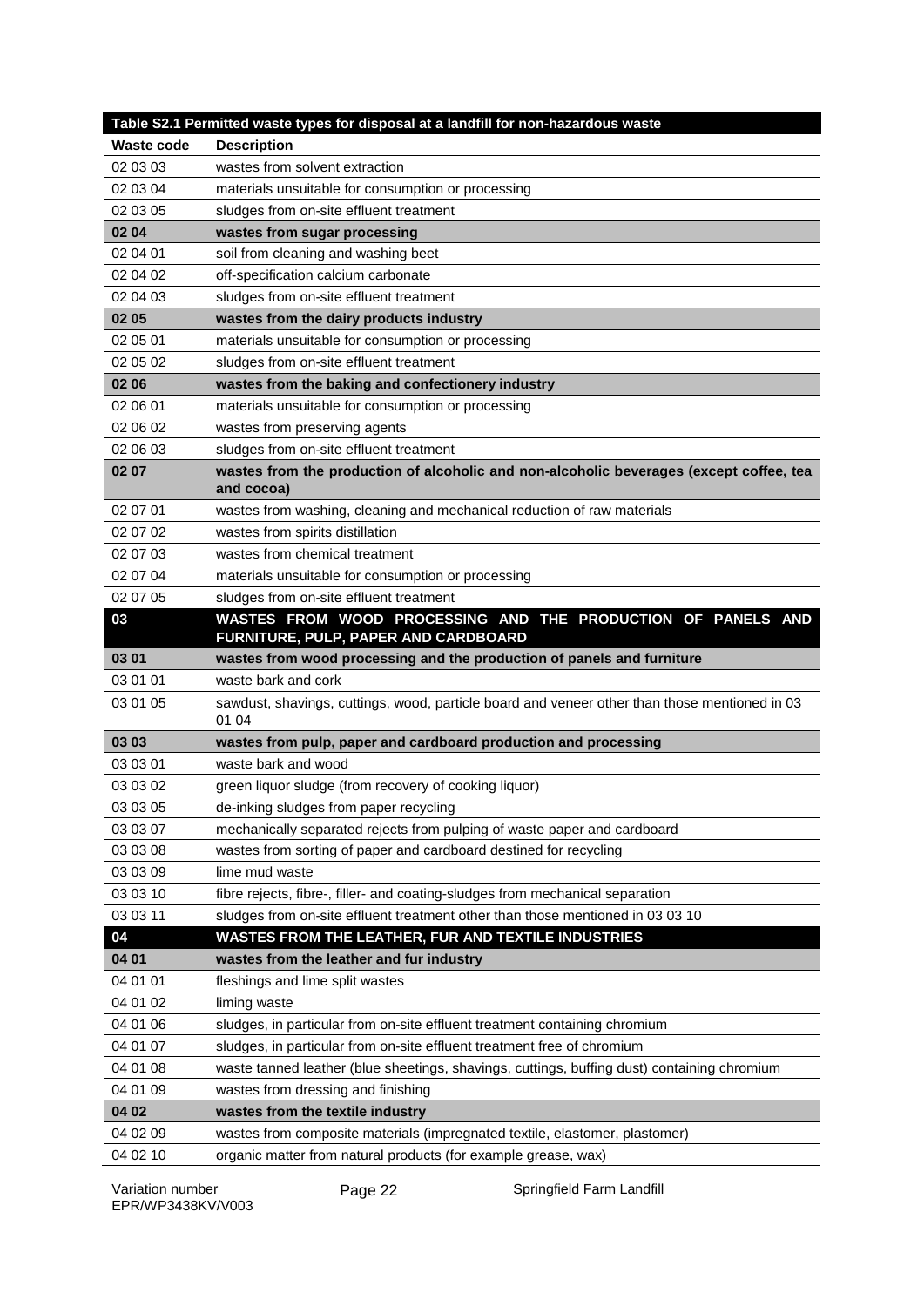|                   | Table S2.1 Permitted waste types for disposal at a landfill for non-hazardous waste                                                                   |
|-------------------|-------------------------------------------------------------------------------------------------------------------------------------------------------|
| <b>Waste code</b> | <b>Description</b>                                                                                                                                    |
| 04 02 15          | wastes from finishing other than those mentioned in 04 02 14                                                                                          |
| 04 02 17          | dyestuffs and pigments other than those mentioned in 04 02 16                                                                                         |
| 04 02 20          | sludges from on-site effluent treatment other than those mentioned in 04 02 19                                                                        |
| 04 02 21          | wastes from unprocessed textile fibres                                                                                                                |
| 04 02 22          | wastes from processed textile fibres                                                                                                                  |
| 05                | <b>WASTES FROM PETROLEUM</b><br><b>REFINING,</b><br>NATURAL GAS PURIFICATION<br><b>AND</b><br>PYROLYTIC TREATMENT OF COAL                             |
| 05 01             | wastes from petroleum refining                                                                                                                        |
| 05 01 10          | sludges from on-site effluent treatment other than those mentioned in 05 01 09                                                                        |
| 05 01 13          | boiler feedwater sludges                                                                                                                              |
| 05 01 14          | wastes from cooling columns                                                                                                                           |
| 05 01 16          | sulphur-containing wastes from petroleum desulphurisation                                                                                             |
| 05 01 17          | bitumen                                                                                                                                               |
| 05 06             | wastes from the pyrolytic treatment of coal                                                                                                           |
| 05 06 04          | waste from cooling columns                                                                                                                            |
| 05 07             | wastes from natural gas purification and transportation                                                                                               |
| 05 07 02          | wastes containing sulphur                                                                                                                             |
| 06                | <b>WASTES FROM INORGANIC CHEMICAL PROCESSES</b>                                                                                                       |
| 06 03             | wastes from the MFSU of salts and metallic oxides                                                                                                     |
| 06 03 14          | solid salts other than those mentioned in 06 03 11 and 06 03 13                                                                                       |
| 06 03 16          | metallic oxides other than those mentioned in 06 03 15                                                                                                |
| 06 05             | sludges from on-site effluent treatment                                                                                                               |
| 06 05 03          | sludges from on-site effluent treatment other than those mentioned in 06 05 02                                                                        |
| 06 06             | wastes from the MFSU of sulphur chemicals, sulphur chemical processes and<br>desulphurisation processes                                               |
| 06 06 03          | wastes containing sulphides other than those mentioned in 06 06 02                                                                                    |
| 06 09             | wastes from the MFSU of phosphorous chemicals and phosphorous chemical processes                                                                      |
| 06 09 02          | phosphorous slag                                                                                                                                      |
| 06 09 04          | calcium-based reaction wastes other than those mentioned in 06 09 03                                                                                  |
| 06 11             | wastes from the manufacture of inorganic pigments and opacificiers                                                                                    |
| 06 11 01          | calcium-based reaction wastes from titanium dioxide production                                                                                        |
| 06 13             | wastes from inorganic chemical processes not otherwise specified                                                                                      |
| 06 13 03          | carbon black                                                                                                                                          |
| 07                | <b>WASTES FROM ORGANIC CHEMICAL PROCESSES</b>                                                                                                         |
| 07 01             | wastes from the manufacture, formulation, supply and use (MFSU) of basic organic<br>chemicals                                                         |
| 07 01 12          | sludges from on-site effluent treatment other than those mentioned in 07 01 11                                                                        |
| 07 02             | wastes from the MFSU of plastics, synthetic rubber and man-made fibres                                                                                |
| 07 02 12          | sludges from on-site effluent treatment other than those mentioned in 07 02 11                                                                        |
| 07 02 13          | waste plastic                                                                                                                                         |
| 07 02 15          | wastes from additives other than those mentioned in 07 02 14                                                                                          |
| 07 02 17          | wastes containing silicones other than those mentioned in 07 02 16                                                                                    |
| 07 03             | wastes from the MFSU of organic dyes and pigments (except 06 11)                                                                                      |
| 07 03 12          | sludges from on-site effluent treatment other than those mentioned in 07 03 11                                                                        |
| 07 04             | wastes from the MFSU of organic plant protection products (except 02 01 08 and 02 01<br>09), wood preserving agents (except 03 02) and other biocides |
| 07 04 12          | sludges from on-site effluent treatment other than those mentioned in 07 04 11                                                                        |

Page 23 Springfield Farm Landfill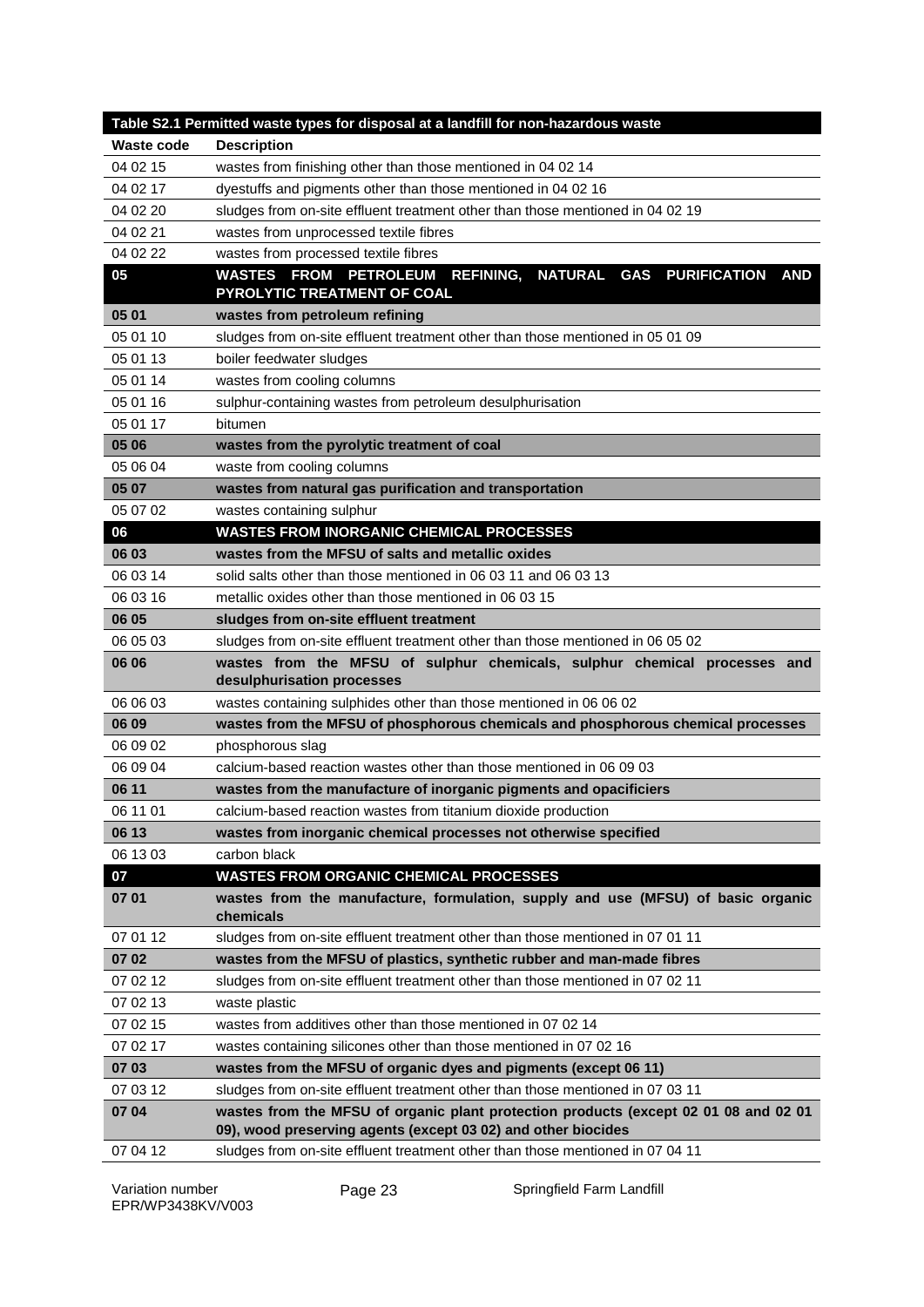|            | Table S2.1 Permitted waste types for disposal at a landfill for non-hazardous waste                                                                                      |
|------------|--------------------------------------------------------------------------------------------------------------------------------------------------------------------------|
| Waste code | <b>Description</b>                                                                                                                                                       |
| 07 05      | wastes from the MFSU of pharmaceuticals                                                                                                                                  |
| 07 05 12   | sludges from on-site effluent treatment other than those mentioned in 07 05 11                                                                                           |
| 07 05 14   | solid wastes other than those mentioned in 07 05 13                                                                                                                      |
| 07 06      | wastes from the MFSU of fats, grease, soaps, detergents, disinfectants and cosmetics                                                                                     |
| 07 06 12   | sludges from on-site effluent treatment other than those mentioned in 07 06 11                                                                                           |
| 07 07      | wastes from the MFSU of fine chemicals and chemical products not otherwise specified                                                                                     |
| 07 07 12   | sludges from on-site effluent treatment other than those mentioned in 07 07 11                                                                                           |
| 08         | WASTES FROM THE MANUFACTURE, FORMULATION, SUPPLY AND USE (MFSU) OF<br>COATINGS (PAINTS, VARNISHES AND VITREOUS ENAMELS), ADHESIVES, SEALANTS<br><b>AND PRINTING INKS</b> |
| 08 01      | wastes from MFSU and removal of paint and varnish                                                                                                                        |
| 08 01 12   | waste paint and varnish other than those mentioned in 08 01 11                                                                                                           |
| 08 01 14   | sludges from paint or varnish other than those mentioned in 08 01 13                                                                                                     |
| 08 01 16   | aqueous sludges containing paint or varnish other than those mentioned in 08 01 15                                                                                       |
| 08 01 18   | wastes from paint or varnish removal other than those mentioned in 08 01 17                                                                                              |
| 08 02      | wastes from MFSU of other coatings (including ceramic materials)                                                                                                         |
| 08 02 01   | waste coating powders                                                                                                                                                    |
| 08 02 02   | aqueous sludges containing ceramic materials                                                                                                                             |
| 08 03      | wastes from MFSU of printing inks                                                                                                                                        |
| 08 03 07   | aqueous sludges containing ink                                                                                                                                           |
| 08 03 13   | waste ink other than those mentioned in 08 03 12                                                                                                                         |
| 08 03 15   | ink sludges other than those mentioned in 08 03 14                                                                                                                       |
| 08 03 18   | waste printing toner other than those mentioned in 08 03 17                                                                                                              |
| 08 04      | wastes from MFSU of adhesives and sealants (including waterproofing products)                                                                                            |
| 08 04 10   | waste adhesives and sealants other than those mentioned in 08 04 09                                                                                                      |
| 08 04 12   | adhesive and sealant sludges other than those mentioned in 08 04 11                                                                                                      |
| 08 04 14   | aqueous sludges containing adhesives or sealants other than those mentioned in 08 04 13                                                                                  |
| 09         | <b>WASTES FROM THE PHOTOGRAPHIC INDUSTRY</b>                                                                                                                             |
| 09 01      | wastes from the photographic industry                                                                                                                                    |
| 09 01 07   | photographic film and paper containing silver or silver compounds                                                                                                        |
| 09 01 08   | photographic film and paper free of silver or silver compounds                                                                                                           |
| 09 01 10   | single-use cameras without batteries                                                                                                                                     |
| 09 01 12   | single-use cameras containing batteries other than those mentioned in 09 01 11                                                                                           |
| 10         | <b>WASTES FROM THERMAL PROCESSES</b>                                                                                                                                     |
| 10 01      | wastes from power stations and other combustion plants (except 19)                                                                                                       |
| 10 01 01   | bottom ash, slag and boiler dust (excluding boiler dust mentioned in 10 01 04)                                                                                           |
| 10 01 02   | coal fly ash                                                                                                                                                             |
| 10 01 03   | fly ash from peat and untreated wood                                                                                                                                     |
| 10 01 05   | calcium-based reaction wastes from flue-gas desulphurisation in solid form                                                                                               |
| 10 01 07   | calcium-based reaction wastes from flue-gas desulphurisation in sludge form                                                                                              |
| 10 01 15   | bottom ash, slag and boiler dust from co-incineration other than those mentioned in 10 01 14                                                                             |
| 10 01 17   | fly ash from co-incineration other than those mentioned in 10 01 16                                                                                                      |
| 10 01 19   | wastes from gas cleaning other than those mentioned in 10 01 05, 10 01 07 and 10 01 18                                                                                   |
| 10 01 21   | sludges from on-site effluent treatment other than those mentioned in 10 01 20                                                                                           |
| 10 01 23   | aqueous sludges from boiler cleansing other than those mentioned in 10 01 22                                                                                             |
| 10 01 24   | sands from fluidised beds                                                                                                                                                |
| 10 01 25   | wastes from fuel storage and preparation of coal-fired power plants                                                                                                      |

Page 24 Springfield Farm Landfill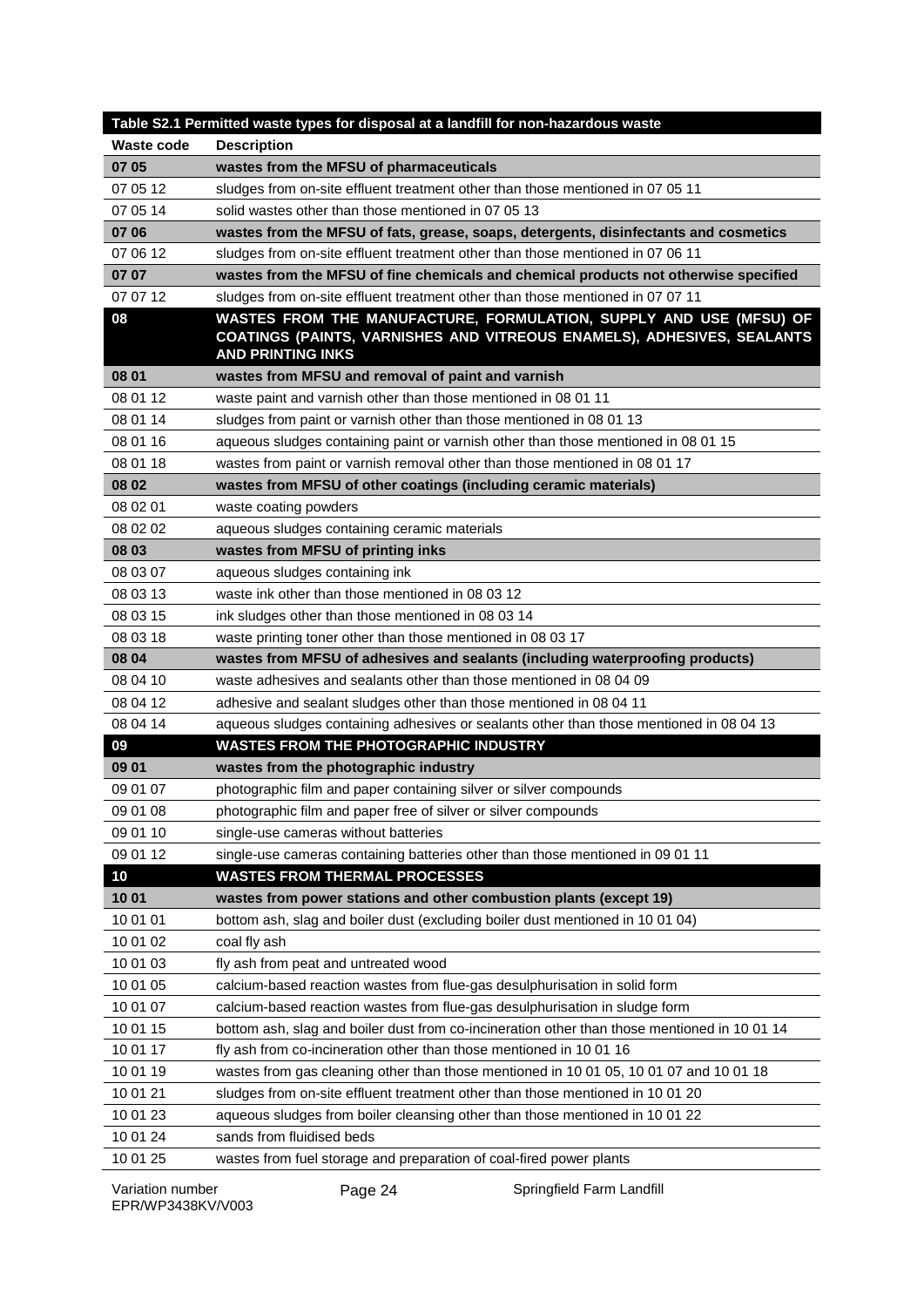|                                      | Table S2.1 Permitted waste types for disposal at a landfill for non-hazardous waste           |
|--------------------------------------|-----------------------------------------------------------------------------------------------|
| <b>Waste code</b>                    | <b>Description</b>                                                                            |
| 10 01 26                             | wastes from cooling-water treatment                                                           |
| 10 02                                | wastes from the iron and steel industry                                                       |
| 10 02 01                             | wastes from the processing of slag                                                            |
| 10 02 02                             | unprocessed slag                                                                              |
| 10 02 08                             | solid wastes from gas treatment other than those mentioned in 10 02 07                        |
| 10 02 10                             | mill scales                                                                                   |
| 10 02 12                             | wastes from cooling-water treatment other than those mentioned in 10 02 11                    |
| 10 02 14                             | sludges and filter cakes from gas treatment other than those mentioned in 10 02 13            |
| 10 02 15                             | other sludges and filter cakes                                                                |
| 10 03                                | wastes from aluminium thermal metallurgy                                                      |
| 10 03 02                             | anode scraps                                                                                  |
| 10 03 05                             | waste alumina                                                                                 |
| 10 03 16                             | skimmings other than those mentioned in 10 03 15                                              |
| 10 03 18                             | carbon-containing wastes from anode manufacture other than those mentioned in 10 03 17        |
| 10 03 20                             | flue-gas dust other than those mentioned in 10 03 19                                          |
| 10 03 22                             | other particulates and dust (including ball-mill dust) other than those mentioned in 10 03 21 |
| 10 03 24                             | solid wastes from gas treatment other than those mentioned in 10 03 23                        |
| 10 03 26                             | sludges and filter cakes from gas treatment other than those mentioned in 10 03 25            |
| 10 03 28                             | wastes from cooling-water treatment other than those mentioned in 10 03 27                    |
| 10 03 30                             | wastes from treatment of salt slags and black drosses other than those mentioned in 10 03 29  |
| 10 04                                | wastes from lead thermal metallurgy                                                           |
| 10 04 10                             | wastes from cooling-water treatment other than those mentioned in 10 04 09                    |
| 10 05                                | wastes from zinc thermal metallurgy                                                           |
| 10 05 01                             | slags from primary and secondary production                                                   |
| 10 05 04                             | other particulates and dust                                                                   |
| 10 05 09                             | wastes from cooling-water treatment other than those mentioned in 10 05 08                    |
| 10 05 11                             | dross and skimmings other than those mentioned in 10 05 10                                    |
| 10 06                                | wastes from copper thermal metallurgy                                                         |
| 10 06 01                             | slags from primary and secondary production                                                   |
| 10 06 02                             | dross and skimmings from primary and secondary production                                     |
| 10 06 04                             | other particulates and dust                                                                   |
| 10 06 10                             | wastes from cooling-water treatment other than those mentioned in 10 06 09                    |
| 10 07                                | wastes from silver, gold and platinum thermal metallurgy                                      |
| 10 07 01                             | slags from primary and secondary production                                                   |
| 10 07 02                             | dross and skimmings from primary and secondary production                                     |
| 10 07 03                             | solid wastes from gas treatment                                                               |
| 10 07 04                             | other particulates and dust                                                                   |
| 10 07 05                             | sludges and filter cakes from gas treatment                                                   |
| 10 07 08                             | wastes from cooling-water treatment other than those mentioned in 10 07 07                    |
| 10 08                                | wastes from other non-ferrous thermal metallurgy                                              |
| 10 08 04                             | particulates and dust                                                                         |
| 10 08 09                             | other slags                                                                                   |
| 10 08 11                             | dross and skimmings other than those mentioned in 10 08 10                                    |
| 10 08 13                             | carbon-containing wastes from anode manufacture other than those mentioned in 10 08 12        |
| 10 08 14                             | anode scrap                                                                                   |
| 10 08 16                             | flue-gas dust other than those mentioned in 10 08 15                                          |
| 10 08 18                             | sludges and filter cakes from flue-gas treatment other than those mentioned in 10 08 17       |
| Variation number<br>11004001/1111000 | Page 25<br>Springfield Farm Landfill                                                          |

EPR/WP3438KV/V003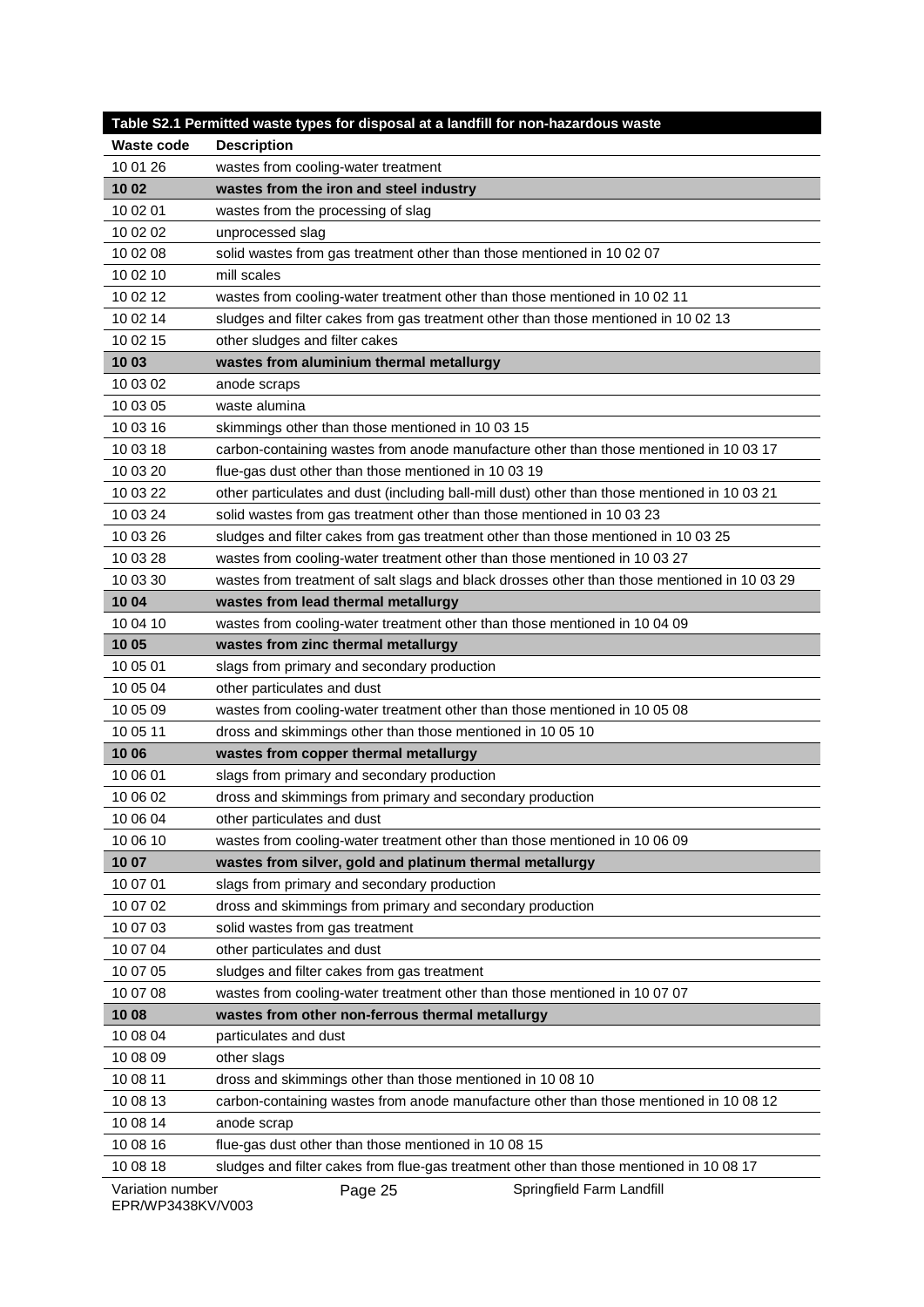| <b>Waste code</b><br><b>Description</b><br>wastes from cooling-water treatment other than those mentioned in 10 08 19<br>10 08 20<br>10 09<br>wastes from casting of ferrous pieces<br>10 09 03<br>furnace slag<br>10 09 06<br>casting cores and moulds which have not undergone pouring other than those mentioned in 10<br>09 05<br>10 09 08<br>casting cores and moulds which have undergone pouring other than those mentioned in 10 09<br>07<br>10 09 10<br>flue-gas dust other than those mentioned in 10 09 09<br>10 09 12<br>other particulates other than those mentioned in 10 09 11<br>10 09 14<br>waste binders other than those mentioned in 10 09 13<br>10 09 16<br>waste crack-indicating agent other than those mentioned in 10 09 15<br>10 10<br>wastes from casting of non-ferrous pieces<br>10 10 03<br>furnace slag<br>10 10 06<br>casting cores and moulds which have not undergone pouring, other than those mentioned in 10<br>10 05<br>10 10 08<br>casting cores and moulds which have undergone pouring, other than those mentioned in 10 10<br>07<br>10 10 10<br>flue-gas dust other than those mentioned in 10 10 09<br>10 10 12<br>other particulates other than those mentioned in 10 10 11<br>10 10 14<br>waste binders other than those mentioned in 10 10 13<br>10 10 16<br>waste crack-indicating agent other than those mentioned in 10 10 15<br>10 11<br>wastes from manufacture of glass and glass products<br>10 11 03<br>waste glass-based fibrous materials<br>10 11 05<br>particulates and dust<br>10 11 10<br>waste preparation mixture before thermal processing, other than those mentioned in 10 11 09<br>10 11 12<br>waste glass other than those mentioned in 10 11 11<br>10 11 14<br>glass-polishing and -grinding sludge other than those mentioned in 10 11 13<br>10 11 16<br>solid wastes from flue-gas treatment other than those mentioned in 10 11 15<br>10 11 18<br>sludges and filter cakes from flue-gas treatment other than those mentioned in 10 11 17<br>solid wastes from on-site effluent treatment other than those mentioned in 10 11 19<br>10 11 20<br>10 12<br>wastes from manufacture of ceramic goods, bricks, tiles and construction products<br>10 12 01<br>waste preparation mixture before thermal processing<br>10 12 03<br>particulates and dust |
|----------------------------------------------------------------------------------------------------------------------------------------------------------------------------------------------------------------------------------------------------------------------------------------------------------------------------------------------------------------------------------------------------------------------------------------------------------------------------------------------------------------------------------------------------------------------------------------------------------------------------------------------------------------------------------------------------------------------------------------------------------------------------------------------------------------------------------------------------------------------------------------------------------------------------------------------------------------------------------------------------------------------------------------------------------------------------------------------------------------------------------------------------------------------------------------------------------------------------------------------------------------------------------------------------------------------------------------------------------------------------------------------------------------------------------------------------------------------------------------------------------------------------------------------------------------------------------------------------------------------------------------------------------------------------------------------------------------------------------------------------------------------------------------------------------------------------------------------------------------------------------------------------------------------------------------------------------------------------------------------------------------------------------------------------------------------------------------------------------------------------------------------------------------------------------------------------------------------------------------------------------------------------------------------------------------------------|
|                                                                                                                                                                                                                                                                                                                                                                                                                                                                                                                                                                                                                                                                                                                                                                                                                                                                                                                                                                                                                                                                                                                                                                                                                                                                                                                                                                                                                                                                                                                                                                                                                                                                                                                                                                                                                                                                                                                                                                                                                                                                                                                                                                                                                                                                                                                            |
|                                                                                                                                                                                                                                                                                                                                                                                                                                                                                                                                                                                                                                                                                                                                                                                                                                                                                                                                                                                                                                                                                                                                                                                                                                                                                                                                                                                                                                                                                                                                                                                                                                                                                                                                                                                                                                                                                                                                                                                                                                                                                                                                                                                                                                                                                                                            |
|                                                                                                                                                                                                                                                                                                                                                                                                                                                                                                                                                                                                                                                                                                                                                                                                                                                                                                                                                                                                                                                                                                                                                                                                                                                                                                                                                                                                                                                                                                                                                                                                                                                                                                                                                                                                                                                                                                                                                                                                                                                                                                                                                                                                                                                                                                                            |
|                                                                                                                                                                                                                                                                                                                                                                                                                                                                                                                                                                                                                                                                                                                                                                                                                                                                                                                                                                                                                                                                                                                                                                                                                                                                                                                                                                                                                                                                                                                                                                                                                                                                                                                                                                                                                                                                                                                                                                                                                                                                                                                                                                                                                                                                                                                            |
|                                                                                                                                                                                                                                                                                                                                                                                                                                                                                                                                                                                                                                                                                                                                                                                                                                                                                                                                                                                                                                                                                                                                                                                                                                                                                                                                                                                                                                                                                                                                                                                                                                                                                                                                                                                                                                                                                                                                                                                                                                                                                                                                                                                                                                                                                                                            |
|                                                                                                                                                                                                                                                                                                                                                                                                                                                                                                                                                                                                                                                                                                                                                                                                                                                                                                                                                                                                                                                                                                                                                                                                                                                                                                                                                                                                                                                                                                                                                                                                                                                                                                                                                                                                                                                                                                                                                                                                                                                                                                                                                                                                                                                                                                                            |
|                                                                                                                                                                                                                                                                                                                                                                                                                                                                                                                                                                                                                                                                                                                                                                                                                                                                                                                                                                                                                                                                                                                                                                                                                                                                                                                                                                                                                                                                                                                                                                                                                                                                                                                                                                                                                                                                                                                                                                                                                                                                                                                                                                                                                                                                                                                            |
|                                                                                                                                                                                                                                                                                                                                                                                                                                                                                                                                                                                                                                                                                                                                                                                                                                                                                                                                                                                                                                                                                                                                                                                                                                                                                                                                                                                                                                                                                                                                                                                                                                                                                                                                                                                                                                                                                                                                                                                                                                                                                                                                                                                                                                                                                                                            |
|                                                                                                                                                                                                                                                                                                                                                                                                                                                                                                                                                                                                                                                                                                                                                                                                                                                                                                                                                                                                                                                                                                                                                                                                                                                                                                                                                                                                                                                                                                                                                                                                                                                                                                                                                                                                                                                                                                                                                                                                                                                                                                                                                                                                                                                                                                                            |
|                                                                                                                                                                                                                                                                                                                                                                                                                                                                                                                                                                                                                                                                                                                                                                                                                                                                                                                                                                                                                                                                                                                                                                                                                                                                                                                                                                                                                                                                                                                                                                                                                                                                                                                                                                                                                                                                                                                                                                                                                                                                                                                                                                                                                                                                                                                            |
|                                                                                                                                                                                                                                                                                                                                                                                                                                                                                                                                                                                                                                                                                                                                                                                                                                                                                                                                                                                                                                                                                                                                                                                                                                                                                                                                                                                                                                                                                                                                                                                                                                                                                                                                                                                                                                                                                                                                                                                                                                                                                                                                                                                                                                                                                                                            |
|                                                                                                                                                                                                                                                                                                                                                                                                                                                                                                                                                                                                                                                                                                                                                                                                                                                                                                                                                                                                                                                                                                                                                                                                                                                                                                                                                                                                                                                                                                                                                                                                                                                                                                                                                                                                                                                                                                                                                                                                                                                                                                                                                                                                                                                                                                                            |
|                                                                                                                                                                                                                                                                                                                                                                                                                                                                                                                                                                                                                                                                                                                                                                                                                                                                                                                                                                                                                                                                                                                                                                                                                                                                                                                                                                                                                                                                                                                                                                                                                                                                                                                                                                                                                                                                                                                                                                                                                                                                                                                                                                                                                                                                                                                            |
|                                                                                                                                                                                                                                                                                                                                                                                                                                                                                                                                                                                                                                                                                                                                                                                                                                                                                                                                                                                                                                                                                                                                                                                                                                                                                                                                                                                                                                                                                                                                                                                                                                                                                                                                                                                                                                                                                                                                                                                                                                                                                                                                                                                                                                                                                                                            |
|                                                                                                                                                                                                                                                                                                                                                                                                                                                                                                                                                                                                                                                                                                                                                                                                                                                                                                                                                                                                                                                                                                                                                                                                                                                                                                                                                                                                                                                                                                                                                                                                                                                                                                                                                                                                                                                                                                                                                                                                                                                                                                                                                                                                                                                                                                                            |
|                                                                                                                                                                                                                                                                                                                                                                                                                                                                                                                                                                                                                                                                                                                                                                                                                                                                                                                                                                                                                                                                                                                                                                                                                                                                                                                                                                                                                                                                                                                                                                                                                                                                                                                                                                                                                                                                                                                                                                                                                                                                                                                                                                                                                                                                                                                            |
|                                                                                                                                                                                                                                                                                                                                                                                                                                                                                                                                                                                                                                                                                                                                                                                                                                                                                                                                                                                                                                                                                                                                                                                                                                                                                                                                                                                                                                                                                                                                                                                                                                                                                                                                                                                                                                                                                                                                                                                                                                                                                                                                                                                                                                                                                                                            |
|                                                                                                                                                                                                                                                                                                                                                                                                                                                                                                                                                                                                                                                                                                                                                                                                                                                                                                                                                                                                                                                                                                                                                                                                                                                                                                                                                                                                                                                                                                                                                                                                                                                                                                                                                                                                                                                                                                                                                                                                                                                                                                                                                                                                                                                                                                                            |
|                                                                                                                                                                                                                                                                                                                                                                                                                                                                                                                                                                                                                                                                                                                                                                                                                                                                                                                                                                                                                                                                                                                                                                                                                                                                                                                                                                                                                                                                                                                                                                                                                                                                                                                                                                                                                                                                                                                                                                                                                                                                                                                                                                                                                                                                                                                            |
|                                                                                                                                                                                                                                                                                                                                                                                                                                                                                                                                                                                                                                                                                                                                                                                                                                                                                                                                                                                                                                                                                                                                                                                                                                                                                                                                                                                                                                                                                                                                                                                                                                                                                                                                                                                                                                                                                                                                                                                                                                                                                                                                                                                                                                                                                                                            |
|                                                                                                                                                                                                                                                                                                                                                                                                                                                                                                                                                                                                                                                                                                                                                                                                                                                                                                                                                                                                                                                                                                                                                                                                                                                                                                                                                                                                                                                                                                                                                                                                                                                                                                                                                                                                                                                                                                                                                                                                                                                                                                                                                                                                                                                                                                                            |
|                                                                                                                                                                                                                                                                                                                                                                                                                                                                                                                                                                                                                                                                                                                                                                                                                                                                                                                                                                                                                                                                                                                                                                                                                                                                                                                                                                                                                                                                                                                                                                                                                                                                                                                                                                                                                                                                                                                                                                                                                                                                                                                                                                                                                                                                                                                            |
|                                                                                                                                                                                                                                                                                                                                                                                                                                                                                                                                                                                                                                                                                                                                                                                                                                                                                                                                                                                                                                                                                                                                                                                                                                                                                                                                                                                                                                                                                                                                                                                                                                                                                                                                                                                                                                                                                                                                                                                                                                                                                                                                                                                                                                                                                                                            |
|                                                                                                                                                                                                                                                                                                                                                                                                                                                                                                                                                                                                                                                                                                                                                                                                                                                                                                                                                                                                                                                                                                                                                                                                                                                                                                                                                                                                                                                                                                                                                                                                                                                                                                                                                                                                                                                                                                                                                                                                                                                                                                                                                                                                                                                                                                                            |
|                                                                                                                                                                                                                                                                                                                                                                                                                                                                                                                                                                                                                                                                                                                                                                                                                                                                                                                                                                                                                                                                                                                                                                                                                                                                                                                                                                                                                                                                                                                                                                                                                                                                                                                                                                                                                                                                                                                                                                                                                                                                                                                                                                                                                                                                                                                            |
|                                                                                                                                                                                                                                                                                                                                                                                                                                                                                                                                                                                                                                                                                                                                                                                                                                                                                                                                                                                                                                                                                                                                                                                                                                                                                                                                                                                                                                                                                                                                                                                                                                                                                                                                                                                                                                                                                                                                                                                                                                                                                                                                                                                                                                                                                                                            |
|                                                                                                                                                                                                                                                                                                                                                                                                                                                                                                                                                                                                                                                                                                                                                                                                                                                                                                                                                                                                                                                                                                                                                                                                                                                                                                                                                                                                                                                                                                                                                                                                                                                                                                                                                                                                                                                                                                                                                                                                                                                                                                                                                                                                                                                                                                                            |
|                                                                                                                                                                                                                                                                                                                                                                                                                                                                                                                                                                                                                                                                                                                                                                                                                                                                                                                                                                                                                                                                                                                                                                                                                                                                                                                                                                                                                                                                                                                                                                                                                                                                                                                                                                                                                                                                                                                                                                                                                                                                                                                                                                                                                                                                                                                            |
|                                                                                                                                                                                                                                                                                                                                                                                                                                                                                                                                                                                                                                                                                                                                                                                                                                                                                                                                                                                                                                                                                                                                                                                                                                                                                                                                                                                                                                                                                                                                                                                                                                                                                                                                                                                                                                                                                                                                                                                                                                                                                                                                                                                                                                                                                                                            |
|                                                                                                                                                                                                                                                                                                                                                                                                                                                                                                                                                                                                                                                                                                                                                                                                                                                                                                                                                                                                                                                                                                                                                                                                                                                                                                                                                                                                                                                                                                                                                                                                                                                                                                                                                                                                                                                                                                                                                                                                                                                                                                                                                                                                                                                                                                                            |
| sludges and filter cakes from gas treatment<br>10 12 05                                                                                                                                                                                                                                                                                                                                                                                                                                                                                                                                                                                                                                                                                                                                                                                                                                                                                                                                                                                                                                                                                                                                                                                                                                                                                                                                                                                                                                                                                                                                                                                                                                                                                                                                                                                                                                                                                                                                                                                                                                                                                                                                                                                                                                                                    |
| 10 12 06<br>discarded moulds                                                                                                                                                                                                                                                                                                                                                                                                                                                                                                                                                                                                                                                                                                                                                                                                                                                                                                                                                                                                                                                                                                                                                                                                                                                                                                                                                                                                                                                                                                                                                                                                                                                                                                                                                                                                                                                                                                                                                                                                                                                                                                                                                                                                                                                                                               |
| 10 12 08<br>waste ceramics, bricks, tiles and construction products (after thermal processing)                                                                                                                                                                                                                                                                                                                                                                                                                                                                                                                                                                                                                                                                                                                                                                                                                                                                                                                                                                                                                                                                                                                                                                                                                                                                                                                                                                                                                                                                                                                                                                                                                                                                                                                                                                                                                                                                                                                                                                                                                                                                                                                                                                                                                             |
| 10 12 10<br>solid wastes from gas treatment other than those mentioned in 10 12 09                                                                                                                                                                                                                                                                                                                                                                                                                                                                                                                                                                                                                                                                                                                                                                                                                                                                                                                                                                                                                                                                                                                                                                                                                                                                                                                                                                                                                                                                                                                                                                                                                                                                                                                                                                                                                                                                                                                                                                                                                                                                                                                                                                                                                                         |
| 10 12 12<br>wastes from glazing other than those mentioned in 10 12 11                                                                                                                                                                                                                                                                                                                                                                                                                                                                                                                                                                                                                                                                                                                                                                                                                                                                                                                                                                                                                                                                                                                                                                                                                                                                                                                                                                                                                                                                                                                                                                                                                                                                                                                                                                                                                                                                                                                                                                                                                                                                                                                                                                                                                                                     |
| 10 12 13<br>sludge from on-site effluent treatment                                                                                                                                                                                                                                                                                                                                                                                                                                                                                                                                                                                                                                                                                                                                                                                                                                                                                                                                                                                                                                                                                                                                                                                                                                                                                                                                                                                                                                                                                                                                                                                                                                                                                                                                                                                                                                                                                                                                                                                                                                                                                                                                                                                                                                                                         |
| 10 13<br>wastes from manufacture of cement, lime and plaster and articles and products made                                                                                                                                                                                                                                                                                                                                                                                                                                                                                                                                                                                                                                                                                                                                                                                                                                                                                                                                                                                                                                                                                                                                                                                                                                                                                                                                                                                                                                                                                                                                                                                                                                                                                                                                                                                                                                                                                                                                                                                                                                                                                                                                                                                                                                |
| from them                                                                                                                                                                                                                                                                                                                                                                                                                                                                                                                                                                                                                                                                                                                                                                                                                                                                                                                                                                                                                                                                                                                                                                                                                                                                                                                                                                                                                                                                                                                                                                                                                                                                                                                                                                                                                                                                                                                                                                                                                                                                                                                                                                                                                                                                                                                  |
| 10 13 01<br>waste preparation mixture before thermal processing                                                                                                                                                                                                                                                                                                                                                                                                                                                                                                                                                                                                                                                                                                                                                                                                                                                                                                                                                                                                                                                                                                                                                                                                                                                                                                                                                                                                                                                                                                                                                                                                                                                                                                                                                                                                                                                                                                                                                                                                                                                                                                                                                                                                                                                            |
| 10 13 04<br>wastes from calcination and hydration of lime                                                                                                                                                                                                                                                                                                                                                                                                                                                                                                                                                                                                                                                                                                                                                                                                                                                                                                                                                                                                                                                                                                                                                                                                                                                                                                                                                                                                                                                                                                                                                                                                                                                                                                                                                                                                                                                                                                                                                                                                                                                                                                                                                                                                                                                                  |
| 10 13 06<br>particulates and dust (except 10 13 12 and 10 13 13)                                                                                                                                                                                                                                                                                                                                                                                                                                                                                                                                                                                                                                                                                                                                                                                                                                                                                                                                                                                                                                                                                                                                                                                                                                                                                                                                                                                                                                                                                                                                                                                                                                                                                                                                                                                                                                                                                                                                                                                                                                                                                                                                                                                                                                                           |
| 10 13 07<br>sludges and filter cakes from gas treatment                                                                                                                                                                                                                                                                                                                                                                                                                                                                                                                                                                                                                                                                                                                                                                                                                                                                                                                                                                                                                                                                                                                                                                                                                                                                                                                                                                                                                                                                                                                                                                                                                                                                                                                                                                                                                                                                                                                                                                                                                                                                                                                                                                                                                                                                    |
| 10 13 10<br>wastes from asbestos-cement manufacture other than those mentioned in 10 13 09                                                                                                                                                                                                                                                                                                                                                                                                                                                                                                                                                                                                                                                                                                                                                                                                                                                                                                                                                                                                                                                                                                                                                                                                                                                                                                                                                                                                                                                                                                                                                                                                                                                                                                                                                                                                                                                                                                                                                                                                                                                                                                                                                                                                                                 |
| 10 13 11<br>wastes from cement-based composite materials other than those mentioned in 10 13 09 and 10<br>13 10                                                                                                                                                                                                                                                                                                                                                                                                                                                                                                                                                                                                                                                                                                                                                                                                                                                                                                                                                                                                                                                                                                                                                                                                                                                                                                                                                                                                                                                                                                                                                                                                                                                                                                                                                                                                                                                                                                                                                                                                                                                                                                                                                                                                            |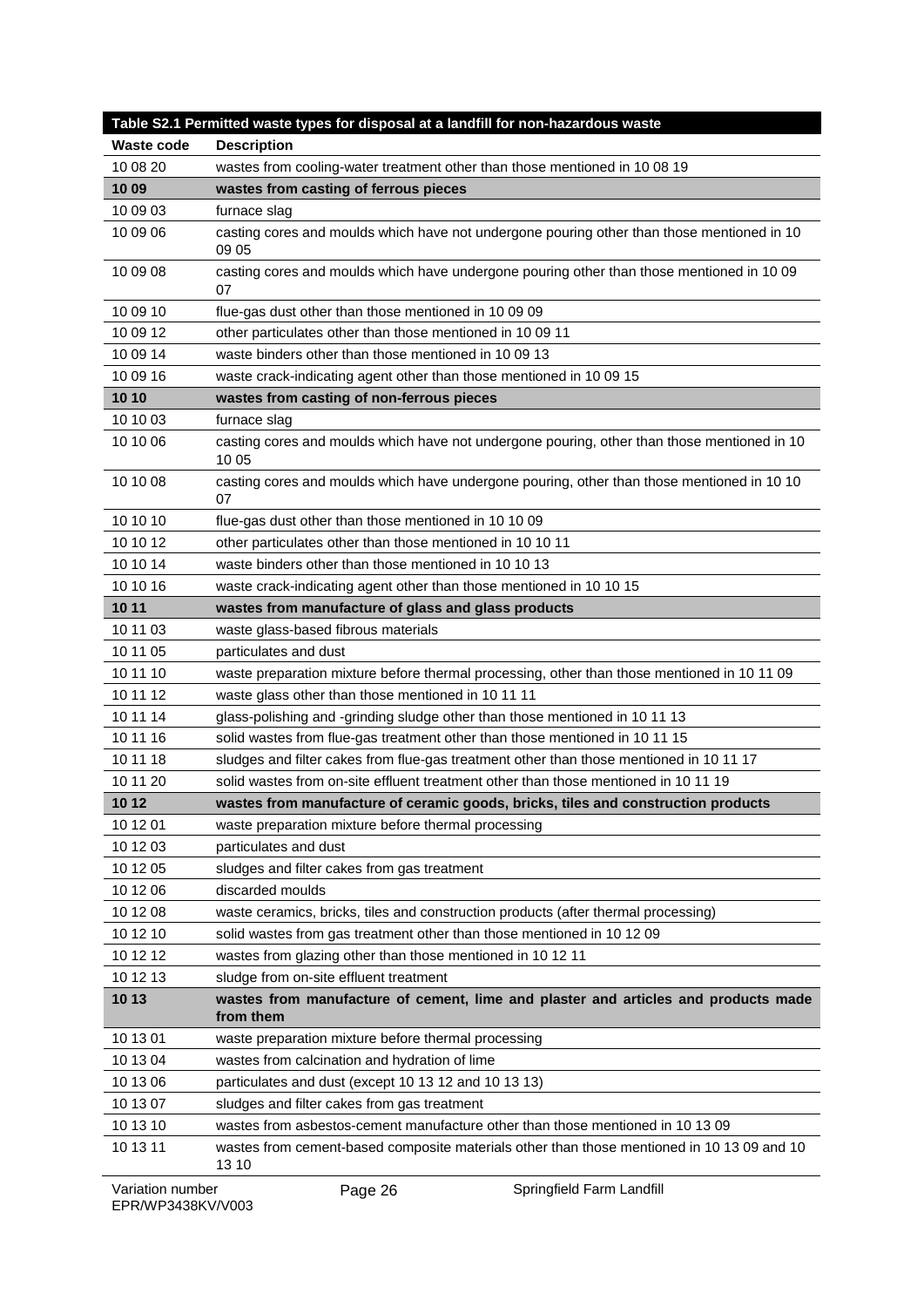|            | Table S2.1 Permitted waste types for disposal at a landfill for non-hazardous waste                                                                                                                      |
|------------|----------------------------------------------------------------------------------------------------------------------------------------------------------------------------------------------------------|
| Waste code | <b>Description</b>                                                                                                                                                                                       |
| 10 13 13   | solid wastes from gas treatment other than those mentioned in 10 13 12                                                                                                                                   |
| 10 13 14   | waste concrete and concrete sludge                                                                                                                                                                       |
| 11         | WASTES FROM CHEMICAL SURFACE TREATMENT AND COATING OF METALS AND<br>OTHER MATERIALS; NON-FERROUS HYDRO-METALLURGY                                                                                        |
| 11 01      | wastes from chemical surface treatment and coating of metals and other materials (for                                                                                                                    |
|            | example galvanic processes, zinc coating processes, pickling processes, etching,<br>phosphatising, alkaline degreasing, anodising)                                                                       |
| 11 01 10   | sludges and filter cakes other than those mentioned in 11 01 09                                                                                                                                          |
| 11 01 14   | degreasing wastes other than those mentioned in 11 01 13                                                                                                                                                 |
| 11 02      | wastes from non-ferrous hydrometallurgical processes                                                                                                                                                     |
| 11 02 03   | wastes from the production of anodes for aqueous electrolytical processes                                                                                                                                |
| 11 02 06   | wastes from copper hydrometallurgical processes other than those mentioned in 11 02 05                                                                                                                   |
| 11 05      | wastes from hot galvanising processes                                                                                                                                                                    |
| 11 05 01   | hard zinc                                                                                                                                                                                                |
| 11 05 02   | zinc ash                                                                                                                                                                                                 |
| 12         | WASTES FROM SHAPING AND PHYSICAL AND MECHANICAL SURFACE TREATMENT<br>OF METALS AND PLASTICS                                                                                                              |
| 1201       | wastes from shaping and physical and mechanical surface treatment of metals and<br>plastics                                                                                                              |
| 12 01 01   | ferrous metal filings and turnings                                                                                                                                                                       |
| 12 01 02   | ferrous metal dust and particles                                                                                                                                                                         |
| 12 01 03   | non-ferrous metal filings and turnings                                                                                                                                                                   |
| 12 01 04   | non-ferrous metal dust and particles                                                                                                                                                                     |
| 12 01 05   | plastics shavings and turnings                                                                                                                                                                           |
| 12 01 13   | welding wastes                                                                                                                                                                                           |
| 12 01 15   | machining sludges other than those mentioned in 12 01 14                                                                                                                                                 |
| 12 01 17   | waste blasting material other than those mentioned in 12 01 16                                                                                                                                           |
| 12 01 21   | spent grinding bodies and grinding materials other than those mentioned in 12 01 20                                                                                                                      |
| 15         | WASTE PACKAGING; ABSORBENTS, WIPING CLOTHS, FILTER MATERIALS AND<br>PROTECTIVE CLOTHING NOT OTHERWISE SPECIFIED                                                                                          |
| 15 01      | packaging (including separately collected municipal packaging waste)                                                                                                                                     |
| 15 01 01   | paper and cardboard packaging                                                                                                                                                                            |
| 15 01 02   | plastic packaging                                                                                                                                                                                        |
| 15 01 03   | wooden packaging                                                                                                                                                                                         |
| 15 01 04   | metallic packaging                                                                                                                                                                                       |
| 15 01 05   | composite packaging                                                                                                                                                                                      |
| 15 01 06   | mixed packaging                                                                                                                                                                                          |
| 15 01 07   | glass packaging                                                                                                                                                                                          |
| 15 01 09   | textile packaging                                                                                                                                                                                        |
| 15 02      | absorbents, filter materials, wiping cloths and protective clothing                                                                                                                                      |
| 15 02 03   | absorbents, filter materials, wiping cloths and protective clothing other than those mentioned in<br>15 02 02                                                                                            |
| 16         | WASTES NOT OTHERWISE SPECIFIED IN THE LIST                                                                                                                                                               |
| 16 01      | end-of-life vehicles from different means of transport (including off-road machinery) and<br>wastes from dismantling of end-of-life vehicles and vehicle maintenance (except 13, 14,<br>16 06 and 16 08) |
| 16 01 03   | End of life tyres - only bicycle tyres and tyres with an outside diameter of more than 1400mm (in<br>accordance with condition 2.7.1 c)                                                                  |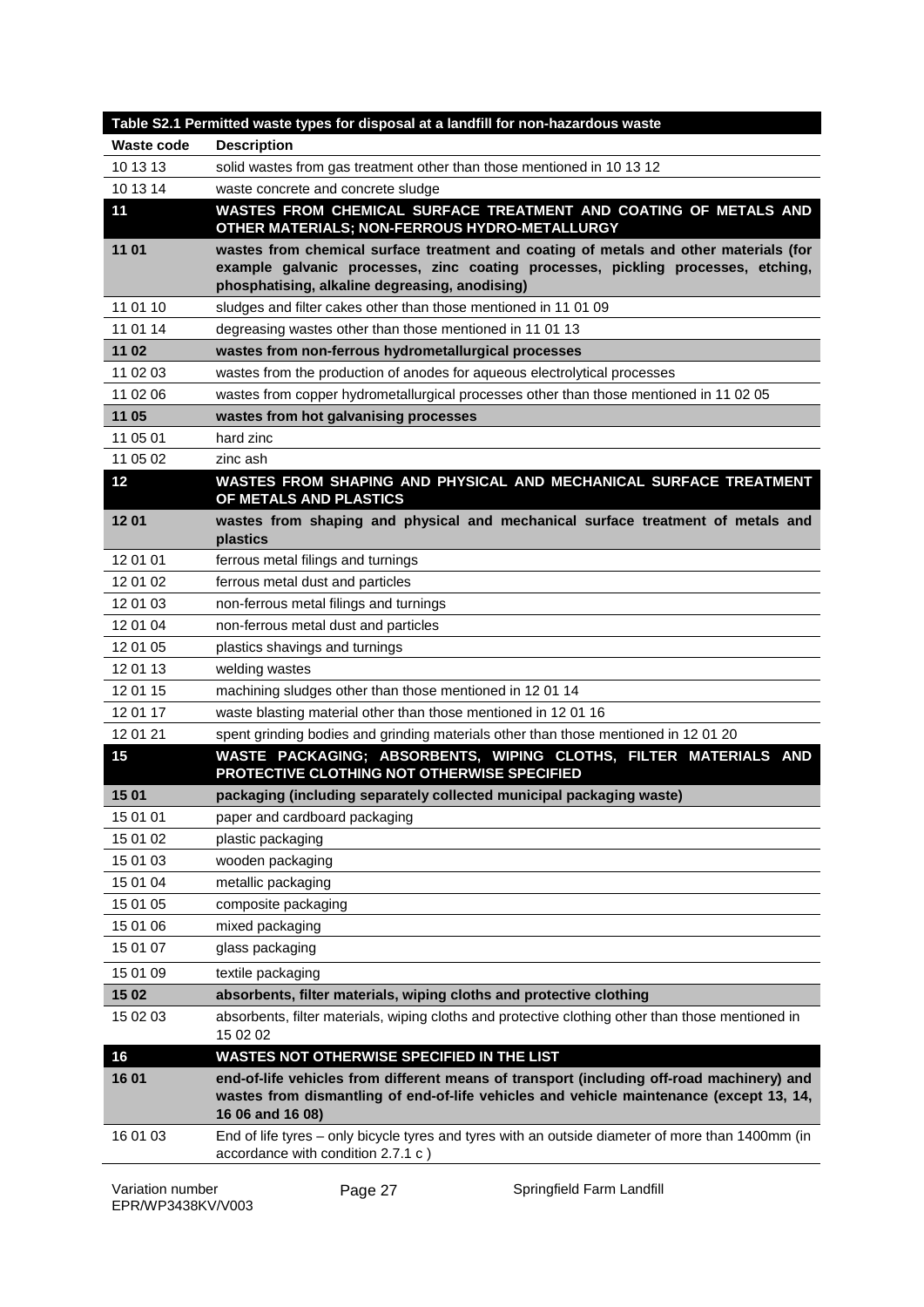|                   | Table S2.1 Permitted waste types for disposal at a landfill for non-hazardous waste                            |
|-------------------|----------------------------------------------------------------------------------------------------------------|
| <b>Waste code</b> | <b>Description</b>                                                                                             |
| 16 01 12          | brake pads other than those mentioned in 16 01 11                                                              |
| 16 01 17          | ferrous metal                                                                                                  |
| 16 01 18          | non-ferrous metal                                                                                              |
| 16 01 19          | plastic                                                                                                        |
| 16 01 20          | glass                                                                                                          |
| 16 02             | wastes from electrical and electronic equipment                                                                |
| 16 02 14          | discarded equipment other than those mentioned in 16 02 09 to 16 02 13                                         |
| 16 02 16          | components removed from discarded equipment other than those mentioned in 16 02 15                             |
| 16 03             | off-specification batches and unused products                                                                  |
| 16 03 04          | inorganic wastes other than those mentioned in 16 03 03                                                        |
| 16 03 06          | organic wastes other than those mentioned in 16 03 05                                                          |
| 16 05             | gases in pressure containers and discarded chemicals                                                           |
| 16 05 09          | discarded chemicals other than those mentioned in 16 05 06, 16 05 07 or 16 05 08                               |
| 16 06             | batteries and accumulators                                                                                     |
| 16 06 04          | alkaline batteries (except 16 06 03)                                                                           |
| 16 06 05          | other batteries and accumulators                                                                               |
| 16 08             | spent catalysts                                                                                                |
| 16 08 01          | spent catalysts containing gold, silver, rhenium, rhodium, palladium, iridium or platinum (except<br>16 08 07) |
| 16 08 03          | spent catalysts containing transition metals or transition metal compounds not otherwise<br>specified          |
| 16 11             | waste linings and refractories                                                                                 |
| 16 11 02          | carbon-based linings and refractories from metallurgical processes others than those mentioned<br>in 16 11 01  |
| 16 11 04          | other linings and refractories from metallurgical processes other than those mentioned in 16 11<br>03          |
| 16 11 06          | linings and refractories from non-metallurgical processes others than those mentioned in 16 11<br>05           |
| 17                | CONSTRUCTION AND DEMOLITION WASTES (INCLUDING EXCAVATED SOIL FROM<br><b>CONTAMINATED SITES)</b>                |
| 1701              | concrete, bricks, tiles and ceramics                                                                           |
| 17 01 01          | concrete                                                                                                       |
| 17 01 02          | bricks                                                                                                         |
| 17 01 03          | tiles and ceramics                                                                                             |
| 17 01 07          | mixtures of concrete, bricks, tiles and ceramics other than those mentioned in 17 01 06                        |
| 1702              | wood, glass and plastic                                                                                        |
| 17 02 01          | wood                                                                                                           |
| 17 02 02          | glass                                                                                                          |
| 17 02 03          | plastic                                                                                                        |
| 1703              | bituminous mixtures, coal tar and tarred products                                                              |
| 17 03 02          | bituminous mixtures other than those mentioned in 17 03 01                                                     |
| 1704              | metals (including their alloys)                                                                                |
| 17 04 01          | copper, bronze, brass                                                                                          |
| 17 04 02          | aluminium                                                                                                      |
| 17 04 03          | lead                                                                                                           |
| 17 04 04          | zinc                                                                                                           |
| 17 04 05          | iron and steel                                                                                                 |
| 17 04 06          | tin                                                                                                            |
|                   |                                                                                                                |

Page 28 **Springfield Farm Landfill**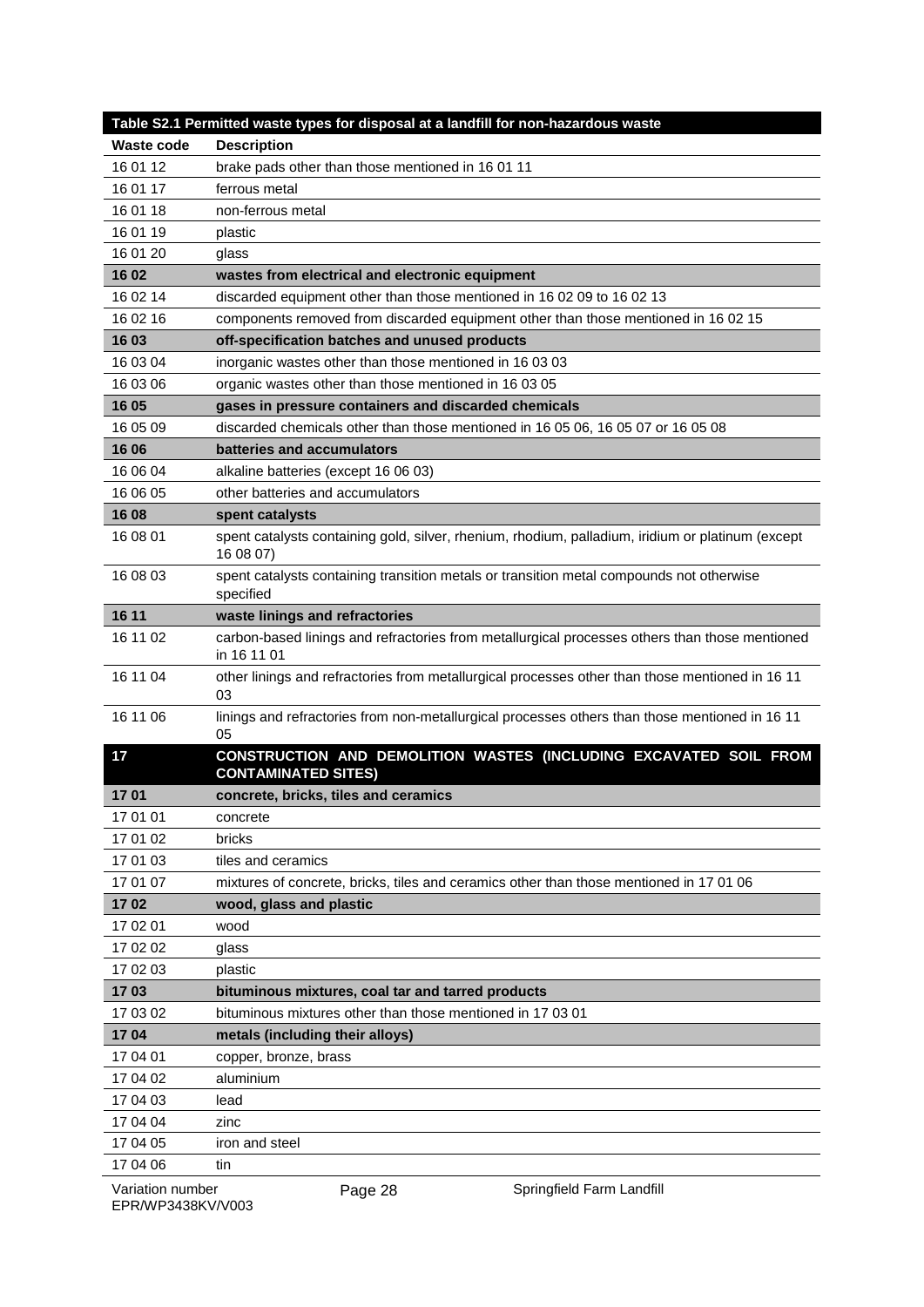|                   | Table S2.1 Permitted waste types for disposal at a landfill for non-hazardous waste                                                                                                     |
|-------------------|-----------------------------------------------------------------------------------------------------------------------------------------------------------------------------------------|
| <b>Waste code</b> | <b>Description</b>                                                                                                                                                                      |
| 17 04 07          | mixed metals                                                                                                                                                                            |
| 17 04 11          | cables other than those mentioned in 17 04 10                                                                                                                                           |
| 1705              | soil (including excavated soil from contaminated sites), stones and dredging spoil                                                                                                      |
| 17 05 04          | soil and stones other than those mentioned in 17 05 03                                                                                                                                  |
| 17 05 06          | dredging spoil other than those mentioned in 17 05 05                                                                                                                                   |
| 17 05 08          | track ballast other than those mentioned in 17 05 07                                                                                                                                    |
| 1706              | insulation materials and asbestos-containing construction materials                                                                                                                     |
| 17 06 04          | insulation materials other than those mentioned in 17 06 01 and 17 06 03                                                                                                                |
| 17 09             | other construction and demolition wastes                                                                                                                                                |
| 17 09 04          | mixed construction and demolition wastes other than those mentioned in 17 09 01, 17 09 02 and<br>17 09 03                                                                               |
| 18                | WASTES FROM HUMAN OR ANIMAL HEALTH CARE AND/OR RELATED RESEARCH<br>(except kitchen and restaurant wastes not arising from immediate health care)                                        |
| 1801              | wastes from natal care, diagnosis, treatment or prevention of disease in humans                                                                                                         |
| 18 01 04          | wastes whose collection and disposal is not subject to special requirements in order to prevent<br>infection(for example dressings, plaster casts, linen, disposable clothing, diapers) |
| 18 01 07          | chemicals other than those mentioned in 18 01 06                                                                                                                                        |
| 18 02             | wastes from research, diagnosis, treatment or prevention of disease involving animals                                                                                                   |
| 18 02 03          | wastes whose collection and disposal is not subject to special requirements in order to prevent<br>infection                                                                            |
| 18 02 06          | chemicals other than those mentioned in 18 02 05                                                                                                                                        |
| 19                | WASTES FROM WASTE MANAGEMENT FACILITIES, OFF-SITE WASTE WATER                                                                                                                           |
|                   | TREATMENT PLANTS AND THE PREPARATION OF WATER INTENDED FOR HUMAN<br><b>CONSUMPTION AND WATER FOR INDUSTRIAL USE</b>                                                                     |
| 19 01             | wastes from incineration or pyrolysis of waste                                                                                                                                          |
| 19 01 02          | ferrous materials removed from bottom ash                                                                                                                                               |
| 19 01 12          | bottom ash and slag other than those mentioned in 19 01 11                                                                                                                              |
| 19 01 14          | fly ash other than those mentioned in 1901 13                                                                                                                                           |
| 19 01 16          | boiler dust other than those mentioned in 1901 15                                                                                                                                       |
| 19 01 18          | pyrolysis wastes other than those mentioned in 1901 17                                                                                                                                  |
| 19 01 19          | sands from fluidised beds                                                                                                                                                               |
| 19 02             | wastes from physico/chemical treatments of waste (including dechromatation,<br>decyanidation, neutralisation)                                                                           |
| 19 02 03          | premixed wastes composed only of non-hazardous wastes                                                                                                                                   |
| 19 02 06          | sludges from physico/chemical treatment other than those mentioned in 19 02 05                                                                                                          |
| 19 02 10          | combustible wastes other than those mentioned in 19 02 08 and 19 02 09                                                                                                                  |
| 1903              | stabilised/solidified wastes                                                                                                                                                            |
| 19 03 07          | solidified wastes other than those mentioned in 190306                                                                                                                                  |
| 1904              | vitrified waste and wastes from vitrification                                                                                                                                           |
| 19 04 01          | vitrified waste                                                                                                                                                                         |
| 19 05             | wastes from aerobic treatment of solid wastes                                                                                                                                           |
| 19 05 01          | non-composted fraction of municipal and similar wastes                                                                                                                                  |
| 19 05 02          | non-composted fraction of animal and vegetable waste                                                                                                                                    |

<span id="page-28-0"></span>*<sup>1</sup> Stabilisation processes change the dangerousness of the constituents in the waste and thus transform hazardous waste into non-hazardous waste. Solidification processes only change the physical state of the waste (e.g. liquid into solid) by using additives without changing the chemical properties of the waste.*  $\overline{1}$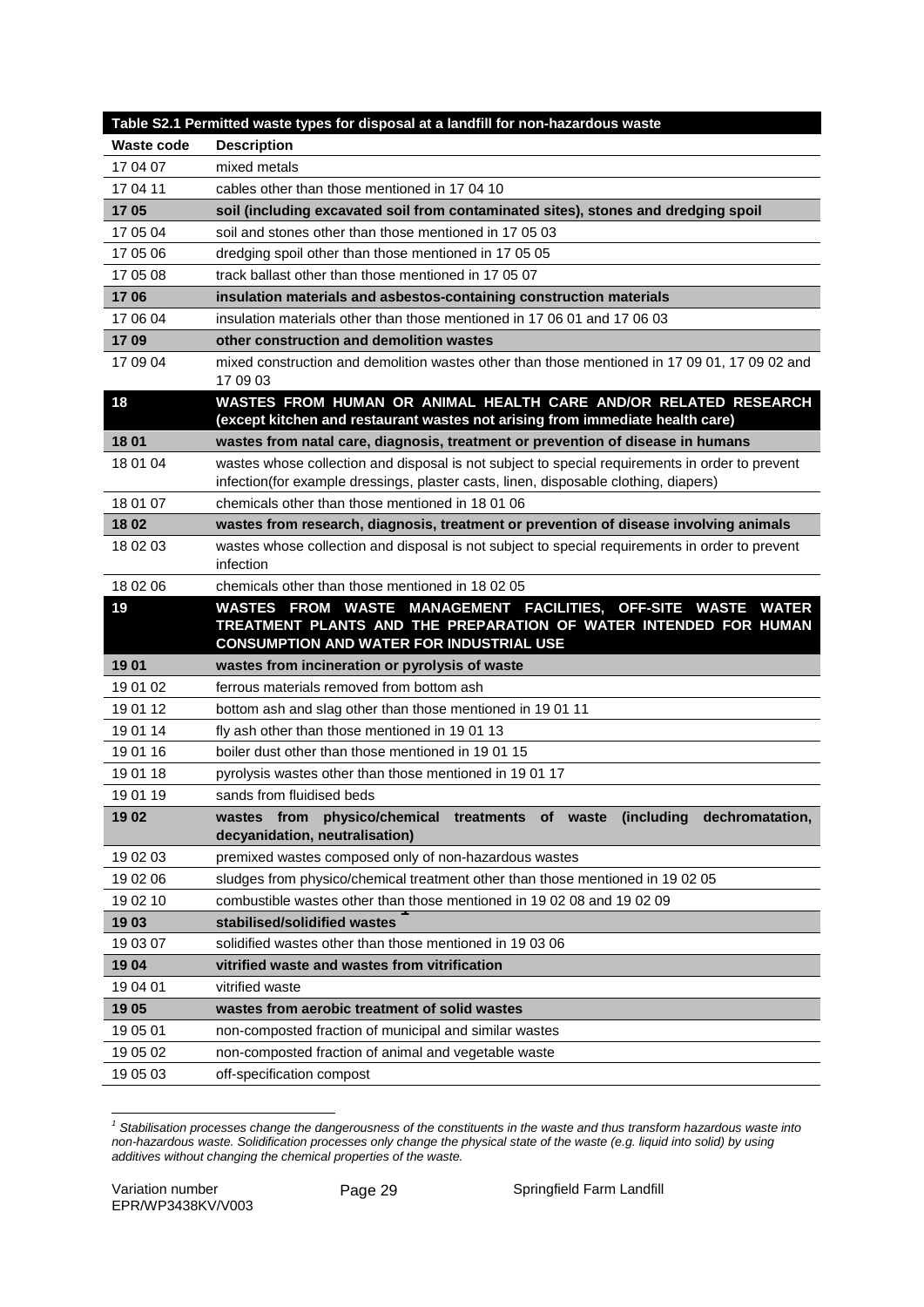|                              | Table S2.1 Permitted waste types for disposal at a landfill for non-hazardous waste                                               |
|------------------------------|-----------------------------------------------------------------------------------------------------------------------------------|
| <b>Waste code</b>            | <b>Description</b>                                                                                                                |
| 1906                         | wastes from anaerobic treatment of waste                                                                                          |
| 19 06 04                     | digestate from anaerobic treatment of municipal waste                                                                             |
| 19 06 06                     | digestate from anaerobic treatment of animal and vegetable waste                                                                  |
| 1908                         | wastes from waste water treatment plants not otherwise specified                                                                  |
| 19 08 01                     | screenings                                                                                                                        |
| 19 08 02                     | waste from desanding                                                                                                              |
| 19 08 05                     | sludges from treatment of urban waste water                                                                                       |
| 19 08 12                     | sludges from biological treatment of industrial waste water other than those mentioned in 19 08<br>11                             |
| 19 08 14                     | sludges from other treatment of industrial waste water other than those mentioned in 19 08 13                                     |
| 19 09                        | wastes from the preparation of water intended for human consumption or water for                                                  |
|                              | industrial use                                                                                                                    |
| 19 09 01                     | solid waste from primary filtration and screenings                                                                                |
| 19 09 02                     | sludges from water clarification                                                                                                  |
| 19 09 03                     | sludges from decarbonation                                                                                                        |
| 19 09 04                     | spent activated carbon                                                                                                            |
| 19 09 05                     | saturated or spent ion exchange resins                                                                                            |
| 19 09 06                     | sludges from regeneration of ion exchangers                                                                                       |
| 19 10                        | wastes from shredding of metal-containing wastes                                                                                  |
| 19 10 01                     | iron and steel waste                                                                                                              |
| 19 10 02                     | non-ferrous waste                                                                                                                 |
| 19 10 04                     | fluff-light fraction and dust other than those mentioned in 19 10 03                                                              |
| 19 10 06                     | other fractions other than those mentioned in 19 10 05                                                                            |
| 19 11                        | wastes from oil regeneration                                                                                                      |
| 19 11 06                     | sludges from on-site effluent treatment other than those mentioned in 19 11 05                                                    |
| 19 12                        | wastes from the mechanical treatment of waste (for example sorting, crushing,<br>compacting, pelletising) not otherwise specified |
| 19 12 01                     | paper and cardboard                                                                                                               |
| 19 12 02                     | ferrous metal                                                                                                                     |
| 19 12 03                     | non-ferrous metal                                                                                                                 |
| 19 12 04                     | plastic and rubber                                                                                                                |
| 19 12 05                     | glass                                                                                                                             |
| 19 12 07                     | wood other than that mentioned in 19 12 06                                                                                        |
| 19 12 08                     | textiles                                                                                                                          |
| 19 12 09                     | minerals (for example sand, stones)                                                                                               |
| 19 12 10                     | combustible waste (refuse derived fuel)                                                                                           |
| 19 12 12                     | other wastes (including mixtures of materials) from mechanical treatment of wastes other than<br>those mentioned in 19 12 11      |
| 19 13                        | wastes from soil and groundwater remediation                                                                                      |
| 19 13 02                     | solid wastes from soil remediation other than those mentioned in 19 13 01                                                         |
| 19 13 04                     | sludges from soil remediation other than those mentioned in 19 13 03                                                              |
| 19 13 06                     | sludges from groundwater remediation other than those mentioned in 19 13 05                                                       |
| 20                           | MUNICIPAL WASTES (HOUSEHOLD WASTE AND SIMILAR COMMERCIAL, INDUSTRIAL                                                              |
|                              | AND INSTITUTIONAL WASTES) INCLUDING SEPARATELY COLLECTED FRACTIONS                                                                |
| 20 01                        | separately collected fractions (except 15 01)                                                                                     |
| 20 01 01                     | paper and cardboard                                                                                                               |
|                              |                                                                                                                                   |
| 20 01 02                     | glass                                                                                                                             |
| 20 01 08<br>Variation number | biodegradable kitchen and canteen waste<br>Springfield Farm Landfill<br>Page 30                                                   |

EPR/WP3438KV/V003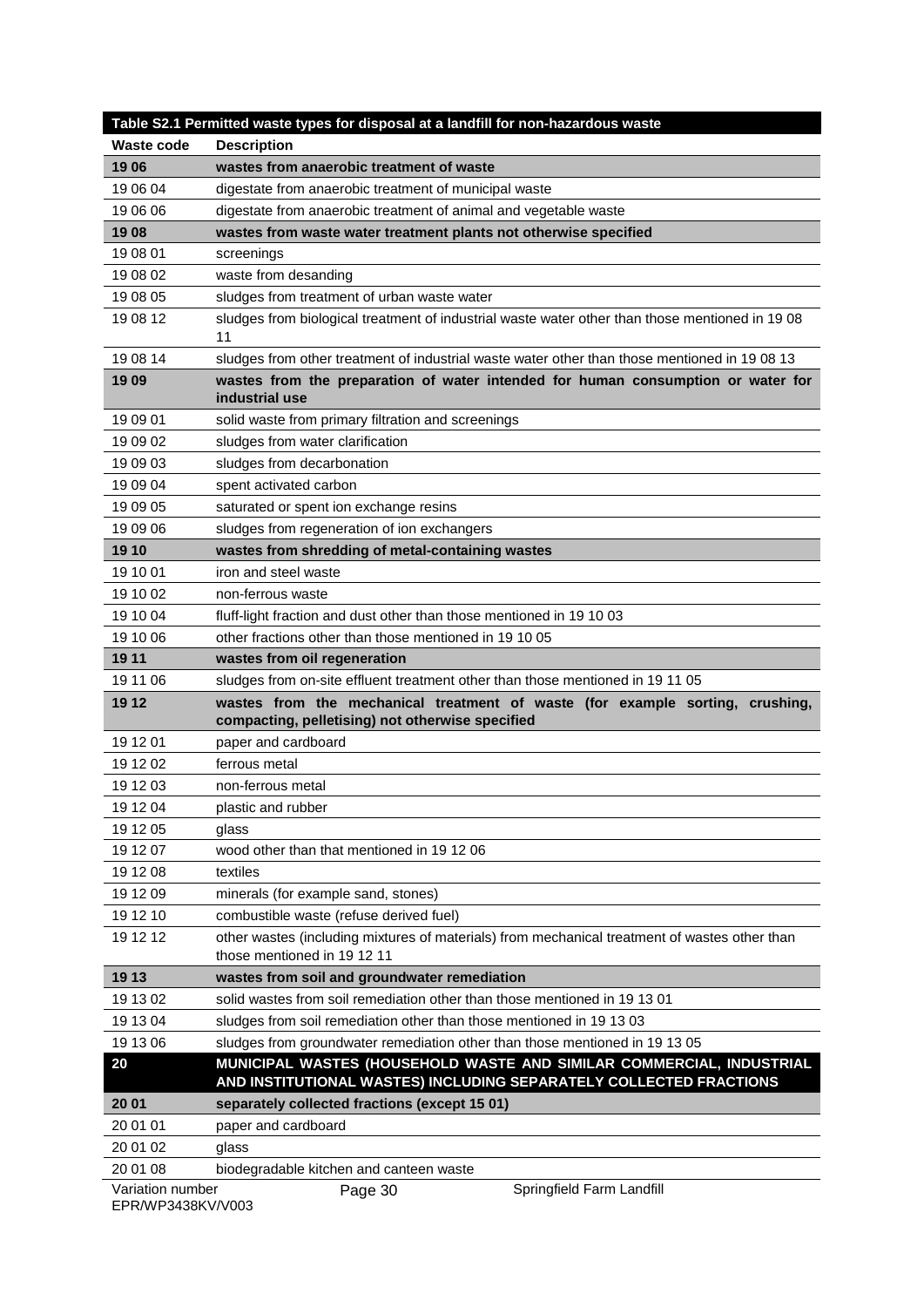|            | Table S2.1 Permitted waste types for disposal at a landfill for non-hazardous waste                          |
|------------|--------------------------------------------------------------------------------------------------------------|
| Waste code | <b>Description</b>                                                                                           |
| 20 01 10   | clothes                                                                                                      |
| 20 01 11   | textiles                                                                                                     |
| 20 01 25   | edible oil and fat                                                                                           |
| 20 01 28   | paint, inks, adhesives and resins other than those mentioned in 200127                                       |
| 20 01 30   | detergents other than those mentioned in 2001 29                                                             |
| 20 01 34   | batteries and accumulators other than those mentioned in 2001 33                                             |
| 20 01 36   | discarded electrical and electronic equipment other than those mentioned in 2001 21, 2001 23<br>and 20 01 35 |
| 20 01 38   | wood other than that mentioned in 20 01 37                                                                   |
| 20 01 39   | plastics                                                                                                     |
| 20 01 40   | metals                                                                                                       |
| 20 01 41   | wastes from chimney sweeping                                                                                 |
| 20 02      | garden and park wastes (including cemetery waste)                                                            |
| 20 02 01   | biodegradable waste                                                                                          |
| 20 02 02   | soil and stones                                                                                              |
| 20 02 03   | other non-biodegradable wastes                                                                               |
| 20 03      | other municipal wastes                                                                                       |
| 20 03 01   | mixed municipal waste                                                                                        |
| 20 03 02   | waste from markets                                                                                           |
| 20 03 03   | street-cleaning residues                                                                                     |
| 20 03 04   | septic tank sludge                                                                                           |
| 20 03 06   | waste from sewage cleaning                                                                                   |
| 20 03 07   | bulky waste                                                                                                  |

| Table S2.2 Permitted waste types accepted for restoration |                    |
|-----------------------------------------------------------|--------------------|
| Waste code                                                | <b>Description</b> |
| As agreed in accordance with IC1 in Table S1.3            |                    |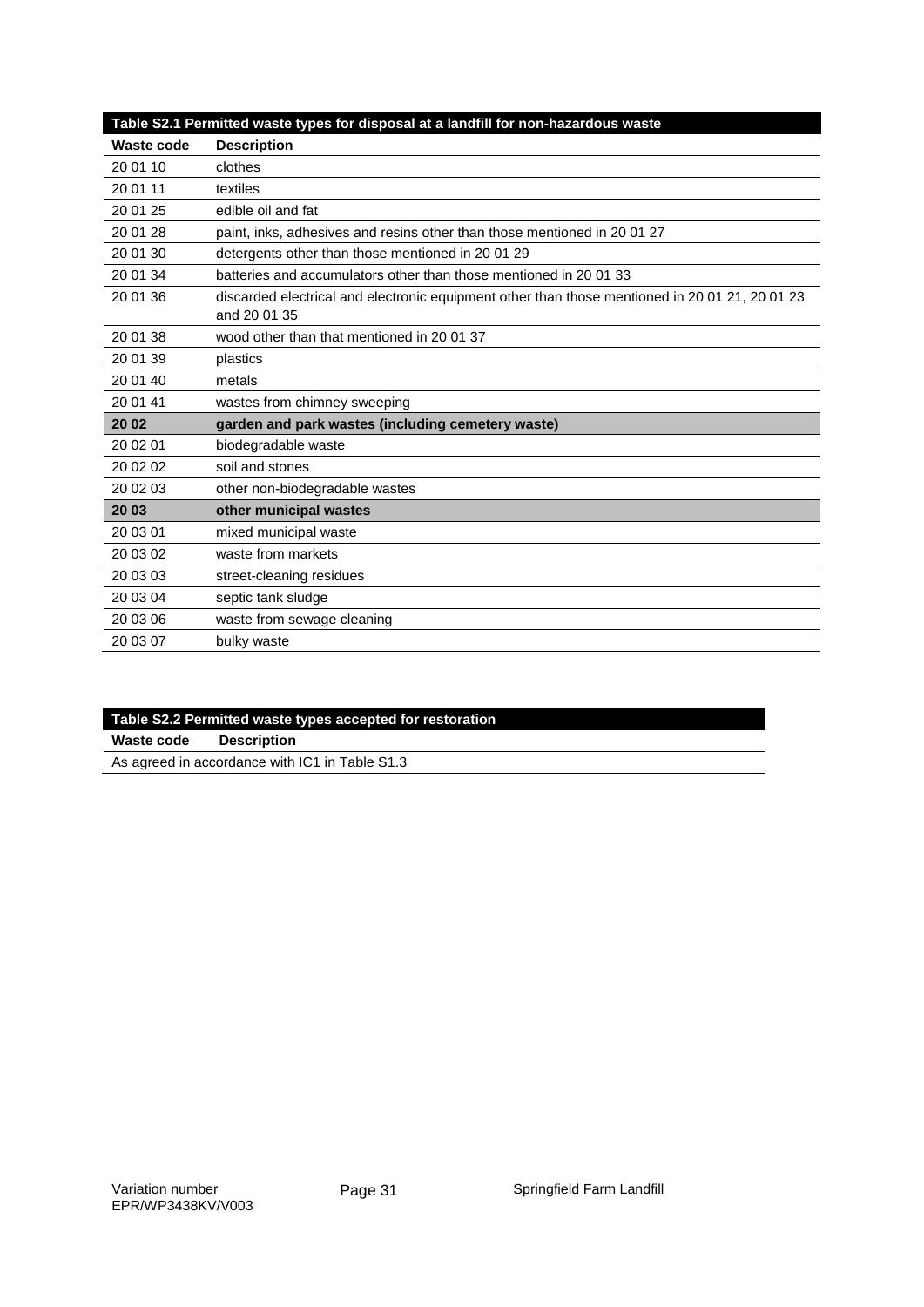# **Schedule 3 – Emissions and monitoring**

| Table S3.1 Leachate level limits and monitoring requirements                                                                             |                     |                                |                                                                                                                                                                                                                                                     |  |  |
|------------------------------------------------------------------------------------------------------------------------------------------|---------------------|--------------------------------|-----------------------------------------------------------------------------------------------------------------------------------------------------------------------------------------------------------------------------------------------------|--|--|
| <b>Monitoring point reference/ Description</b>                                                                                           | Limit               | <b>Monitoring</b><br>frequency | Monitoring standard and method                                                                                                                                                                                                                      |  |  |
| <b>Operational Cells or Phases</b><br>(Any cell or phases that do not have an engineered cap agreed in<br>accordance with condition 2.6) |                     |                                |                                                                                                                                                                                                                                                     |  |  |
| Leachate compliance points                                                                                                               | 1 m above cell base | Monthly                        | As specified in Environment Agency Guidance<br>TGN02 (February 2003) or such other subsequent<br>guidance as may be agreed in writing with the<br>Environment Agency. Or otherwise agreed with the<br>Agency as part of a leachate monitoring plan. |  |  |
| <b>Non Operational Cells or Phases</b><br>(Any cells or phases that have an engineered cap agreed in<br>accordance with condition 2.6)   |                     |                                |                                                                                                                                                                                                                                                     |  |  |
| Leachate compliance points                                                                                                               | 1 m above cell base | Quarterly                      | As specified in Environment Agency Guidance<br>TGN02 (February 2003) or such other subsequent<br>guidance as may be agreed in writing with the<br>Environment Agency. Or otherwise agreed with the<br>Agency as part of a leachate monitoring plan. |  |  |

|                                         | Table S3.2 Point source emissions to air - emission limits and monitoring requirements |                             |                                                                       |                                                                      |                                                              |          |                                                                                                                                  |
|-----------------------------------------|----------------------------------------------------------------------------------------|-----------------------------|-----------------------------------------------------------------------|----------------------------------------------------------------------|--------------------------------------------------------------|----------|----------------------------------------------------------------------------------------------------------------------------------|
| <b>Emission point</b>                   | <b>Parameter</b>                                                                       | <b>Source</b>               | Limit (including unit)                                                |                                                                      | <b>Reference</b><br>Monitoring<br>Period<br><b>Frequency</b> |          | <b>Monitoring Standard or Method</b>                                                                                             |
| Ref. &<br>Location                      |                                                                                        |                             | <b>Engines</b><br>commissioned<br>before 31 <sup>st</sup><br>Dec 2005 | <b>Engines</b><br>commissioned<br>after 31 <sup>st</sup> Dec<br>2005 |                                                              |          |                                                                                                                                  |
| Gas engine(s)<br>as shown on<br>drawing | Oxides of<br>Nitrogen                                                                  | Gas<br>utilisation<br>plant | 650 mg/m $3$                                                          | 500 mg/m <sup>3</sup>                                                | Hourly<br>mean                                               | Annually | As per M2 (version 9, Jan 2013) or such other subsequent<br>guidance as may be agreed in writing with the Environment<br>Agency. |
| Variation number<br>EPR/WP3438KV/V003   |                                                                                        | Page 32                     |                                                                       | Springfield Farm Landfill                                            |                                                              |          |                                                                                                                                  |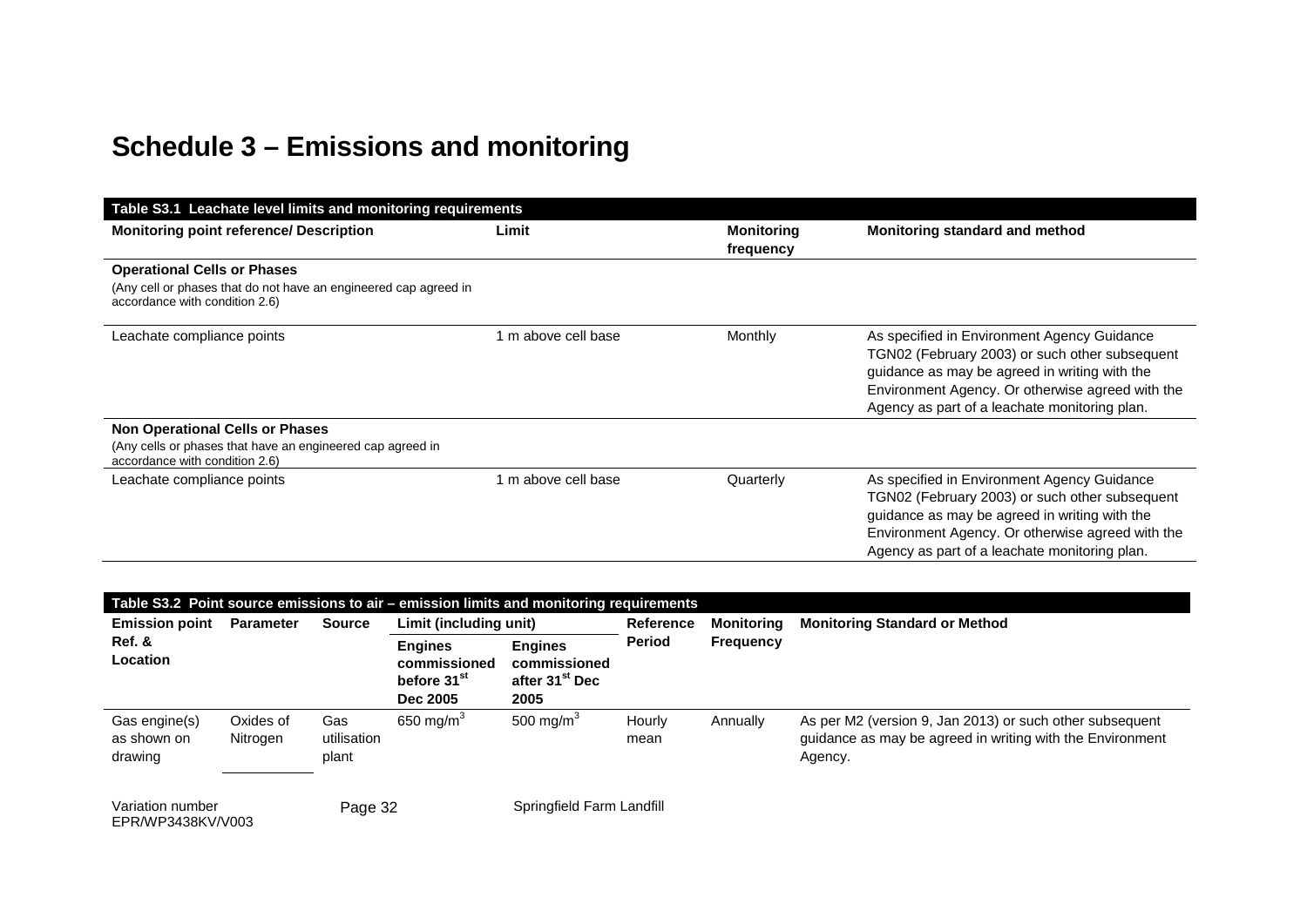| Table S3.2 Point source emissions to air - emission limits and monitoring requirements |                                           |                 |                                                                       |                                                                      |                |                   |                                                                                                                       |
|----------------------------------------------------------------------------------------|-------------------------------------------|-----------------|-----------------------------------------------------------------------|----------------------------------------------------------------------|----------------|-------------------|-----------------------------------------------------------------------------------------------------------------------|
| <b>Emission point</b>                                                                  | <b>Parameter</b>                          | <b>Source</b>   | Limit (including unit)                                                |                                                                      | Reference      | <b>Monitoring</b> | <b>Monitoring Standard or Method</b>                                                                                  |
| Ref. &<br>Location                                                                     |                                           |                 | <b>Engines</b><br>commissioned<br>before 31 <sup>st</sup><br>Dec 2005 | <b>Engines</b><br>commissioned<br>after 31 <sup>st</sup> Dec<br>2005 | <b>Period</b>  | <b>Frequency</b>  |                                                                                                                       |
| SPR/EMP/0372.                                                                          | Carbon<br>monoxide                        |                 | 1500 mg/m ${}^{3}$                                                    | 1400 mg/m <sup>3</sup>                                               |                |                   |                                                                                                                       |
|                                                                                        | Total<br>Volatile<br>Organic<br>Compounds |                 | 1750 mg/m <sup>3</sup>                                                | 1000 mg/m <sup>3</sup>                                               |                |                   |                                                                                                                       |
| Gas flare(s) as<br>shown on                                                            | Oxides of<br>Nitrogen                     | Landfill<br>Gas | 150 mg/m $3$                                                          | 150 mg/m $3$                                                         | Hourly<br>mean | Annually          | As per M2 (version 9, Jan 2013) or such other subsequent<br>guidance as may be agreed in writing with the Environment |
| drawing<br>SPR/EMP/0372.                                                               | Carbon<br>monoxide                        | <b>Flares</b>   | 100 mg/m $3$                                                          | 50 mg/m $3$                                                          |                |                   | Agency.<br>Monitoring is unnecessary where the flare is active for <10%                                               |
|                                                                                        | Total<br>Volatile<br>Organic<br>Compounds |                 | 10 mg/m $3$                                                           | 10 mg/m $3$                                                          |                |                   | of the year.                                                                                                          |

| Table S3.3 Groundwater - emission limits and monitoring requirements |                  |                               |                     |                                |                                                                                                                                                       |  |
|----------------------------------------------------------------------|------------------|-------------------------------|---------------------|--------------------------------|-------------------------------------------------------------------------------------------------------------------------------------------------------|--|
| <b>Monitoring point</b><br>reference                                 | <b>Parameter</b> | Limit<br>(including)<br>unit) | Reference<br>Period | <b>Monitoring</b><br>frequency | Monitoring standard or method                                                                                                                         |  |
| SFGW30, SFGW33,<br>SFGW34, SFGW35                                    | Cadmium          | 0.0001<br>mg/l                | Spot Sample         | Monthly                        | As specified in Environment Agency Guidance TGN02 'Monitoring of Landfill<br>Leachate, Groundwater and Surface Water' (Feb 2003), Horizontal guidance |  |
| as detailed on<br>drawing<br>no.SPR/EMP/0372                         | Ammonium         | $0.5$ mg/l                    |                     |                                | Note H1 - Environmental Risk Assessments for permits, Annex J, version 2,                                                                             |  |
|                                                                      | Chloride         | 150 mg/l                      |                     |                                | April 2010) or such other subsequent guidance as may be agreed in writing with<br>the Environment Agency.                                             |  |
|                                                                      | Chromium         | $0.03$ mg/l                   |                     |                                |                                                                                                                                                       |  |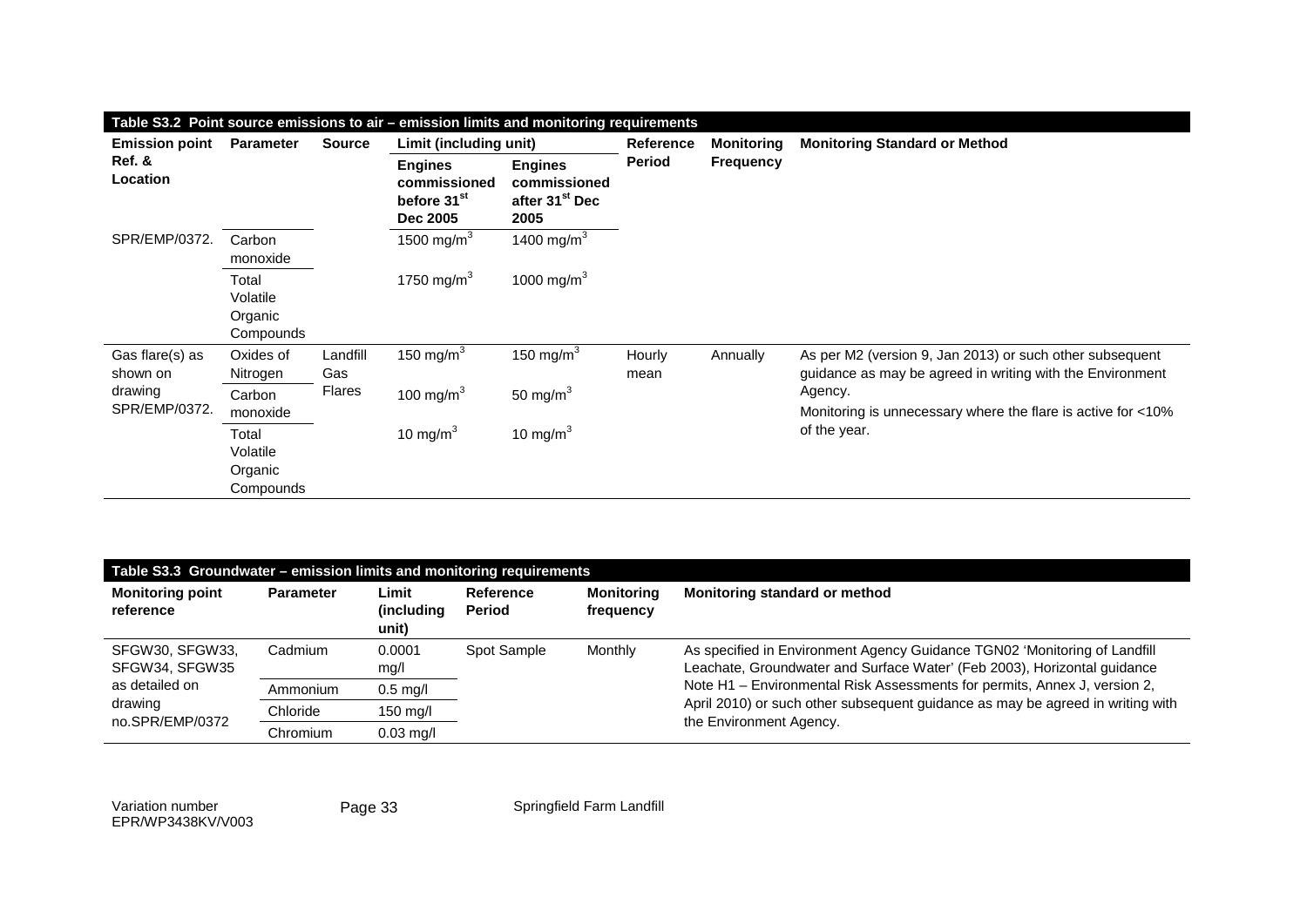| Table S3.4 Landfill gas in external monitoring boreholes – limits and monitoring requirements |                       |                               |                                |                                                                     |  |  |
|-----------------------------------------------------------------------------------------------|-----------------------|-------------------------------|--------------------------------|---------------------------------------------------------------------|--|--|
| <b>Monitoring point Ref.</b><br>/description                                                  | <b>Parameter</b>      | Limit (including<br>$units)*$ | <b>Monitoring</b><br>frequency | Monitoring standard or method                                       |  |  |
| <b>SPRG 0011</b>                                                                              | Methane               | $1\%$ v/v                     | Monthly                        | As per LFTGN03 (Sept 2004) or such other subsequent guidance as may |  |  |
| <b>SPRG 0012</b>                                                                              | Oxygen                | no limit                      |                                | be agreed in writing with the Environment Agency.                   |  |  |
| <b>SPRG 0014</b>                                                                              | Atmospheric           | no limit                      |                                |                                                                     |  |  |
| <b>SPRG 0025</b>                                                                              | pressure              |                               |                                |                                                                     |  |  |
| <b>SPRG 0026</b>                                                                              | Differential          | no limit                      |                                | Record whether the ground is:                                       |  |  |
| <b>SPRG 0027</b>                                                                              | Pressure              |                               |                                | waterlogged                                                         |  |  |
| <b>SPRG 0036</b>                                                                              | <b>Carbon Dioxide</b> | No limit                      |                                | frozen                                                              |  |  |
| to SPRG 0049 inclusive                                                                        |                       |                               |                                | snow covered                                                        |  |  |
| New or replacement                                                                            | To be agreed with     | To be agreed with the         |                                |                                                                     |  |  |
| boreholes                                                                                     | the Agency            | Agency                        |                                |                                                                     |  |  |
| * - The limits specified take account of the agreed background concentrations                 |                       |                               |                                |                                                                     |  |  |

| Table S3.5 Landfill gas emissions from capped surfaces - monitoring requirements |                              |                                                          |                                                                                                                                                                                                             |  |  |  |
|----------------------------------------------------------------------------------|------------------------------|----------------------------------------------------------|-------------------------------------------------------------------------------------------------------------------------------------------------------------------------------------------------------------|--|--|--|
| <b>Monitoring point Ref.</b><br>/description                                     | <b>Parameter</b>             | <b>Monitoring frequency</b>                              | <b>Monitoring Standard or method</b>                                                                                                                                                                        |  |  |  |
| Permanently<br>capped<br>zone                                                    | Methane concentration        | Every 12 months                                          | As per LFTGN 07 (v2 2011) or such other subsequent guidance as may be agreed in<br>writing with the Environment Agency.                                                                                     |  |  |  |
| Temporarily<br>capped<br>zone                                                    | Methane concentration        | Every 12 months                                          |                                                                                                                                                                                                             |  |  |  |
| Whole site                                                                       | Total<br>methane<br>emission | with<br>the<br>As<br>agreed<br><b>Environment Agency</b> |                                                                                                                                                                                                             |  |  |  |
| Uncapped areas                                                                   | Methane concentration        | Every 12 months                                          | As agreed with the Environment Agency based on the wording of revised LFTGN 07<br>or landfill sector guidance or such other subsequent guidance as may be agreed in<br>writing with the Environment Agency. |  |  |  |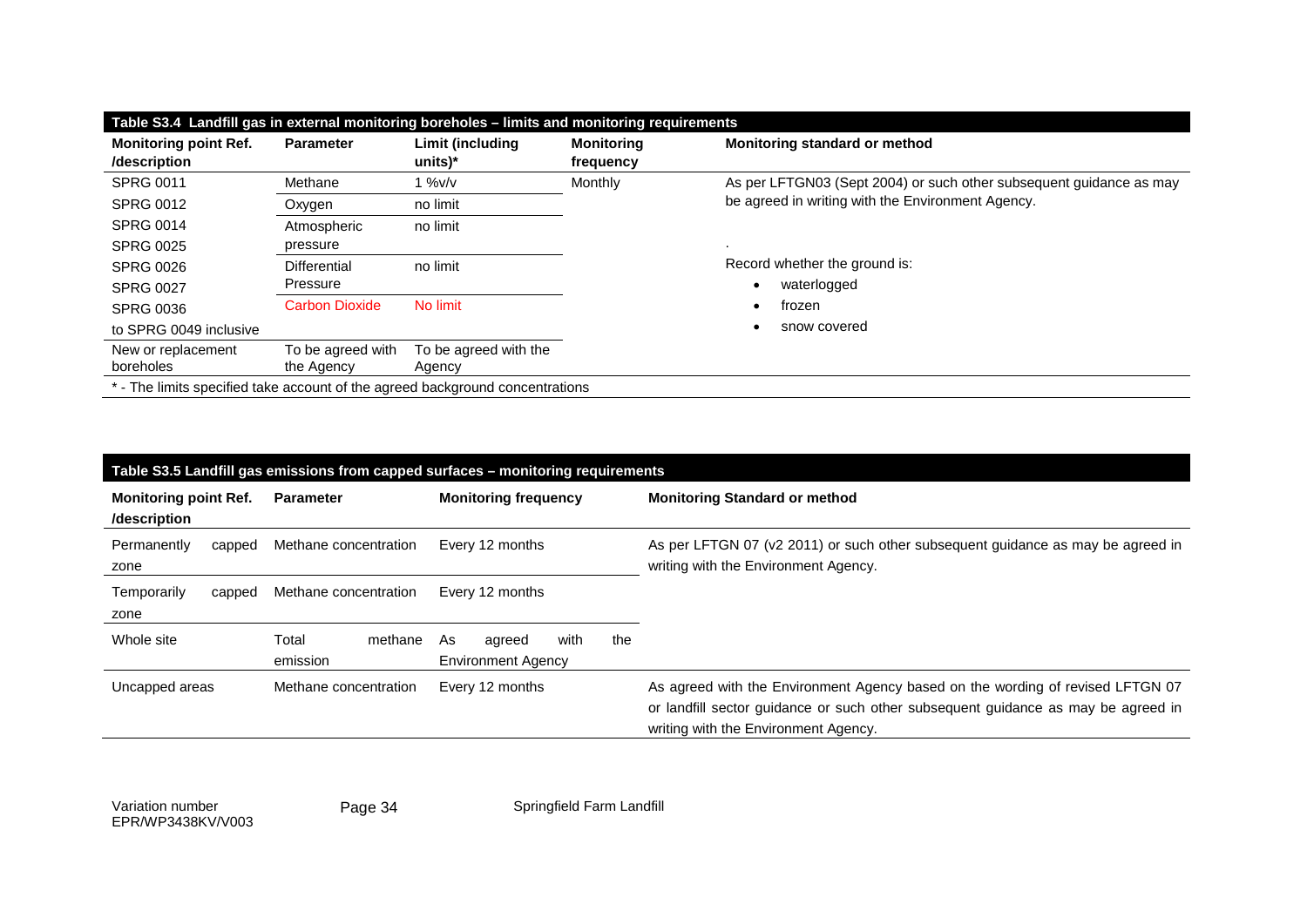|                                              | Table S3.6 Groundwater - other monitoring requirements                                                                                      |                                                                         |                                                                                                                                                                                                                                     |  |  |  |  |  |
|----------------------------------------------|---------------------------------------------------------------------------------------------------------------------------------------------|-------------------------------------------------------------------------|-------------------------------------------------------------------------------------------------------------------------------------------------------------------------------------------------------------------------------------|--|--|--|--|--|
| <b>Monitoring Point Ref.</b><br>/Description | <b>Parameter</b>                                                                                                                            | <b>Monitoring</b><br>frequency                                          | Monitoring standard or method                                                                                                                                                                                                       |  |  |  |  |  |
| Up gradient<br><b>MEPP</b>                   | Water level, electrical conductivity,<br>chloride, ammoniacal nitrogen, pH,                                                                 | Quarterly                                                               | As specified in Environment Agency Guidance TGN02 'Monitoring of Landfill<br>Leachate, Groundwater and Surface Water' (February 2003) and Horizontal                                                                                |  |  |  |  |  |
|                                              | total alkalinity, magnesium,<br>potassium, total sulphates,<br>calcium, sodium, chromium,<br>copper, iron, lead, nickel, zinc,<br>manganese | Annually                                                                | Guidance Note H1 - Environmental Risk Assessment for permits, Annex J,<br>version 2, April 2010, or such other subsequent guidance as may be agreed in<br>writing with the Environment Agency.                                      |  |  |  |  |  |
|                                              | Hazardous substances                                                                                                                        | Annually for first<br>six years of<br>operation                         |                                                                                                                                                                                                                                     |  |  |  |  |  |
| Down or cross gradient<br><b>MEPP</b>        | Water level, electrical conductivity,<br>chloride, ammoniacal nitrogen, pH,                                                                 | Quarterly                                                               | As specified in Appendix 6 of Environment Agency Guidance TGN02 'Monitoring<br>of Landfill Leachate, Groundwater and Surface Water' (February 2003) and<br>Horizontal Guidance Note H1 - Environmental Risk Assessment for permits, |  |  |  |  |  |
|                                              | total alkalinity, magnesium,<br>potassium, total sulphates, calcium,<br>sodium, chromium, copper, iron,<br>lead, nickel, zinc, manganese    | Annually                                                                | Annex J, version 2, April 2010 or such other subsequent guidance as may be<br>agreed in writing with the Environment Agency.<br>After the initial 6 year monitoring period for hazardous substances, if the results of              |  |  |  |  |  |
|                                              | Hazardous substances detected in<br>leachate                                                                                                | Annually for first<br>six years of<br>operation then<br>every two years | quarterly or annual monitoring suggest an increase in contamination, the operator<br>shall also undertake a full leachate hazardous substances screen.                                                                              |  |  |  |  |  |
| <b>MEPP</b>                                  | Base of monitoring point (mAoD)                                                                                                             | Annually                                                                |                                                                                                                                                                                                                                     |  |  |  |  |  |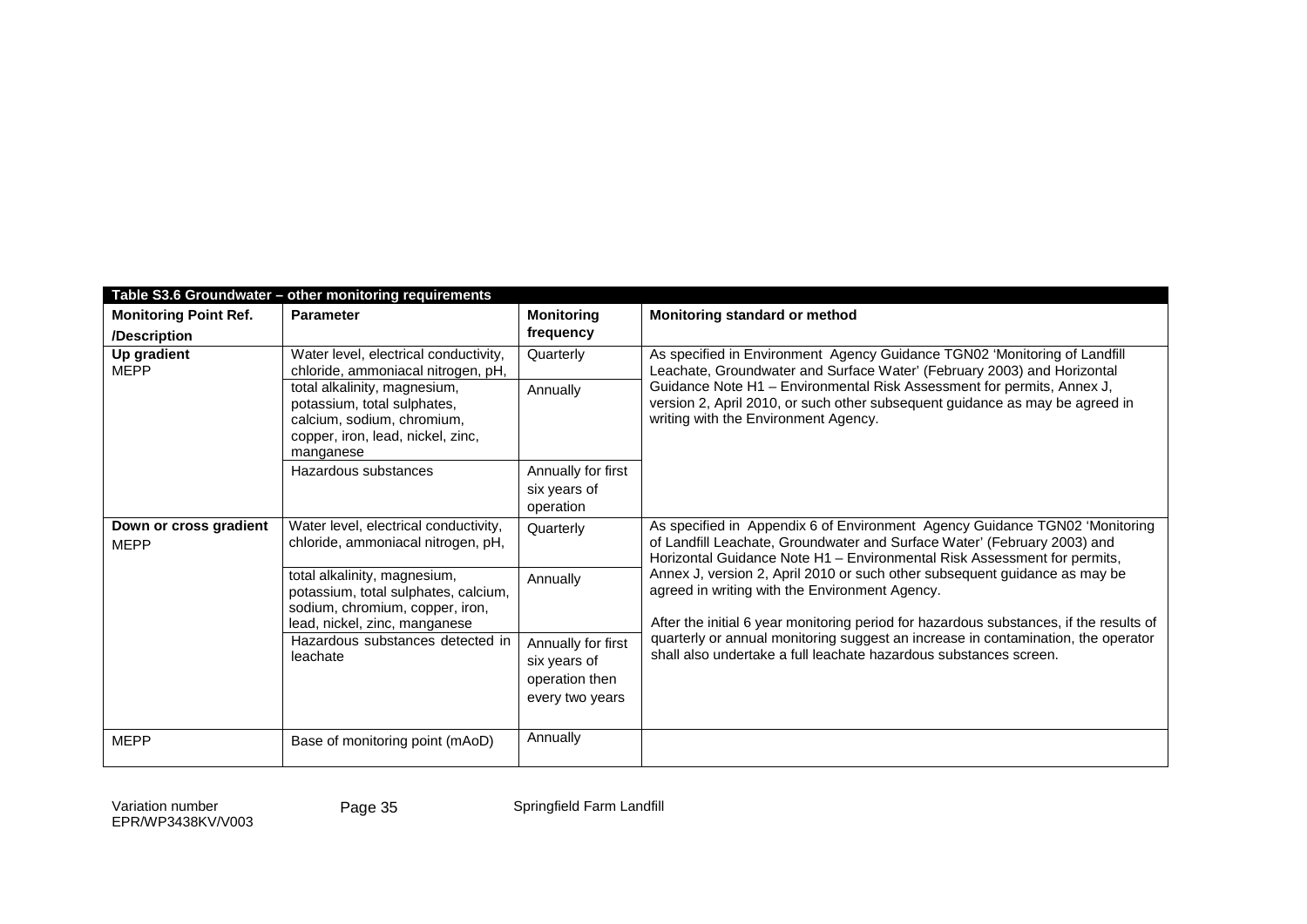| Table S3.7 Landfill gas - other monitoring requirements                                                  |                                                                                                                                                                                                                            |                                                                                                                                                                              |                                                                                                                                                                                                                                                         |                                                                                                                                                                                                                                                                                                                                                                                                |  |
|----------------------------------------------------------------------------------------------------------|----------------------------------------------------------------------------------------------------------------------------------------------------------------------------------------------------------------------------|------------------------------------------------------------------------------------------------------------------------------------------------------------------------------|---------------------------------------------------------------------------------------------------------------------------------------------------------------------------------------------------------------------------------------------------------|------------------------------------------------------------------------------------------------------------------------------------------------------------------------------------------------------------------------------------------------------------------------------------------------------------------------------------------------------------------------------------------------|--|
| <b>Monitoring Point Ref.</b>                                                                             | <b>Parameter</b>                                                                                                                                                                                                           | <b>Monitoring frequency</b>                                                                                                                                                  | Monitoring standard or method                                                                                                                                                                                                                           | <b>Other specifications</b>                                                                                                                                                                                                                                                                                                                                                                    |  |
| /Description                                                                                             |                                                                                                                                                                                                                            |                                                                                                                                                                              |                                                                                                                                                                                                                                                         |                                                                                                                                                                                                                                                                                                                                                                                                |  |
| In waste gas monitoring<br>boreholes or sealed<br>leachate wells or sacrificial<br>gas extraction system | Methane<br>Carbon Dioxide<br>Oxygen<br>Carbon Monoxide<br><b>Differential</b><br>pressure<br>Atmospheric<br>pressure                                                                                                       | As per LFTGN03 (Sept<br>2004) or such other<br>subsequent guidance<br>as may be agreed in<br>writing with the<br>Environment Agency.                                         | Calibrated handheld monitoring<br>instrument                                                                                                                                                                                                            | Gas extraction system shall be installed and<br>extraction commenced once monitoring shows<br>onset of methane production in waste.                                                                                                                                                                                                                                                            |  |
|                                                                                                          | Hydrogen<br>sulphide                                                                                                                                                                                                       | Quarterly                                                                                                                                                                    | Calibrated handheld monitoring<br>instrument or Tedlar Bag sample in<br>accordance with LFTGN04 or other<br>such subsequent guidance as may<br>be agreed in writing with the<br>Environment Agency or a method<br>agreed with the Environment<br>Agency | Concentrations of hydrogen sulphide shall be<br>assessed in accordance with the odour<br>management plan                                                                                                                                                                                                                                                                                       |  |
| Landfill gas collection<br>system at well control<br>valve and manifolds on<br>gas system                | Methane<br>Carbon Dioxide<br>Oxygen<br>Carbon Monoxide<br>Atmospheric<br>pressure<br>Gas flow rate or<br>suction<br>% Balance Gas<br>(calculated as the<br>difference<br>between the sum<br>of measured<br>gases and 100%) | At frequencies specified<br>in table 5.4 of LFTGN<br>03 (Sept 2004) or such<br>other subsequent<br>guidance as may be<br>agreed in writing with<br>the Environment<br>Agency | Calibrated handheld monitoring<br>instrument                                                                                                                                                                                                            | Where the oxygen concentration exceeds 5% or<br>the % balance gas is greater than 20% an<br>assessment of air ingress into the system shall<br>be undertaken.<br>Where the concentration of carbon monoxide<br>exceeds 100ppm then further investigation shall<br>be undertaken.<br>Record the ambient air temperature and whether<br>the ground is:<br>water logged<br>frozen<br>snow covered |  |

Page 36 Springfield Farm Landfill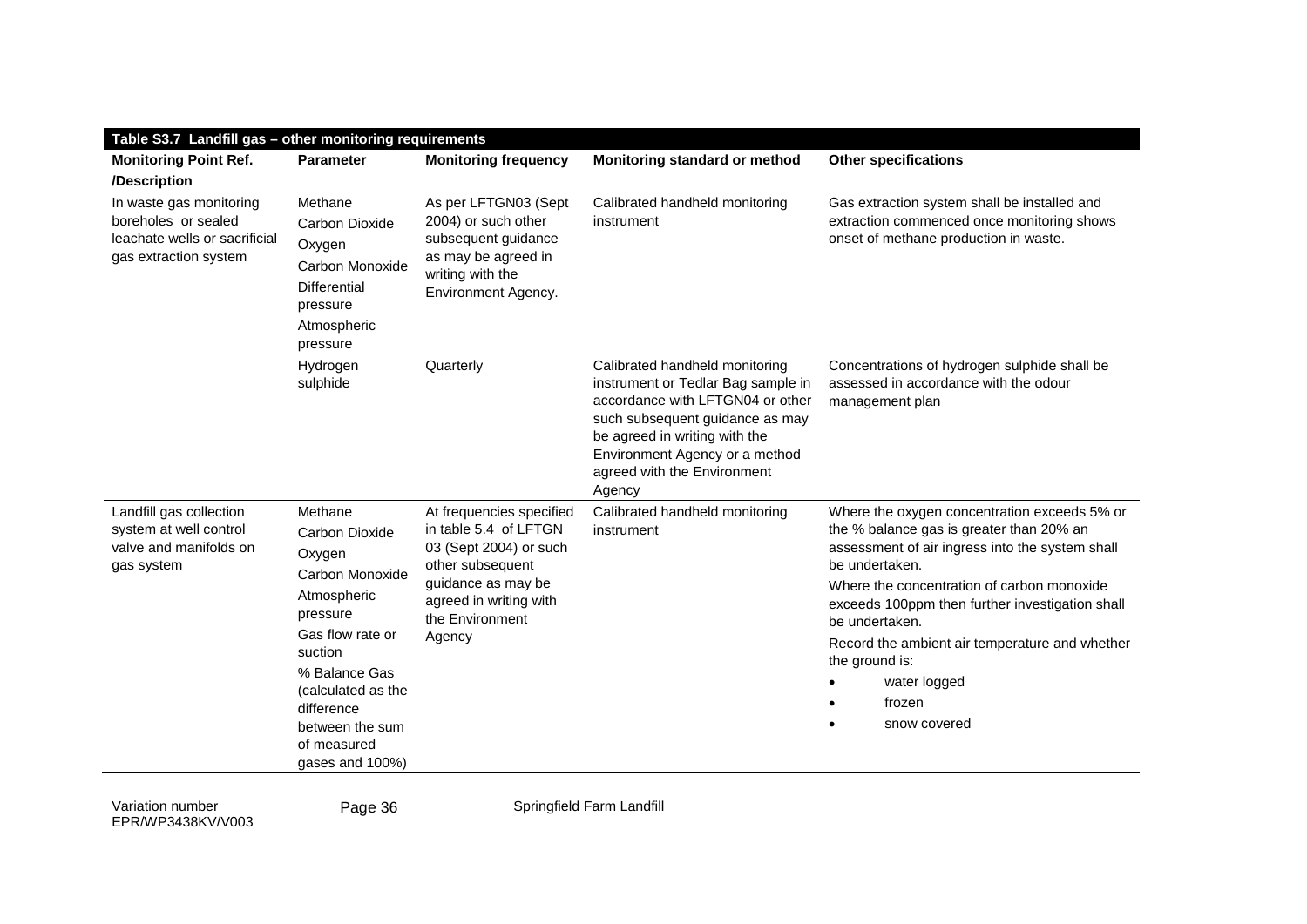| Table S3.7 Landfill gas - other monitoring requirements |                                                                                                                                                                           |                             |                                                                                                                                                                                                                                                                       |                                                                                                                                                                 |  |
|---------------------------------------------------------|---------------------------------------------------------------------------------------------------------------------------------------------------------------------------|-----------------------------|-----------------------------------------------------------------------------------------------------------------------------------------------------------------------------------------------------------------------------------------------------------------------|-----------------------------------------------------------------------------------------------------------------------------------------------------------------|--|
| <b>Monitoring Point Ref.</b>                            | <b>Parameter</b>                                                                                                                                                          | <b>Monitoring frequency</b> | Monitoring standard or method                                                                                                                                                                                                                                         | <b>Other specifications</b>                                                                                                                                     |  |
| /Description                                            |                                                                                                                                                                           |                             |                                                                                                                                                                                                                                                                       |                                                                                                                                                                 |  |
| Gas collection system at<br>well control valve          | Hydrogen<br>Sulphide                                                                                                                                                      | Six monthly                 | Calibrated handheld monitoring<br>instrument or Tedlar Bag sample in<br>accordance with LFTGN04 or other<br>such subsequent guidance as may<br>be agreed in writing with the<br>Environment Agency or a method<br>agreed with the Environment<br>Agency               |                                                                                                                                                                 |  |
| Input to flare or LFG<br><b>Utilisation Compound</b>    | Trace gas                                                                                                                                                                 | Annually                    | Trace gas analysis in accordance<br>with LFTGN04 (version 2 March<br>2011) or such other subsequent<br>guidance as may be agreed in<br>writing with the Environment<br>Agency [or trace a trace gas<br>characterisation method agreed<br>with the Environment Agency] | The concentration of trace gas components shall<br>be assessed against the assumptions made in<br>the Landfill gas risk assessment and dispersion<br>modelling. |  |
| Input to flare or LFG<br><b>Utilisation Compound</b>    | Methane<br>Carbon Dioxide<br>Oxygen<br>Gas flow rate<br>Suction<br>% Balance Gas<br>(calculated as the<br>difference<br>between the sum<br>of measured<br>gases and 100%) | Weekly                      |                                                                                                                                                                                                                                                                       | Where the oxygen concentration exceeds 5% or<br>the % balance gas is greater than 20% an<br>assessment of air ingress into the system shall<br>be undertaken.   |  |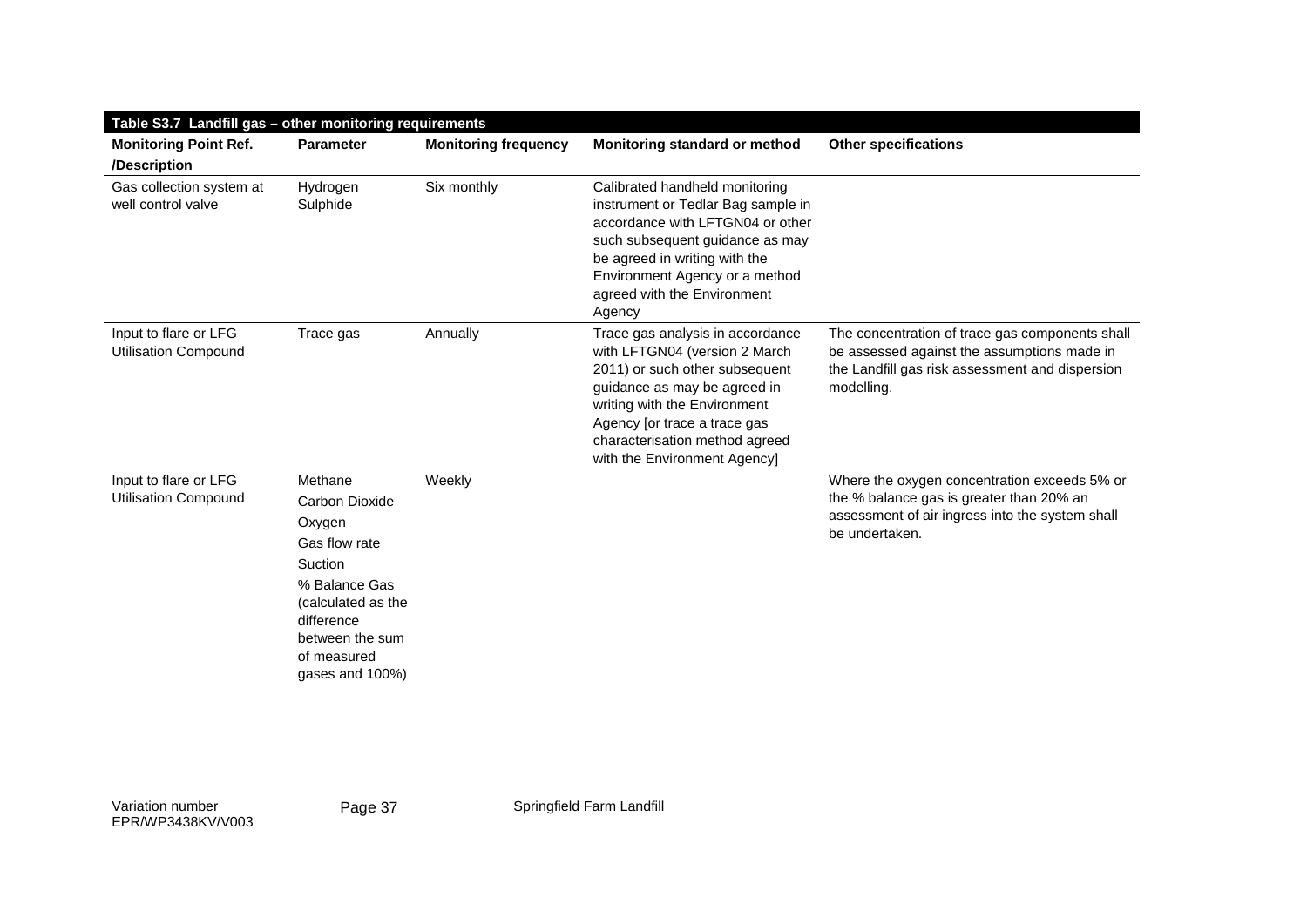|                                                       | Table S3.7 Landfill gas - other monitoring requirements |                                                                                                                                                    |                                                                                                                                                                  |                                                                                                                                                                                                                                                                                                                                          |  |  |
|-------------------------------------------------------|---------------------------------------------------------|----------------------------------------------------------------------------------------------------------------------------------------------------|------------------------------------------------------------------------------------------------------------------------------------------------------------------|------------------------------------------------------------------------------------------------------------------------------------------------------------------------------------------------------------------------------------------------------------------------------------------------------------------------------------------|--|--|
| <b>Monitoring Point Ref.</b><br>/Description          | <b>Parameter</b>                                        | <b>Monitoring frequency</b>                                                                                                                        | Monitoring standard or method                                                                                                                                    | <b>Other specifications</b>                                                                                                                                                                                                                                                                                                              |  |  |
| Gas flare(s) as shown on<br>drawing SPR/EMP/0372.     | Temperature                                             | As per LFTGN05<br>(version 2 March 2011)<br>or such other<br>subsequent guidance<br>as may be agreed in<br>writing with the<br>Environment Agency. | As per M2 (version 9 Jan 2013) or<br>such other subsequent guidance<br>as may be agreed in writing with<br>the Environment Agency.                               |                                                                                                                                                                                                                                                                                                                                          |  |  |
| Gas engine(s) as shown<br>on drawing<br>SPR/EMP/0372. | Oxides of<br>Nitrogen and<br>Carbon<br>monoxide.        | Quarterly                                                                                                                                          | In accordance with Appendix C of<br>LFTGN08, version 2: 2010 or such<br>other subsequent guidance as may<br>be agreed in writing with the<br>Environment Agency. | Where monitoring using hand-held,<br>electrochemical equipment indicates an<br>exceedance of the emissions standards<br>specified in Table S3.2 these shall be used as<br>action levels and the operator shall investigate<br>the cause and take appropriate measures to<br>reduce emissions to below the relevant emission<br>standard. |  |  |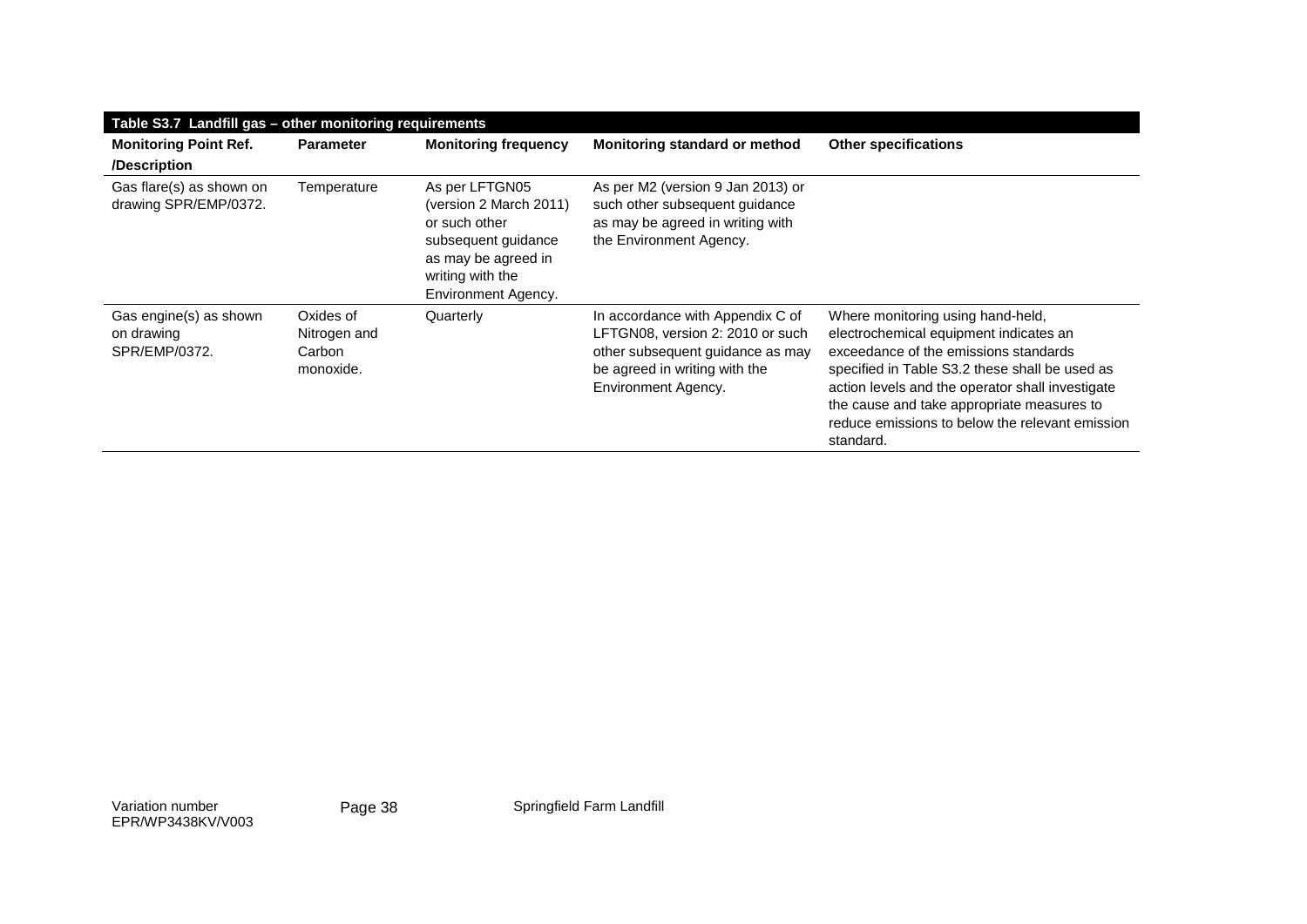| Table S3.8 Leachate – other monitoring requirements                                             |                                                                                                                                                                                                                                  |                          |                                                                                                                                                                                                                                                                                                                                          |                |
|-------------------------------------------------------------------------------------------------|----------------------------------------------------------------------------------------------------------------------------------------------------------------------------------------------------------------------------------|--------------------------|------------------------------------------------------------------------------------------------------------------------------------------------------------------------------------------------------------------------------------------------------------------------------------------------------------------------------------------|----------------|
| Monitoring point reference or                                                                   | <b>Parameter</b>                                                                                                                                                                                                                 | <b>Monitoring</b>        | Monitoring standard or method                                                                                                                                                                                                                                                                                                            | <b>Other</b>   |
| description                                                                                     |                                                                                                                                                                                                                                  | frequency                |                                                                                                                                                                                                                                                                                                                                          | specifications |
| <b>Operational Cells or Phases</b>                                                              |                                                                                                                                                                                                                                  |                          | At leachate compliance point as listed in                                                                                                                                                                                                                                                                                                | None           |
| (Any cell or phases that do not have an engineered cap agreed in accordance with condition 2.6) |                                                                                                                                                                                                                                  |                          | table S3.1.                                                                                                                                                                                                                                                                                                                              |                |
| <b>MEPP</b>                                                                                     | pH, EC, total alkalinity,<br>ammoniacal nitrogen, Chloride,<br>COD, BOD, cadmium,<br>chromium, copper, lead, nickel,<br>iron arsenic, magnesium,<br>potassium, total sulphates,<br>calcium, sodium, chromium,<br>zinc, manganese | Quarterly                | As specified in Environment Agency<br>Guidance TGN02 (February 2003) and<br>Horizontal Guidance Note H1-<br>Environmental Risk Assessment for<br>permits, Annex J, version 2, April 2010<br>with one sampling point per cell / phase or<br>such other subsequent guidance as may<br>be agreed in writing with the Environment<br>Agency. |                |
| <b>MEPP</b>                                                                                     | Hazardous substances                                                                                                                                                                                                             | Annually                 |                                                                                                                                                                                                                                                                                                                                          | None           |
| <b>MEPP</b>                                                                                     | Depth to base                                                                                                                                                                                                                    | Annually                 |                                                                                                                                                                                                                                                                                                                                          | None           |
|                                                                                                 | (mAoD)                                                                                                                                                                                                                           |                          |                                                                                                                                                                                                                                                                                                                                          |                |
| <b>Non Operational Cells or Phases</b>                                                          |                                                                                                                                                                                                                                  |                          |                                                                                                                                                                                                                                                                                                                                          |                |
| (Any cell or phases that have an engineered cap agreed in accordance with condition 2.6)        |                                                                                                                                                                                                                                  |                          |                                                                                                                                                                                                                                                                                                                                          |                |
| <b>MEPP</b>                                                                                     | pH, EC, total alkalinity,<br>ammoniacal nitrogen, Chloride,<br>COD, BOD, cadmium,<br>chromium, copper, lead, nickel,<br>iron arsenic, magnesium,<br>potassium, total sulphates,<br>calcium, sodium, chromium,                    | Annually                 |                                                                                                                                                                                                                                                                                                                                          |                |
|                                                                                                 | zinc, manganese                                                                                                                                                                                                                  |                          |                                                                                                                                                                                                                                                                                                                                          |                |
| <b>MEPP</b>                                                                                     | Hazardous substances                                                                                                                                                                                                             | Once every four<br>years |                                                                                                                                                                                                                                                                                                                                          | None           |
| <b>MEPP</b>                                                                                     | Depth to base (mAoD)                                                                                                                                                                                                             | Annually                 |                                                                                                                                                                                                                                                                                                                                          |                |
|                                                                                                 |                                                                                                                                                                                                                                  |                          |                                                                                                                                                                                                                                                                                                                                          |                |

Page 39 Springfield Farm Landfill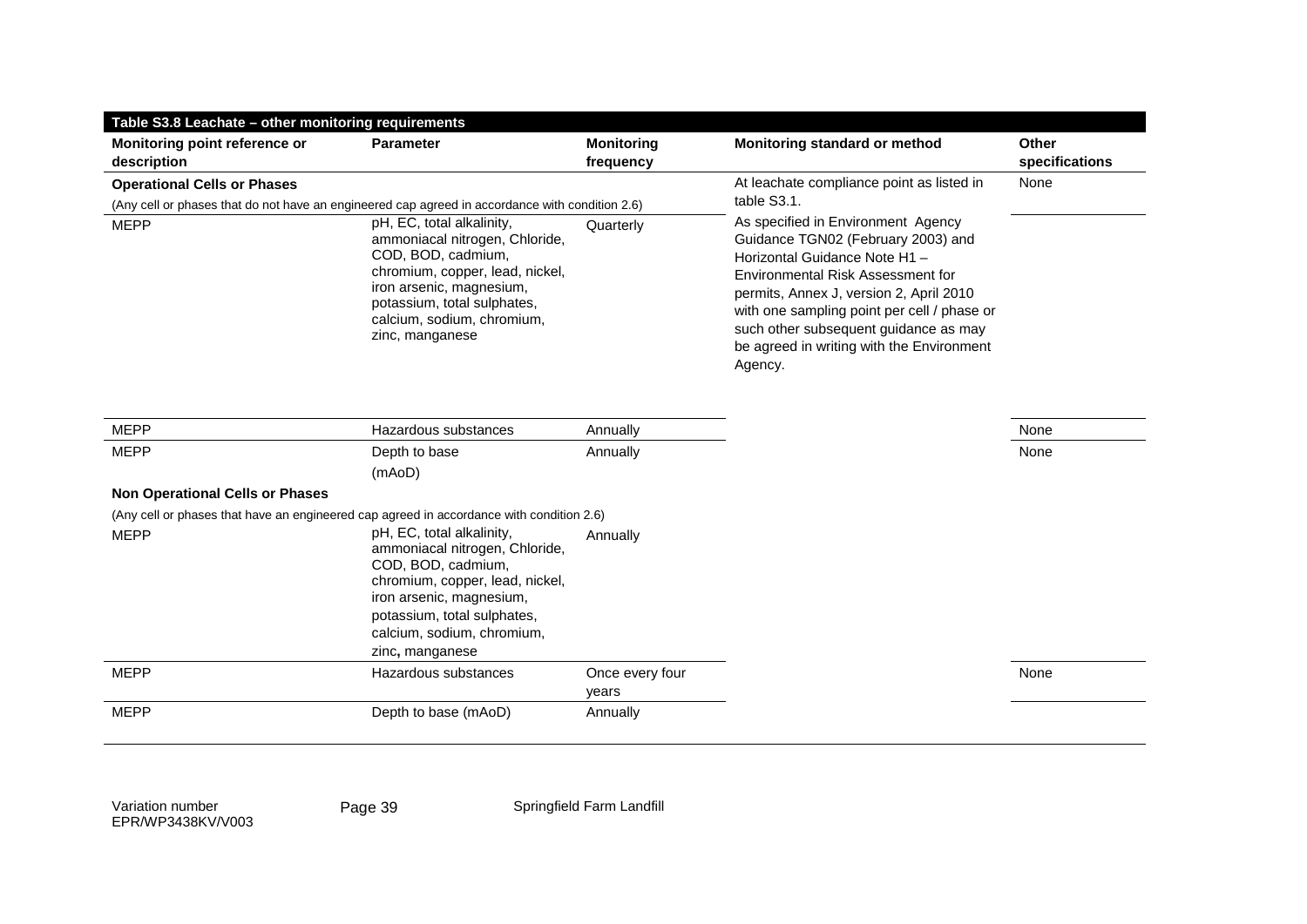# **Schedule 4 - Reporting**

Parameters, for which reports shall be made, in accordance with conditions of this permit, are listed below.

| <b>Table S4.1 Reporting requirements</b>                        |                           |                          |
|-----------------------------------------------------------------|---------------------------|--------------------------|
| <b>Parameter</b>                                                | <b>Reporting period *</b> | <b>Period ends</b>       |
| Leachate level                                                  | Every 3 months            | 31 March, 30 June, 30    |
| As specified by schedule 3, table S3.1                          |                           | September, 31 December   |
| Point source emission to air                                    | Every 12 months           | 31 December              |
| As specified by schedule 3, table S3.2                          |                           |                          |
| Emission to groundwater                                         | Every 3 months            | 31 March, 30 June, 30    |
| As specified by schedule 3, table S3.3                          |                           | September, 31 December   |
| Landfill gas in external monitoring                             | Every 3 months            | 31 March, 30 June, 30    |
| boreholes                                                       |                           | September, 31 December   |
| As specified by schedule 3, table S3.4                          |                           |                          |
| Emission of landfill gas from capped                            | Every 12 months           | 31 December              |
| surfaces                                                        |                           |                          |
| As specified by schedule 3, table S3.5                          |                           |                          |
| Other groundwater monitoring                                    | Every 3 months            | 31 March, 30 June, 30    |
| As specified by schedule 3, table S3.6                          |                           | September, 31 December   |
| Other Landfill gas monitoring                                   | Every 3 months            | 31<br>March, 30 June, 30 |
| As specified by schedule 3, table S3.7                          |                           | September, 31 December   |
| Trace gas monitoring                                            | Every 12 months           | 31 December              |
| Other leachate monitoring                                       | Every 12 months           | 31 December              |
| As specified by schedule 3, table S3.8                          |                           |                          |
| Hazardous substances                                            | Every 12 months           | 31 December              |
|                                                                 |                           |                          |
| Meteorological data Landfill Directive,<br>annex III, section 2 | Every 12 months           | 31 December              |

\* - where the reporting period is 12 months, you may submit this information as part of the 'annual report' required by condition 4.2.2.

| Table S4.2: Annual production/treatment                                                                                                          |                              |
|--------------------------------------------------------------------------------------------------------------------------------------------------|------------------------------|
| Leachate:                                                                                                                                        | Cubic metres/year            |
| Disposed of off site:                                                                                                                            |                              |
| Disposed of to any onsite effluent treatment plant;                                                                                              |                              |
| Recirculated into the waste mass.                                                                                                                |                              |
| Landfill gas:                                                                                                                                    | Normalised cubic metres/year |
| combustion in flares;                                                                                                                            |                              |
| combustion in gas engines;                                                                                                                       |                              |
| Other methods of gas utilisation.                                                                                                                |                              |
| Average methane content entering the landfill gas<br>utilisation or treatment compound (based on the<br>annual average of Table S3.7 monitoring) | % methane $v/v$              |
| Methane generation rate (50%ile from a<br>representative model)                                                                                  | $m^3$ /hr                    |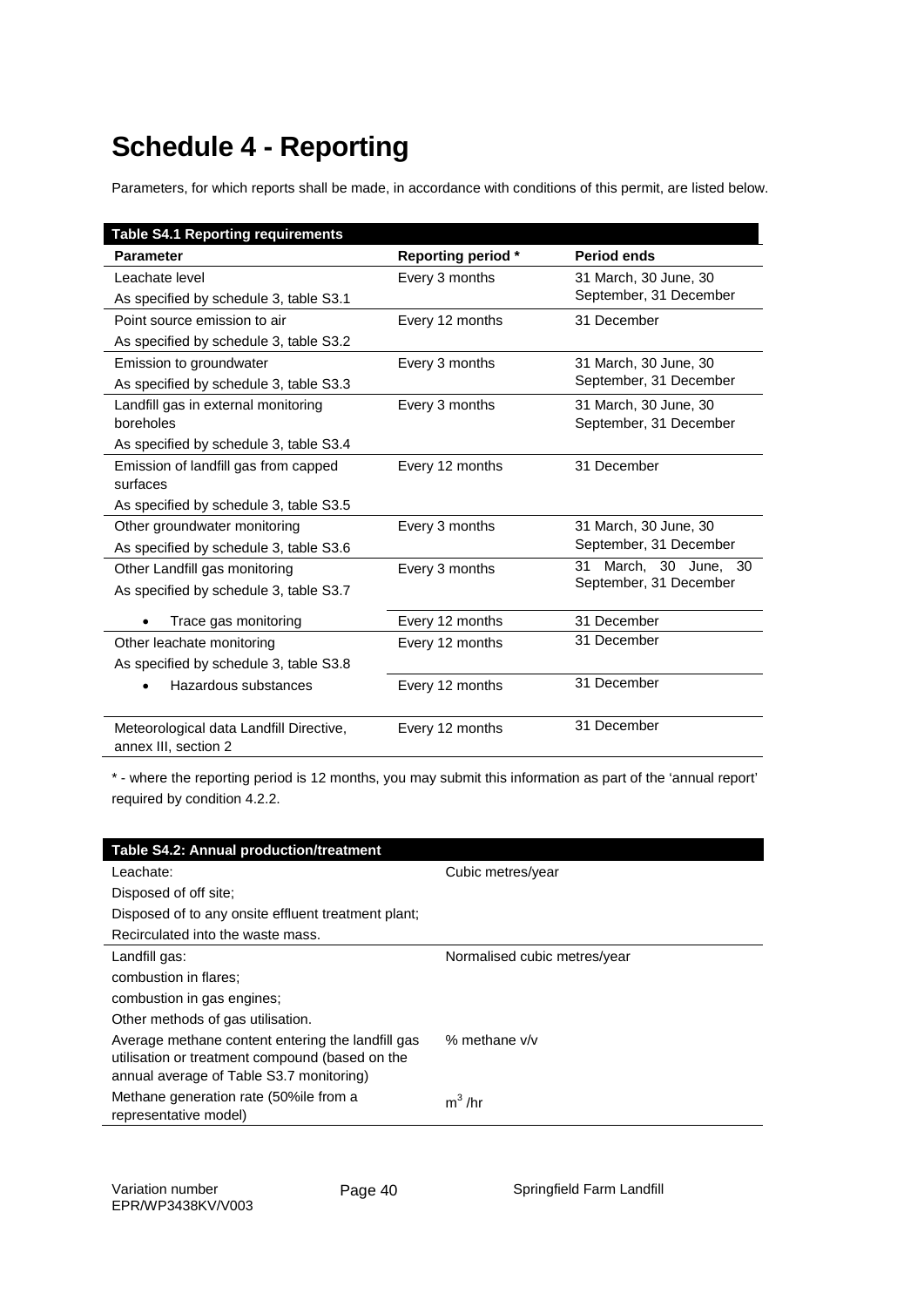| <b>Table S4.3 Performance Parameters</b>          |                                   |                     |                                      |
|---------------------------------------------------|-----------------------------------|---------------------|--------------------------------------|
| <b>Parameter</b>                                  | <b>Frequency of</b><br>assessment | <b>Annual total</b> | Unit                                 |
| Energy used (including for<br>leachate treatment) | Annually                          |                     | MWh of electricity or<br>natural gas |

| <b>Table S4.4 Reporting Forms</b>                       |                                                                                                               |              |
|---------------------------------------------------------|---------------------------------------------------------------------------------------------------------------|--------------|
| Media/parameter                                         | <b>Reporting Format</b>                                                                                       | Date of Form |
| Leachate                                                | Form leachate 1 or other reporting format to<br>be agreed in writing with the Environment<br>Agency           | 21/05/2008   |
| Air                                                     | Form Air 1 or other reporting format to be<br>agreed in writing with the Environment<br>Agency                | 21/05/2008   |
| Groundwater                                             | Form Groundwater 1 or other reporting<br>format to be agreed in writing with the<br><b>Environment Agency</b> | 21/05/2008   |
| Landfill gas                                            | Form LFG 1 or other reporting format to be<br>agreed in writing with the Environment<br>Agency                | 21/05/2008   |
| Particulate matter                                      | Form Particulate 1 or other reporting format<br>to be agreed in writing with the Environment<br>Agency        | 21/05/2008   |
| Waste Return                                            | <b>Waste Return Form RATS2E</b>                                                                               |              |
| Landfill topographical<br>surveys and<br>interpretation | Reporting format to be agreed in writing with<br>the Environment Agency                                       |              |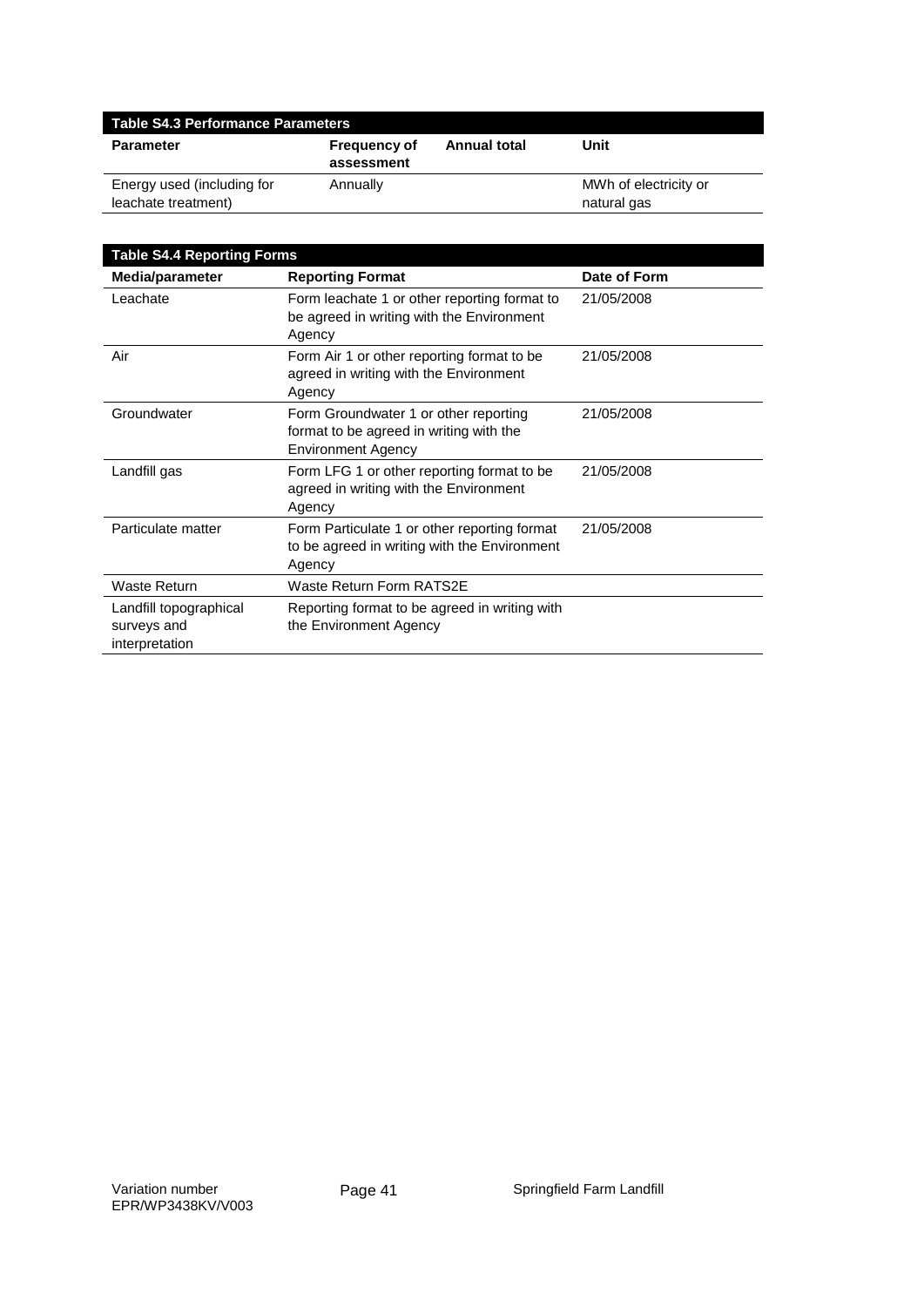# **Schedule 5 - Notification**

This page outlines the information that the operator must provide.

Units of measurement used in information supplied under Part A and B requirements shall be appropriate to the circumstances of the emission. Where appropriate, a comparison should be made of actual emissions and authorised emission limits.

If any information is considered commercially confidential, it should be separated from non-confidential information, supplied on a separate sheet and accompanied by an application for commercial confidentiality under the provisions of the EP Regulations.

#### Part A

| Permit Number                  |  |
|--------------------------------|--|
| Name of operator               |  |
| Location of Facility           |  |
|                                |  |
| Time and date of the detection |  |

| (a) Notification requirements for any malfunction, breakdown or failure of equipment or techniques, |  |  |
|-----------------------------------------------------------------------------------------------------|--|--|
| accident, or emission of a substance not controlled by an emission limit which has caused, is       |  |  |
| causing or may cause significant pollution                                                          |  |  |
| To be notified within 24 hours of detection                                                         |  |  |
| Date and Time of the event                                                                          |  |  |
| Reference or description of the                                                                     |  |  |
| location of the event                                                                               |  |  |
| Description of where any release                                                                    |  |  |
| into the environment took place                                                                     |  |  |
| Substances(s) potentially                                                                           |  |  |
| released                                                                                            |  |  |
| Best estimate of the quantity or                                                                    |  |  |
| rate of release of substances                                                                       |  |  |
| Measures taken, or intended to                                                                      |  |  |
| be taken, to stop any emission                                                                      |  |  |
| Description of the failure or                                                                       |  |  |
| accident.                                                                                           |  |  |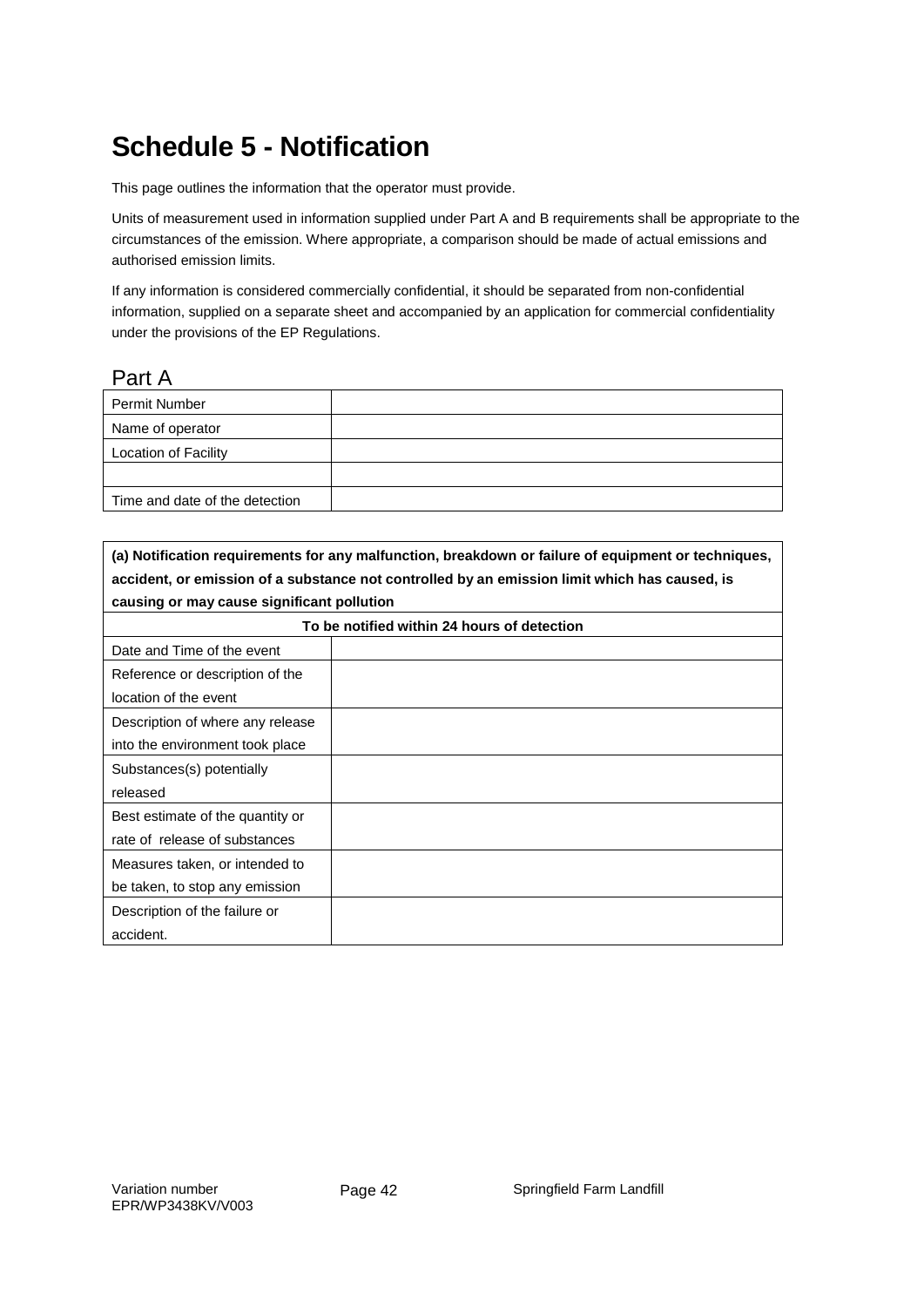| (b) Notification requirements for the breach of a limit                      |  |  |
|------------------------------------------------------------------------------|--|--|
| To be notified within 24 hours of detection unless otherwise specified below |  |  |
| Emission point reference/ source                                             |  |  |
| Parameter(s)                                                                 |  |  |
| Limit                                                                        |  |  |
| Measured value and uncertainty                                               |  |  |
| Date and time of monitoring                                                  |  |  |
| Measures taken, or intended to                                               |  |  |
| be taken, to stop the emission                                               |  |  |

| Time periods for notification following detection of a breach of a limit |                            |  |
|--------------------------------------------------------------------------|----------------------------|--|
| Parameter                                                                | <b>Notification period</b> |  |
|                                                                          |                            |  |
|                                                                          |                            |  |

| (c) Notification requirements for the detection of any significant adverse environmental effect |  |  |
|-------------------------------------------------------------------------------------------------|--|--|
| To be notified within 24 hours of detection                                                     |  |  |
| Description of where the effect on                                                              |  |  |
| the environment was detected                                                                    |  |  |
| Substances(s) detected                                                                          |  |  |
| Concentrations of substances                                                                    |  |  |
| detected                                                                                        |  |  |
| Date of monitoring/sampling                                                                     |  |  |

### Part B to be supplied as soon as practicable

| Any more accurate information on the matters for     |  |
|------------------------------------------------------|--|
| notification under Part A.                           |  |
| Measures taken, or intended to be taken, to          |  |
| prevent a recurrence of the incident                 |  |
| Measures taken, or intended to be taken, to rectify, |  |
| limit or prevent any pollution of the environment    |  |
| which has been or may be caused by the emission      |  |
| The dates of any unauthorised emissions from the     |  |
| facility in the preceding 24 months.                 |  |

| Name*       |  |
|-------------|--|
| Post        |  |
| Signature   |  |
| <b>Date</b> |  |

\* authorised to sign on behalf of the operator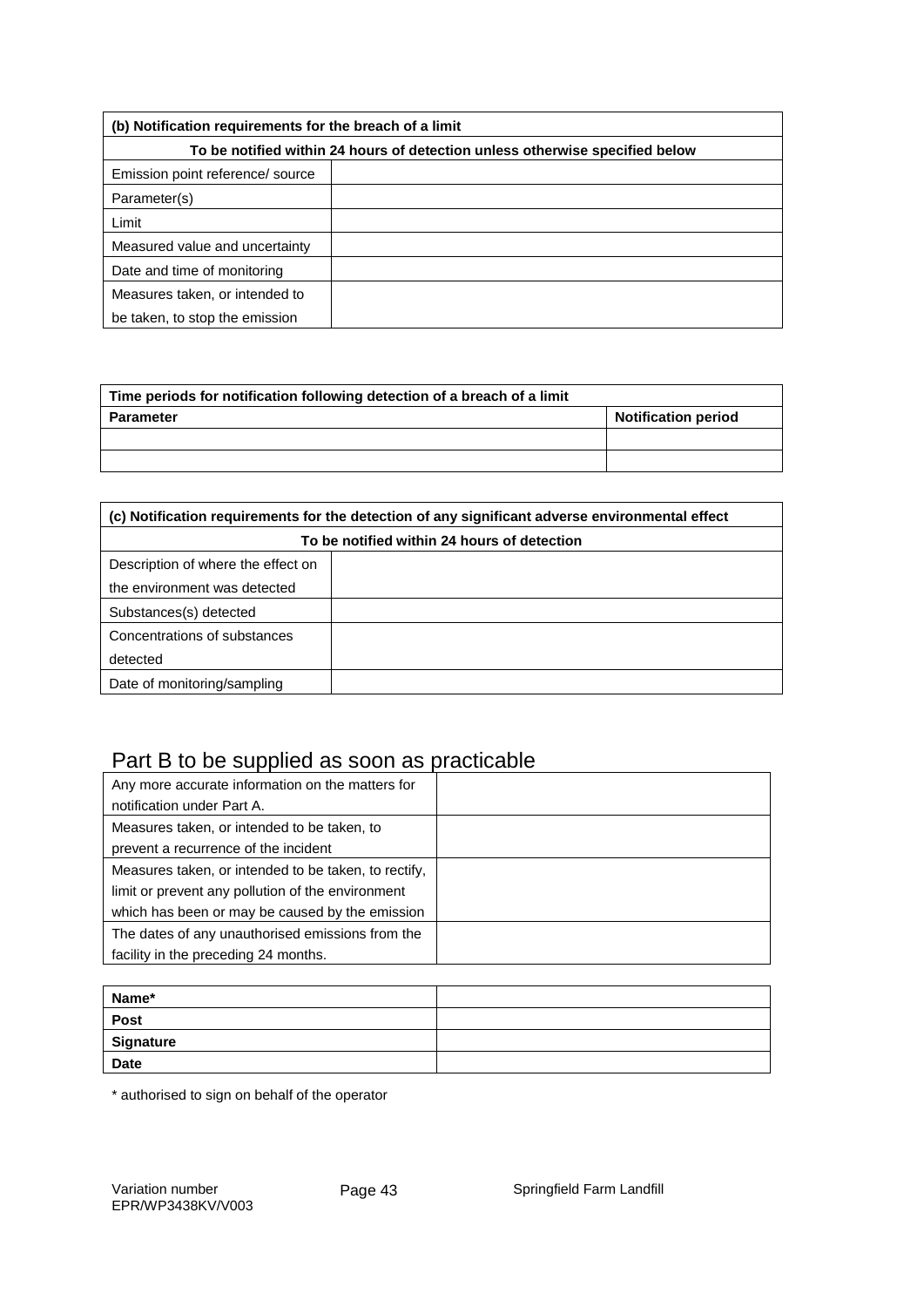# **Schedule 6 - Interpretation**

*"accident"* means an accident that may result in pollution.

*"annually"* means once every year.

*"application"* means the application for this permit, together with any additional information supplied by the operator as part of the application and any response to a notice served under Schedule 5 to the EP Regulations.

*"authorised officer"* means any person authorised by the Environment Agency under section 108(1) of The Environment Act 1995 to exercise, in accordance with the terms of any such authorisation, any power specified in section 108(4) of that Act*.*

*"Background concentration"* means such concentration of that substance as is present in:

- For emissions to surface water, the surface water quality up-gradient of the site; or
- For emissions to sewer, the surface water quality up-gradient of the sewage treatment works discharge; or
- For emissions of landfill gas, the ground or air outside the site and not attributable to the site*.*

#### *"Cell layout drawing"* means:

- (a) A drawing or drawings of the proposed new cell that illustrate(s) in sufficient detail:
	- i. the location of the new cell on the site;
	- ii. the proposed level (Above Ordnance Datum) of the base of the excavation;
	- iii. the proposed finished levels of all containment and leachate drainage layers;
	- iv. the positions of leachate management infrastructure; and
	- v. the positions of landfill gas infrastructure (if appropriate).
- (b) A detailed written explanation of any minor design changes from the most recently approved cell that result from the new cell layout. This would include, for example:
	- i. changes to slope length and gradient within the cell;
	- ii. new leachate or landfill gas infrastructure construction design;
	- iii. slope stability issues such as new basal excavation level; and/or
	- iv. depth of waste.

*"Construction Proposals"* means written information, at a level of detail appropriate to the complexity and pollution risk, on the design, specifications of materials selected, stability assessment (where relevant) and the construction quality assurance (CQA) programme in relation to the New Cell or Landfill Infrastructure.

*"CQA Validation Report"* means the final "as built" construction and engineering details of the New Cell or of the Landfill Infrastructure. It must provide a comprehensive record of the construction and must include, where relevant:

- The results of all testing required by the CQA programme this must include the records of any failed tests with a written explanation, details of the remedial action taken, referenced to the appropriate secondary testing;
- Plans showing the location of all tests:

| Variation number  | Page 44 |
|-------------------|---------|
| EPR/WP3438KV/V003 |         |

Springfield Farm Landfill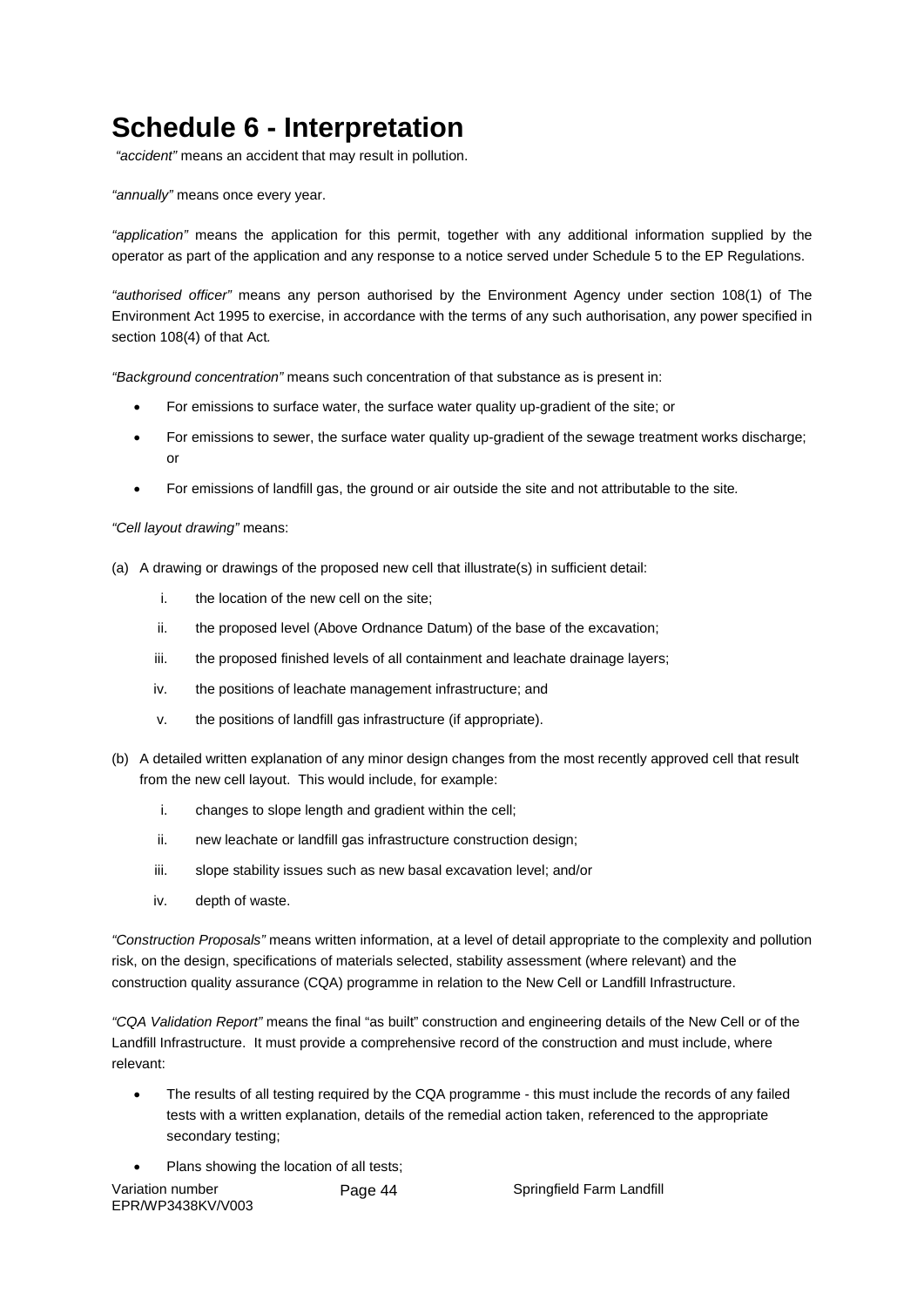- "As-built" plans and sections of the works;
- Copies of the site engineer's daily records;
- Records of any problems or non-compliances and the solution applied;
- Any other site specific information considered relevant to proving the integrity of the New Cell or Landfill Infrastructure;
- Validation by a qualified person that all of the construction has been carried out in accordance with the Construction Proposals.

*"emissions to land"* includes emissions to groundwater.

*"EP Regulations"* means The Environmental Permitting (England and Wales) Regulations 2010, SI 2010 No.675. Words and expressions used in this permit which are also used in those Regulations have the same meanings as in those Regulations.

*"emissions of substances not controlled by emission limits"* means emissions of substances to air, water or land from the activities, either from the emission points specified in schedule 3 or from other localised or diffuse sources, which are not controlled by an emission or background concentration limit.

"*exceeded*" means that a value is above a permitted limit, or where a range of values or a minimum value is set as a permitted limit it means a value outside that range or below the minimum value, whichever is applicable.

*"Hazardous substances"* as defined by the Environmental Permitting (England and Wales) Regulations 2010, SI 2010 No.675, schedule 22 and listed in our Hydrogeological risk assessment guidance, annex J to our H1 risk assessment guidance.

*"Landfill Infrastructure"* means any specified element of the:

- permanent capping;
- temporary capping (i.e. engineered temporary caps not cover materials);
- leachate abstraction systems;
- leachate transfer, treatment and storage systems;
- surface water drainage systems;
- leachate monitoring wells;
- groundwater monitoring boreholes;
- landfill gas monitoring boreholes;
- landfill gas management systems;
- lining within the installation.

within the site.

*"Liquids"* means any liquid other than leachate within the engineered landfill containment system.

*"LFTGN 05"* means Environment Agency Guidance for monitoring enclosed landfill gas flares.

*"LFTGN 07"* means Environment Agency Guidance on monitoring landfill gas surface emissions.

*"LFTGN 08"* means Environment Agency Guidance for monitoring landfill gas engines. Variation number EPR/WP3438KV/V003 Page 45 Springfield Farm Landfill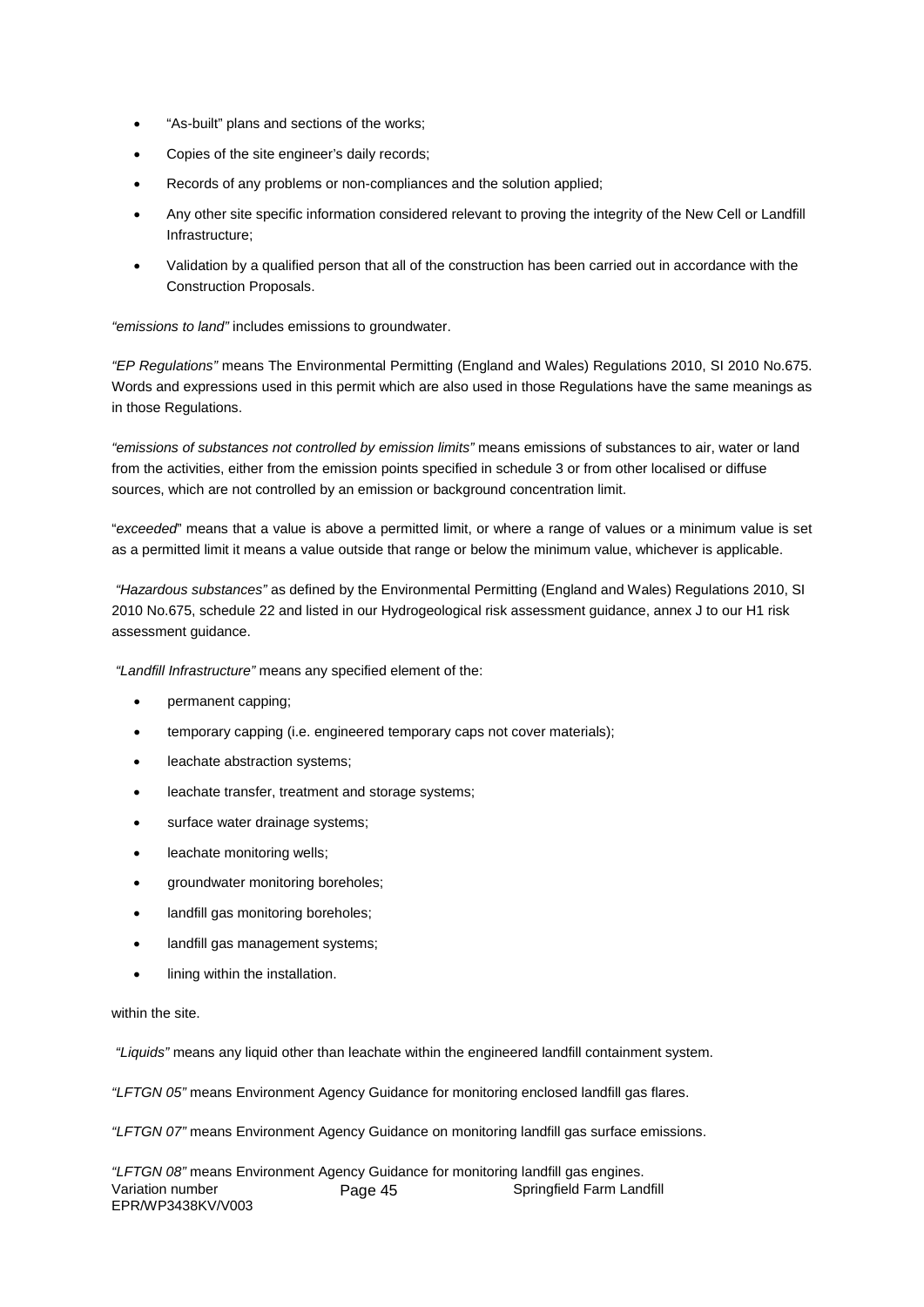*"groundwater"* means all water, which is below the surface of the ground in the saturation zone and in direct contact with the ground or subsoil.

"inert waste" means waste that does not undergo any significant physical, chemical or biological transformations. Inert waste will not dissolve, burn or otherwise physically or chemically react, biodegrade or adversely affect other matter with which it comes into contact in a way likely to give rise to environmental pollution or harm human health. The total leachability and pollutant content of the waste and the ecotoxicity of the leachate must be insignificant, and in particular not endanger the quality of surface water and/or groundwater

*"Medicinal product"* means any medicine licensed by the Medicines and Healthcare products Regulatory Agency (MHRA) or their predecessors under the Medicines Act 1968, section 130.

*"M2"* means Environment Agency Guidance Monitoring of stack emissions to air.

*"New Cell"* means any new cell, part of a cell or other similar new area of the site where waste deposit is to commence after issue of this permit and can comprise:

- groundwater under-drainage system;
- permanent geophysical leak location system;
- leak detection layer;
- sub-grade;
- barriers;
- liners:
- leachate collection system;
- leachate abstraction system;
- separation bund/layer;
- cell or area surface water drainage system;
- side wall subgrade and containment systems;

for the New Cell.

*"MEPP"* Monitoring and extraction point plan, required by condition 4.2.2(h) to specify extraction points and routine monitoring locations.

*"MCERTS"* means the Environment Agency's Monitoring Certification Scheme*.*

*"No impact"* means that the change made to the construction process will not affect the agreed design criteria, specification or performance in a way that has a negative effect.

*"Pests"* means Birds, Vermin and Insects.

"Previous year" means the 12 month period preceding the month the annual report is submitted in.

*"quarter"* means a calendar year quarter commencing on 1 January, 1 April, 1 July or 1 October.

*"Relevant waste acceptance procedures"* means the procedure for the acceptance of waste at landfills and the associated sampling and test methods specified in the Council Decision Annex (2003/33/EC, European Council of 19 December 2002).

Variation number EPR/WP3438KV/V003

Page 46 Springfield Farm Landfill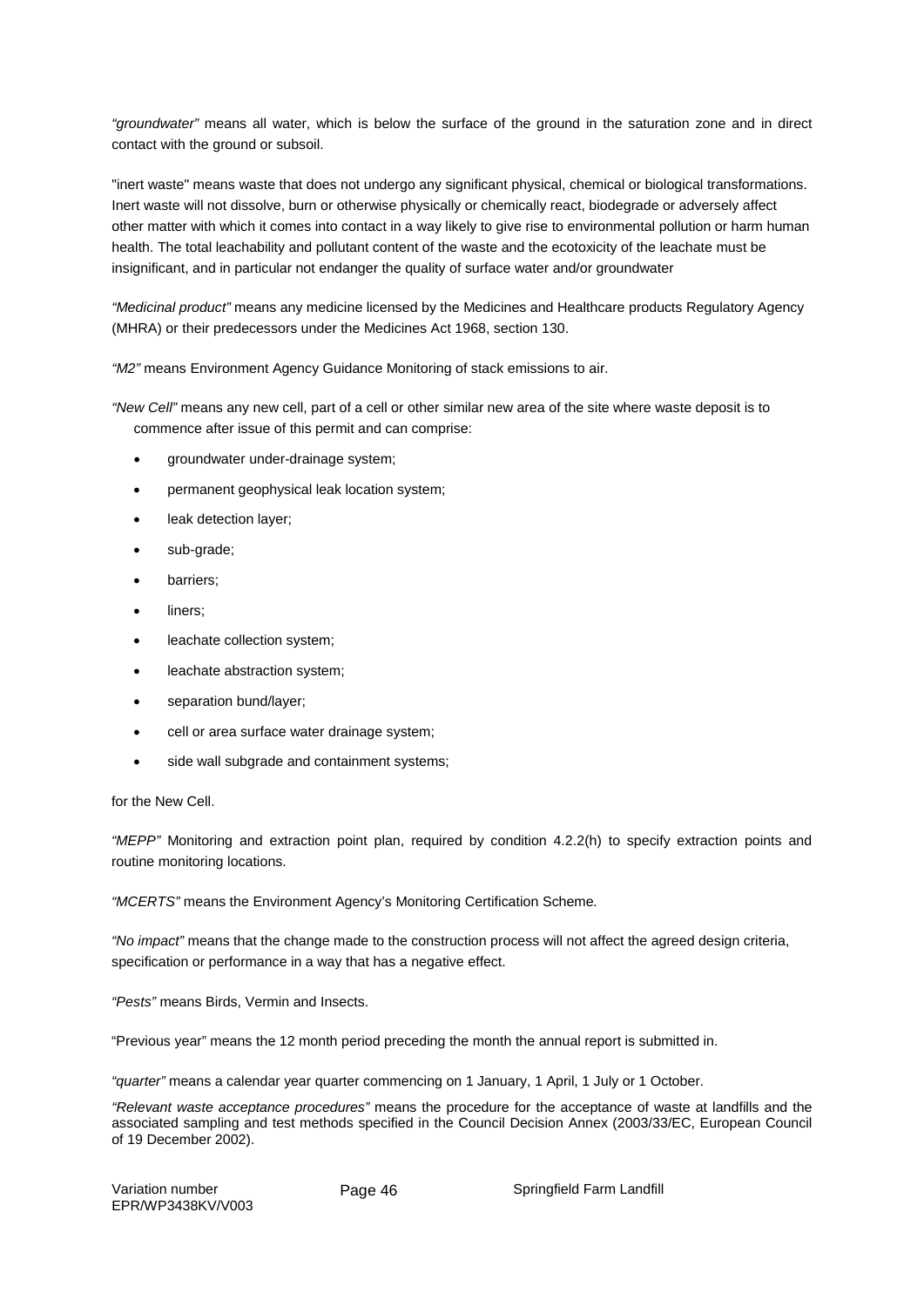*"Relevant waste acceptance criteria"* means the waste acceptance criteria and the associated sampling and test methods specified in the Council Decision Annex (2003/33/EC, European Council of 19 December 2002).

*"Review of the Hydrogeological Risk Assessment"* means a written review of the hydrogeological risk assessment included in the Application, together with any other parts of the Application that addressed the requirements of the EP Regulations. The review shall assess whether the activities of disposal or tipping for the purpose of disposal of waste authorised by the permit continue to meet the requirements of the EP Regulations.

*"Waste code"* means the six digit code referable to a type of waste in accordance with the List of Wastes (England) Regulations 2005, or List of Wastes (Wales) Regulations 2005, as appropriate, and in relation to hazardous waste, includes the asterisk.

Where a minimum limit is set for any emission parameter, for example pH, reference to exceeding the limit shall mean that the parameter shall not be less than that limit.

Unless otherwise stated, any references in this permit to concentrations of substances in emissions into air means the standards included in Environment Agency Guidance for Monitoring Enclosed Landfill Gas Flares LFTGN 05 or Guidance for Monitoring Landfill Gas Engine Emissions LFTGN 08.